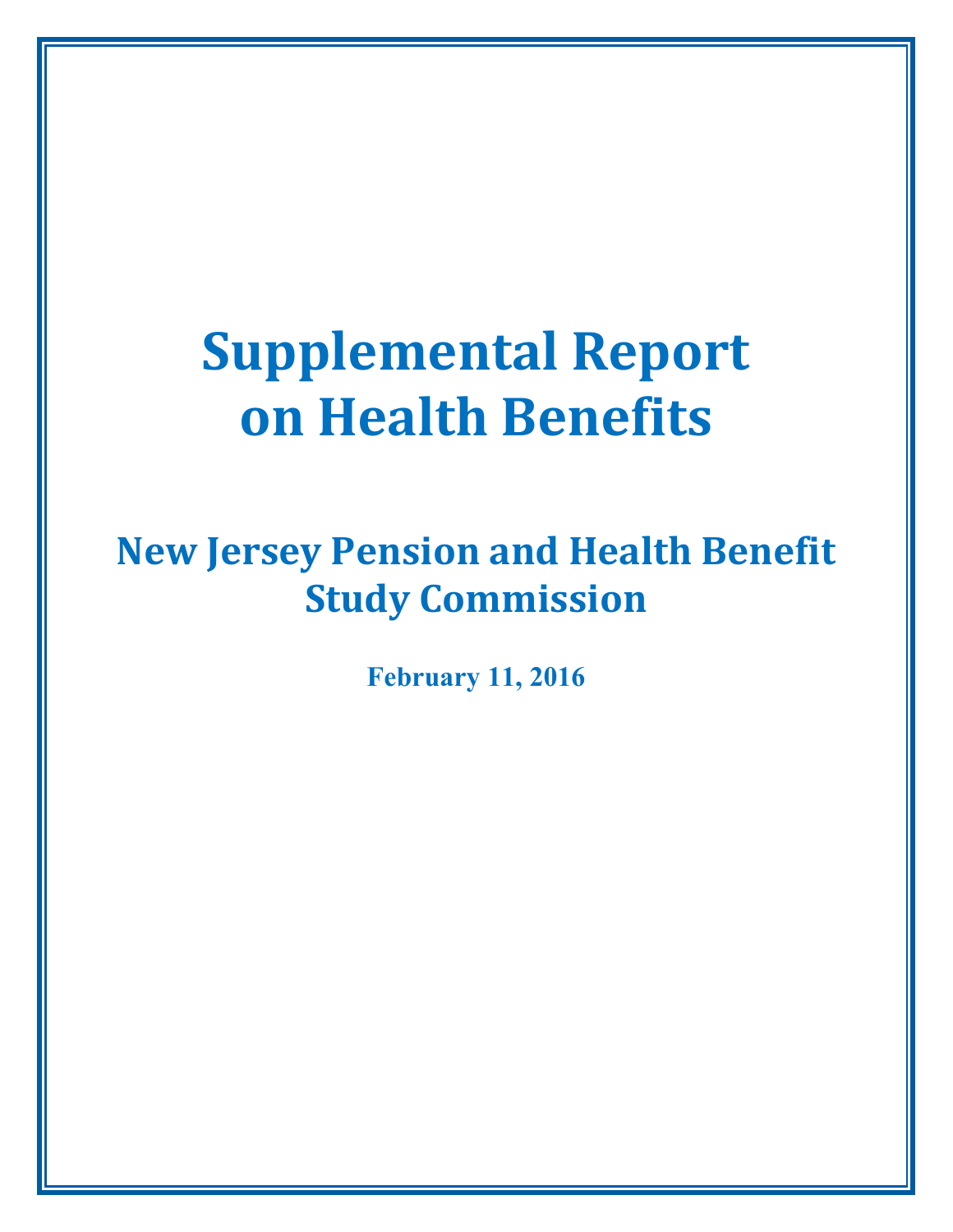# **LETTER FROM THE COMMISSION**

|                           | The people of New Jersey need to face five |                                                                              |  |  |
|---------------------------|--------------------------------------------|------------------------------------------------------------------------------|--|--|
| <b>COMMISSION MEMBERS</b> |                                            |                                                                              |  |  |
| Thomas J. Healey          | 1.                                         | The State's current public employee<br>be fixed now to protect current retir |  |  |
| Tom Byrne                 |                                            |                                                                              |  |  |
| Raymond G. Chambers       | 2.                                         | The State cannot afford to continue<br>health benefits far greater than thos |  |  |
| Leonard W. Davis          |                                            |                                                                              |  |  |
| Ethan E. Kra              | 3.                                         | If pension and health benefits cos<br>budget, the State will be in finan     |  |  |
| Kenneth F. Kunzman        |                                            | ratings will continue to decline:                                            |  |  |
| Lawrence J. Sher          | 4.                                         | Any attempt to fully fund the existi                                         |  |  |
| Raj Tatta                 |                                            | terms of the proposed pension fund<br>urill inovitably fongo quta in a       |  |  |

#### **COMMISSION COUNSEL:**

George H. Kendall Kenneth J. Wilbur Drinker Biddle & Reath, LLP hard truths:

- pension system is broken and needs to be fixed now to protect current retirees;
- to provide employees with pension and e enjoyed in the private sector;
- ts exceed ∼15% of the State's annual cial jeopardy and New Jersey's credit
- ng pension benefits, whether under the ding amendment or any other schedule, will inevitably force cuts in essential services such as education, infrastructure and public safety; and
- 5. The tax increases which have been discussed to date as the answer to the funding crisis would only raise a small percentage of the revenue needed.

To head off this crisis, the nonpartisan New Jersey Pension and Health Benefit Study Commission<sup>1</sup> outlined in its 2015 Report<sup>2</sup> a comprehensive package of reforms to public employee pension and health benefits. At that time we estimated that **the State could save over \$2 billion in health benefits spending annually and use those savings to preserve pension benefits earned to date.**  This Report confirms that the necessary savings can be achieved. Indeed, the new analysis shows this can be done with less impact to employees and retirees health benefits than envisioned in our 2015 Report.

Although health benefits are the specific focus of this Report, a part of the Commission's charge is to aid the Legislature's consideration of necessary reforms and advise the taxpayers on the risks and benefits of options under consideration.3 One of these options is the proposed pension funding amendment which in January received the first of the two legislative approvals necessary for it to appear on the ballot in November.4 That amendment would irrevocably lock in the existing pension plans for all employees but recent hires, and mandate full funding of all benefits claimed by those employees under the plans, even benefits not yet earned. It would do so without regard to cost or the resulting impairment of the State's ability to protect the health, safety and welfare of its citizens. Because it would impose a significant, irrevocable burden on the State without specifying how that obligation would be paid for, the Commission believes that the Legislature and the public as a whole should approach the proposed amendment with extreme caution, as its risks appear to far outweigh its benefits.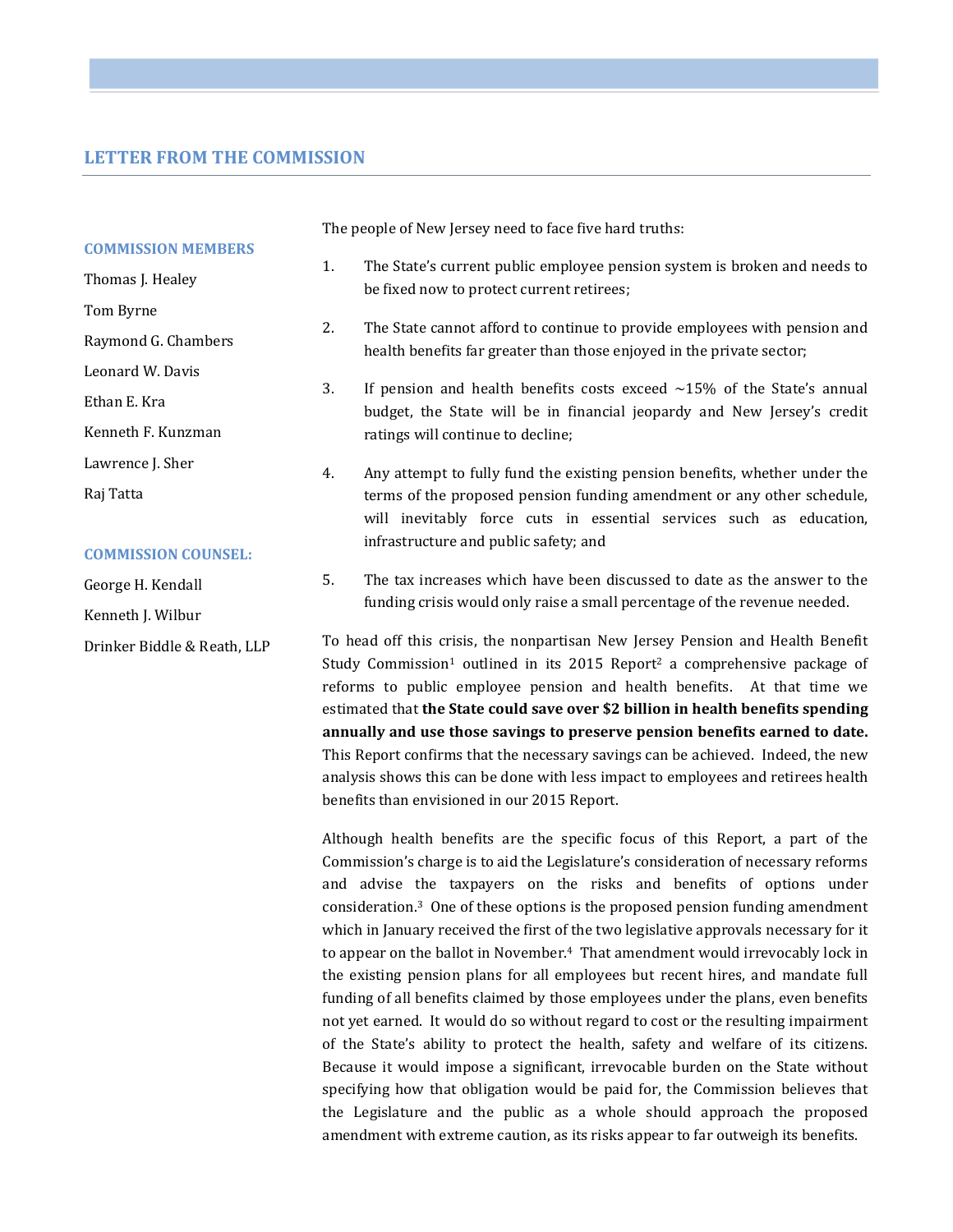These risks may not be fully appreciated, as arguments have been made in the press<sup>5</sup> assuring the public that the amendment will have no effect on them,6 as all the funding needed to make the payments will come from "revenue growth" and new taxes affecting only millionaires. In contrast, the Commission estimates that even with a millionaires' tax, steady annual growth in existing revenues of over 3% and other optimistic assumptions, at least \$2.8 billion in new annual taxes<sup>7</sup> would be needed by 2022 on citizens other than millionaires. The following factors make it difficult to envision any reasonable scenario, absent reductions in State-paid health benefits far greater than the Commission proposes, in which the amendment would not result in substantial, broad-based tax increases on New Jersey's already hard-pressed taxpayers, $8$  or draconian service cuts or, most likely, both.

- As Moody's recently observed, fully-funding the current pension program would require sustained revenue growth higher than the State has experienced recently.9 Moody's also observed that this would require that any growth in the other costs of government – in other words, essential services such as hospitals, courts, nursing homes, prisons, the Department of Children and Families, Law and Public Safety and higher education – be kept below the inflation rate, an exercise Moody's charitably described as "challenging."<sup>10</sup>
- Even if the money could be found, by 2022 the current pension and health benefits would consume 27% of the budget,<sup>11</sup> almost twice the current percentage.<sup>12</sup> A budget so overwhelmingly dominated by employee benefits would hurt the State's credit ratings,13 as it would deprive the State of the flexibility needed to respond to emerging public needs and weather economic downturns. Furthermore, under the proposed amendment, pension funding would take priority over State aid used to balance school district and municipal budgets, whose credit ratings would also suffer. Rating agencies would also likely take into account the potentially cataclysmic consequences of honoring the funding mandate in bad times. Just two years of flat growth, let alone an actual recession, would increase the need for new taxes to almost \$4 billion a year.<sup>14</sup>
- Mandated pension funding poses risks beyond bad credit ratings. The precedent of the State of Illinois, which is now facing a fiscal crisis due to its inability to make payments mandated by its constitution, is just one illustration of how such a constitutional mandate can backfire.15 Austerity measures imposed by pension funding mandates can also have unintended and unfortunate consequences. 16
- Finally, the extreme preference given to pension funding under the amendment appears at odds with basic principles of public policy. The premise of the amendment is that funding employee benefits – not protecting the health, safety and welfare of the public – should have the first call on the State's funds. New Jersey expressly rejected giving such preferential treatment to public employee benefits when it adopted its 1947 Constitution.17 Pension funding mandates have also proven problematic in Illinois and Michigan, two of the small minority of states<sup>18</sup> which have included such provisions in their constitutions.

These are not new issues. The Commission considered them a year ago when, reluctantly, it concluded full funding of all the benefits claimed under the current pension plans was no longer within the State's means. This is not only because of the dollar amount of funding required, but also because a State budget so burdened by employee benefits would not be able to weather a recession or permit the State to do what is necessary to promote the general welfare of its citizens. Nothing has occurred since our 2015 Report to change this conclusion. Instead, a year of inaction has simply made the problem worse.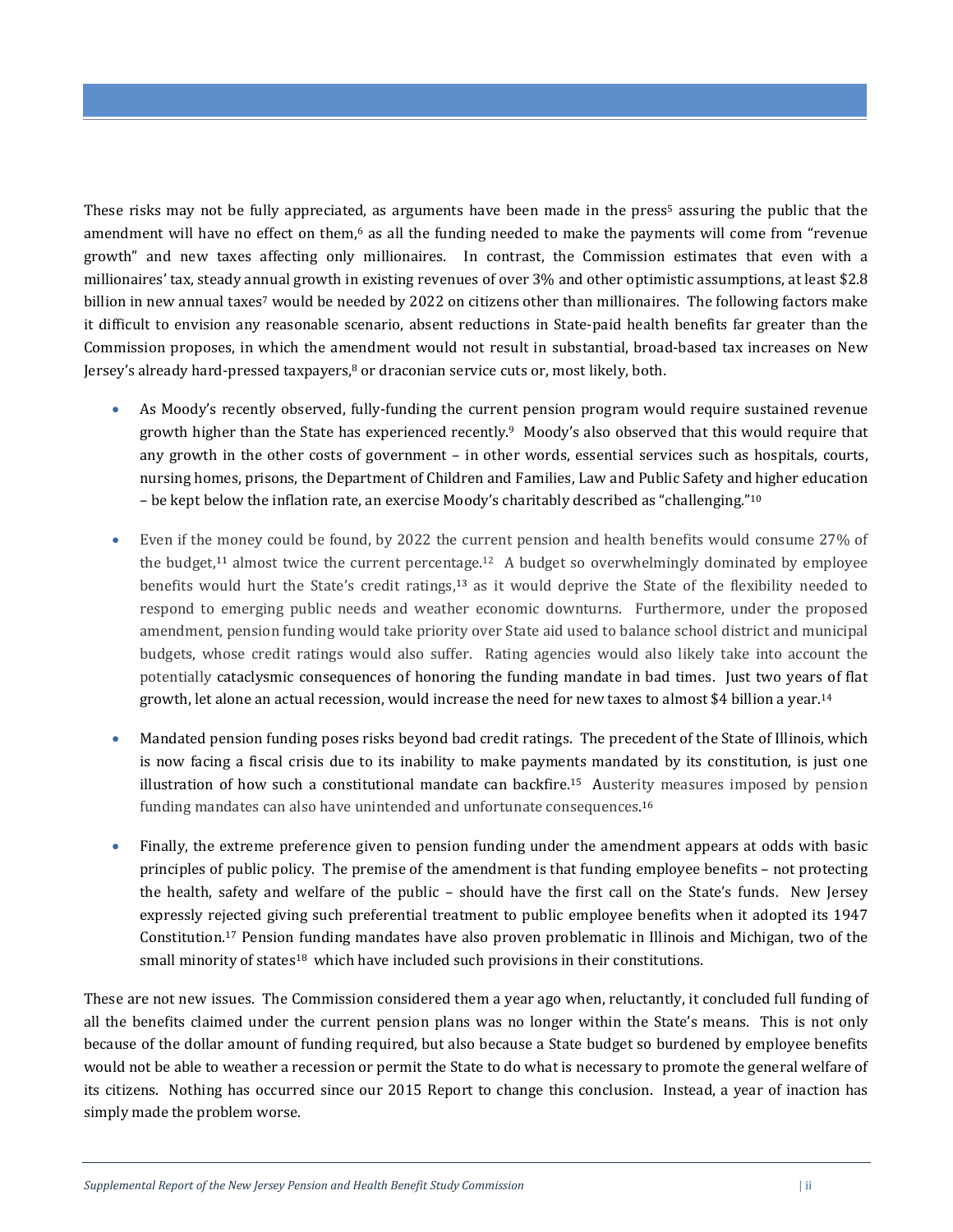To provide the needed flexibility**, the Commission believes the cost of public employee benefits must be kept below 15% of the budget.** Additional revenue is not a realistic solution to the problem of having such a high percentage of the budget devoted to benefits and "crowding out" funding for essential government services. For example, the proposed millionaires' tax would only reduce benefits' share of the budget from 27.3% to 26.8%.19 Any increase in investment income from proposed quarterly pension funding<sup>20</sup> - a widely-promoted element of the proposed amendment - would make even less of a difference.

The question the State must face now is which benefits to preserve? The answer is complicated by the fact that both taxpayers and public employees have cause to feel aggrieved, since for decades elected officials promised public employees more than they were willing to ask taxpayers to pay for.21 As a matter of fairness, the Commission believes pension benefits earned through service to date should be protected, even if this means burdening future generations of taxpayers who had no role in causing the problem. <sup>22</sup> Fairness, however, also demands that this intergenerational burden be capped by ending the grant of new benefits to current employees under existing terms, while putting in place new means of providing for employees' retirement.<sup>23</sup>

With pension reforms limited to changing the terms under which new benefits are earned, health benefits reforms the focus of this Report – assume added importance. The current health benefits – at platinum-plus levels<sup>24</sup> rarely found in the private sector – are exceedingly costly<sup>25</sup> and have contributed to crippling the system by consuming revenue which otherwise would have been available for pensions.26 In a tight budget, every dollar needs to be spent wisely. Currently, this is not the case with health benefits. The Commission's focus on health benefits as a key element of comprehensive reform minimizes the impact of reform on employees and retirees while generating substantial savings dedicated to funding a new and less costly retirement system and retiring the pension deficit.

In contrast to the problems inherent in any approach which seeks to fund all current pension benefits without

specifying a funding source or also requiring health benefits reform, the Commission's proposal offers a viable way forward. As Moody's recently reported, "[i]f the commission's reforms are implemented as proposed, the state would have the budgetary flexibility to make *larger* pension contributions *and* resolve a significant portion of New Jersey's longstanding structural imbalance."27 Fitch reached a similar conclusion, observing that "if implemented in their current form, Fitch believes the

Rating agencies have noted that the Commission's approach could provide notable annual cost savings and thus improve prospects for future budget sustainability.

reforms could provide notable annual state cost savings and thus improve prospects for future budget sustainability."<sup>28</sup>

It is time for fair, realistic reform. With our pension debt increasing by \$10 million every day,<sup>29</sup> the greatest threat is inaction. It is with this imperative in mind that the Commission urges that the health benefit reforms proposed below be considered for immediate action by the people of the State of New Jersey.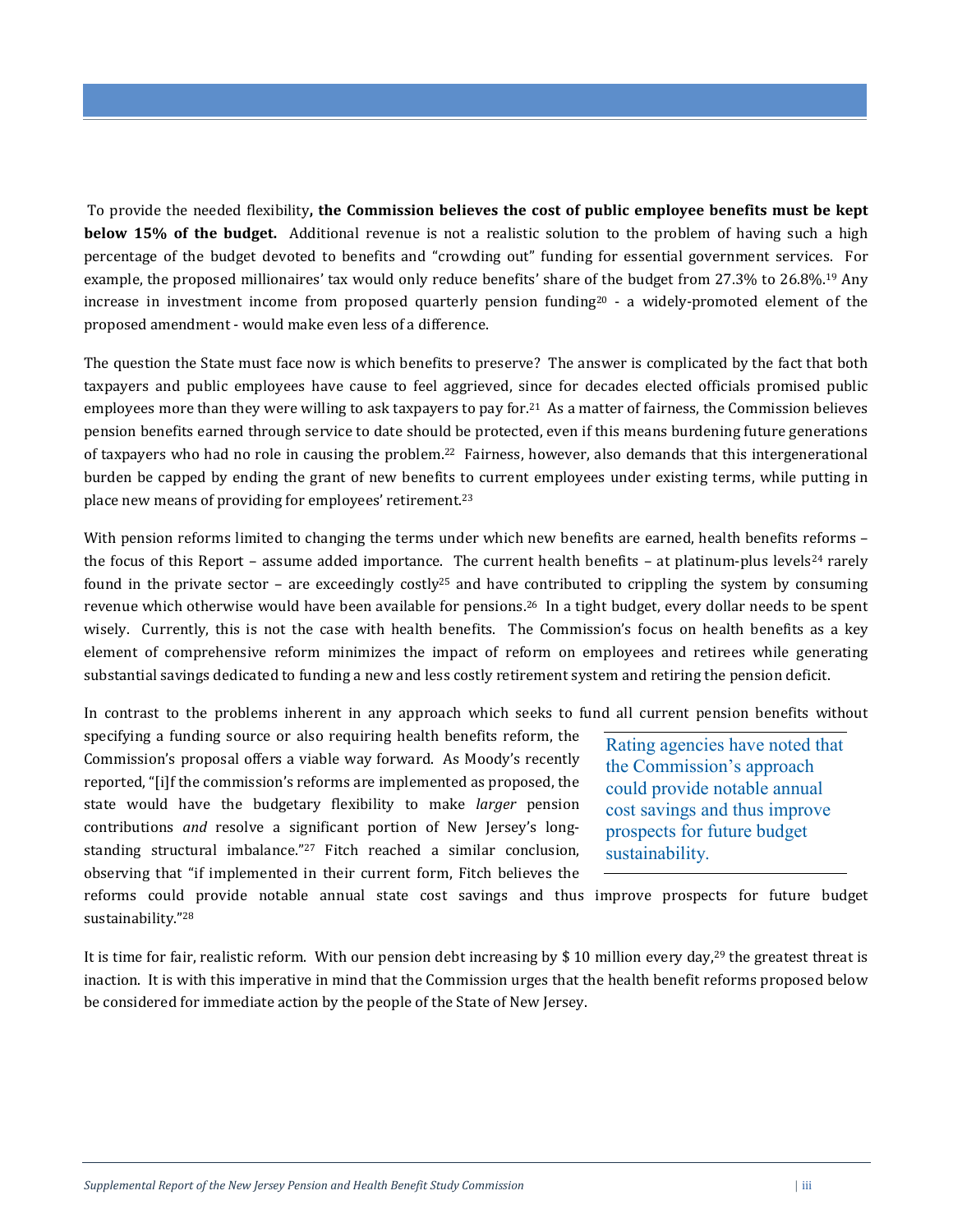# **TABLE OF CONTENTS**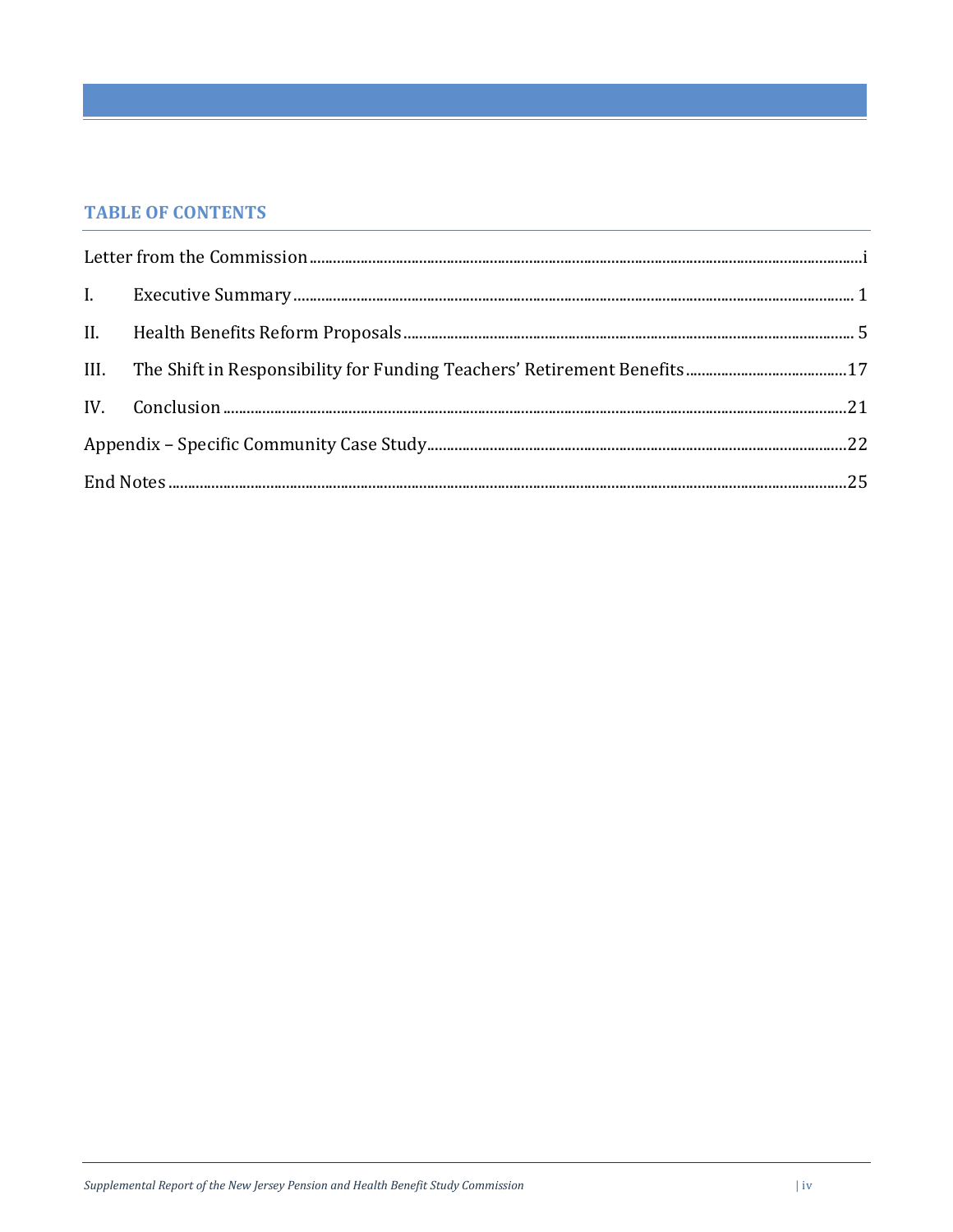# **I. EXECUTIVE SUMMARY**

One of the key insights of our 2015 Report is that pension and health benefits for State, school district and local employees and retirees must be viewed in light of their combined cost to New Jersey taxpayers. As Exhibit 1 shows, absent comprehensive reform, pension and health benefits costs would exceed 27% of the state's budget by 2023.<sup>30</sup>

# **Exhibit 1<sup>31</sup>**



The reforms proposed by the Commission<sup>\*</sup> would reduce the State's health benefits spending to a sustainable level and permit the resulting savings to be used to bolster pension funding. Together, the proposed reforms would reduce the State's projected health benefits costs by over 50%, resulting in over \$2 billion in annual savings.

In formulating the proposed reforms, the Commission has consulted with numerous stakeholders, and Aon Hewitt, the State's health benefits consultant. In addition, the effort to synthesize this input has benefitted greatly from the

*Supplemental Report of the New Jersey Pension and Health Benefit Study Commission* | 1

<sup>&</sup>lt;u>.</u> \* The reforms discussed in our 2015 Report included the potential transfer of the existing pension and new retirement plans to employee entities, and reform of locally-funded PERS and PFRS pensions. The transfer to employee entities is an option contingent on legal feasibility and stakeholder willingness that is separate from the financing of the Commission's proposal. Similarly, while reform of local health benefits is essential, subsequent discussions have highlighted reform of local-funded pensions as an issue for further consideration and stakeholder input.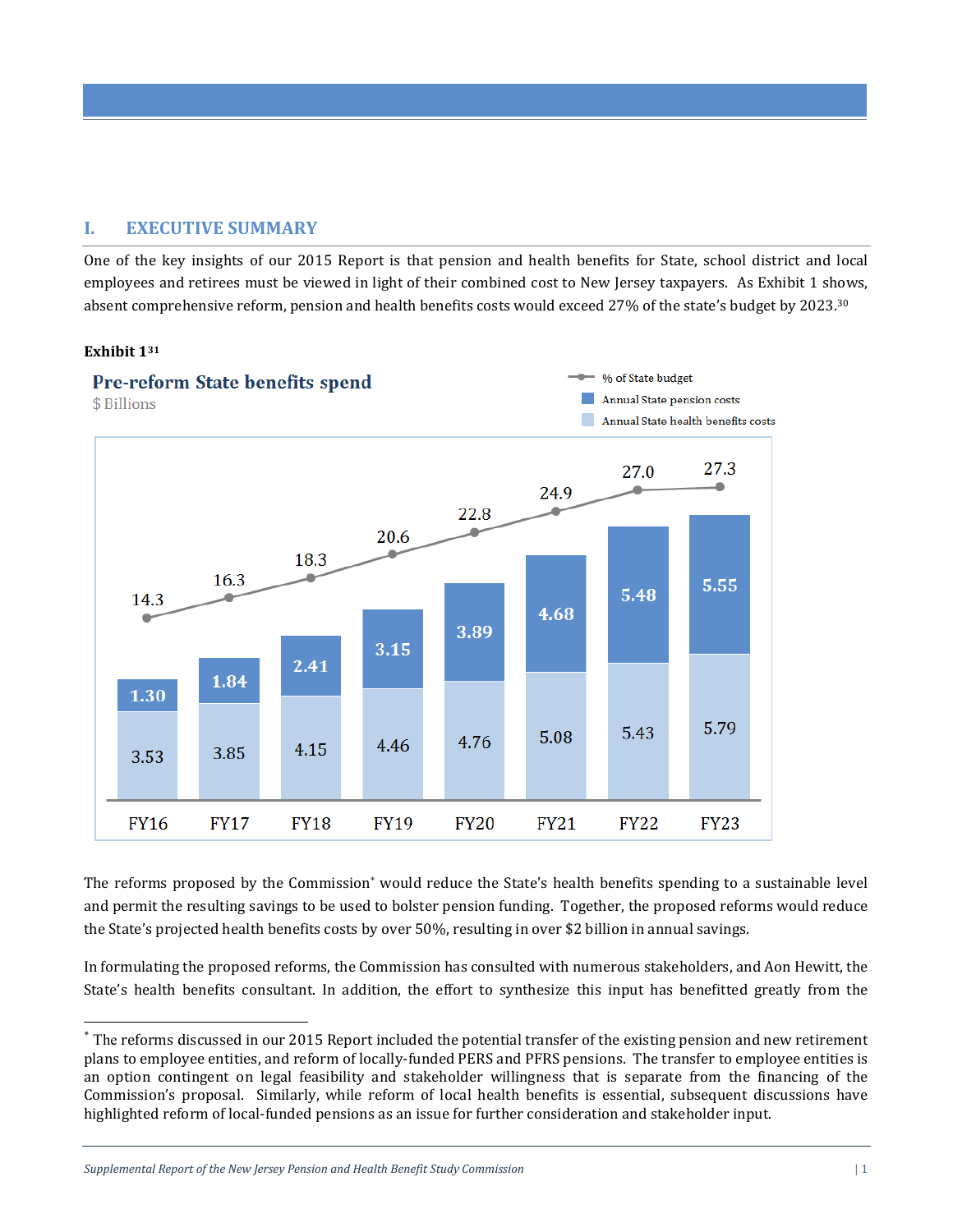analytic support and fact-based analysis, including health benefits related cost estimates, provided by the Commission's own advisor, McKinsey & Co. The result of this process is a forward-looking report which, for purposes of illustration, shows the full impact of the proposed reforms on 2016 costs. As some of the proposed changes are transformational, however, it is important to note that not all savings will be immediate. Implementation will take time, and require an ongoing process of oversight, assessment and adjustment based on experience. As a hedge against the uncertain timing of certain savings, where appropriate, conservative assumptions have been made. The result of this process is a comprehensive approach to health benefits reform which would preserve a high level of benefits while generating substantial savings. These reforms are outlined in Exhibit 2 below and described in greater detail in the discussion of "Segment-Specific Recommendations" beginning on page 10.

#### **Exhibit 2**

# **Estimated Savings from Reform (2016 Costs)**

|                                                   |                                                                                                                                                                                                                                                   | <b>Base-Level Savings</b> |
|---------------------------------------------------|---------------------------------------------------------------------------------------------------------------------------------------------------------------------------------------------------------------------------------------------------|---------------------------|
| Segment                                           | <b>Reform Highlights</b>                                                                                                                                                                                                                          | \$ millions               |
| <b>State</b><br><b>Active</b><br><b>Employees</b> | • Gold Plan benchmarked to private sector equivalent<br>Employee premium contributions reduced $\sim$ 30%<br>Optimized network - will include major providers<br>Primary Care Medical Home<br>Out-of-network reform (also applicable to retirees) | \$510                     |
| <b>State-Paid</b><br>Early<br><b>Retirees</b>     | Private exchange-based coverage with multiple plan options<br>Retiree Reimbursement Account funded to Gold Plan premium level                                                                                                                     | \$310                     |
| <b>State-Paid</b><br><b>Retirees</b>              | Private exchange-based coverage with multiple plan options<br>" Retiree Reimbursement Account funded to cover Medicare<br>Advantage Prescription Drug Plan and average out-of-pocket costs                                                        | \$590                     |
|                                                   | Total before "shift": \$1.42 billion                                                                                                                                                                                                              |                           |
| <b>Education</b><br>Retirees &<br>Early           | Shift benefit costs going forward to their local employers<br>Parallel health benefit reforms at local district and municipal level<br>fully offset increased costs to local taxpayers                                                            | \$810                     |
| <b>Retirees</b>                                   |                                                                                                                                                                                                                                                   | Total: \$2.23 billion     |

In summary, the Commission proposes narrowing the current extreme difference in health benefits between public and private sector employees by implementing some needed structural reforms and moving employees to the same gold level standard under the ACA which serves as the benchmark for high quality plans in the private sector.

For early retirees – by far the most expensive segment to cover on a per-capita basis – the Commission proposes to

continue the current practice of providing the same level of benefits employees have without any premium contribution requirement not already mandated by existing law.32 This coverage, however, would be purchased by retirees through a private exchange with funds provided through a Reimbursement Retirement Account (RRA), an annual funding allotment provided to retirees to purchase

Most of the changes would remove costs from the system, not merely shift them to employees.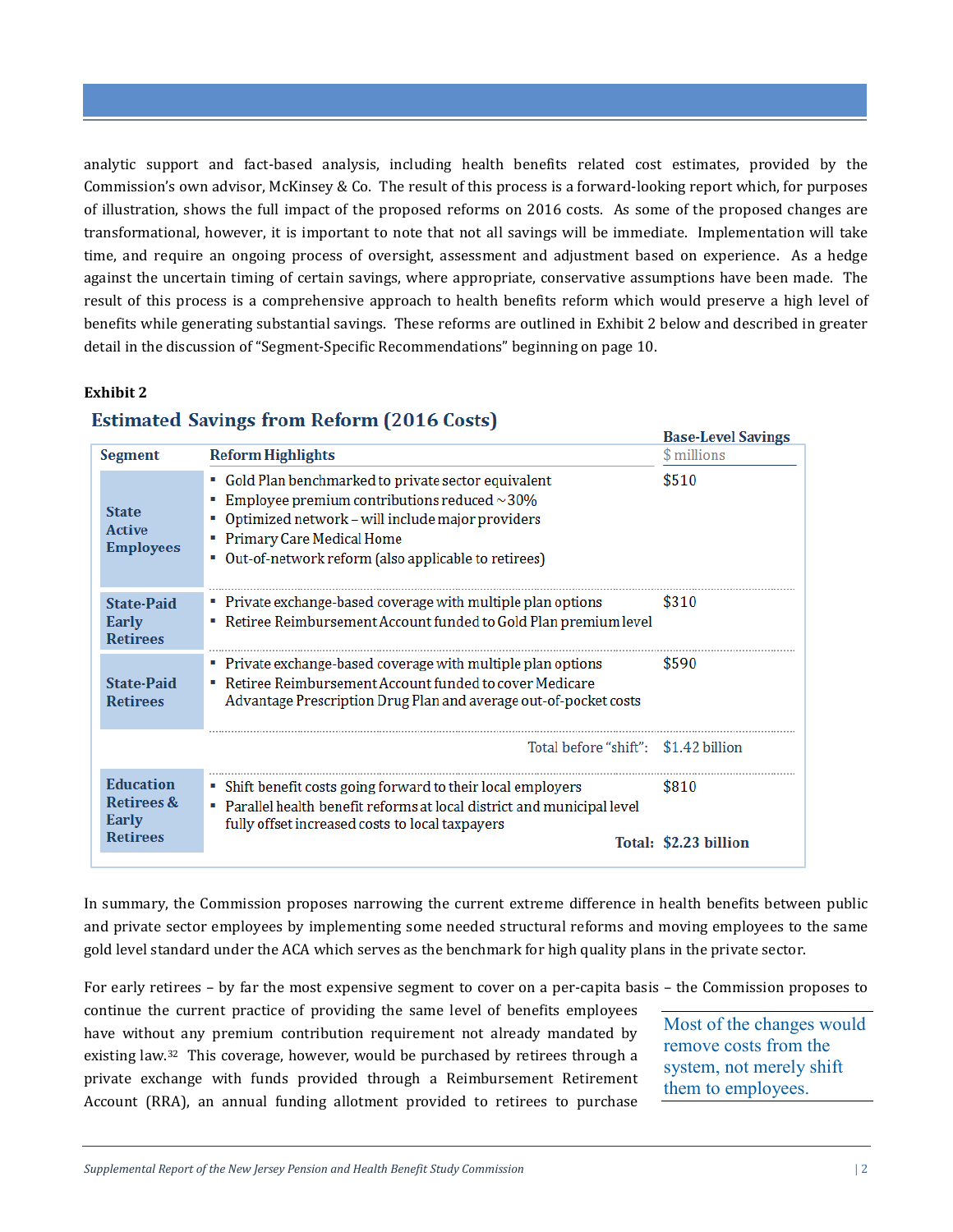coverage through the exchange. This funding would be benchmarked to the cost of a gold plan or the applicable ACA Cadillac Tax threshold, whichever is less.

Finally, Medicare-eligible retirees, for whom the State currently pays a disproportionately high marginal cost to cover residual expenses not covered by Medicare, would also be provided RRA funding to purchase coverage through a private exchange. RRA funding for Medicare-eligible retirees would be benchmarked to cover the cost of a highquality Medicare Advantage Prescription Drug (MAPD) plan and the average out-of-pocket medical and prescription drug expenses for subscribers electing that coverage.

Because most of these reforms would remove costs from the system, not merely shift them to employees and retirees, the proposed reforms would generate almost \$8 in pension funding for each \$1 in increased health benefits costs to subscribers. Stated another way, as illustrated in Exhibit 3, while the proposed reforms to the health benefit plans would result in \$190 million in increased costs paid by State employees and retirees, these same

The goal is not to reduce what the State currently spends on benefits, but to spend that money more wisely.

reforms would make available \$1.42 billion a year for reallocation to pension funding. In addition, the change in responsibility for paying certain teacher retirement expenses, discussed in Part III and Appendix I of this Report, would save the State another \$810 million without causing any increase in property taxes.

# **Exhibit 3**

# Total Additional Costs and Savings as a Result of the Reforms





As shown in Exhibit 4, these health benefit reforms, combined with the proposed pension reforms discussed in our 2015 Report, should achieve the goal set in that Report of providing attractive benefits while reducing the costs of those benefits to a sustainable share of ∼15% of the State's budget.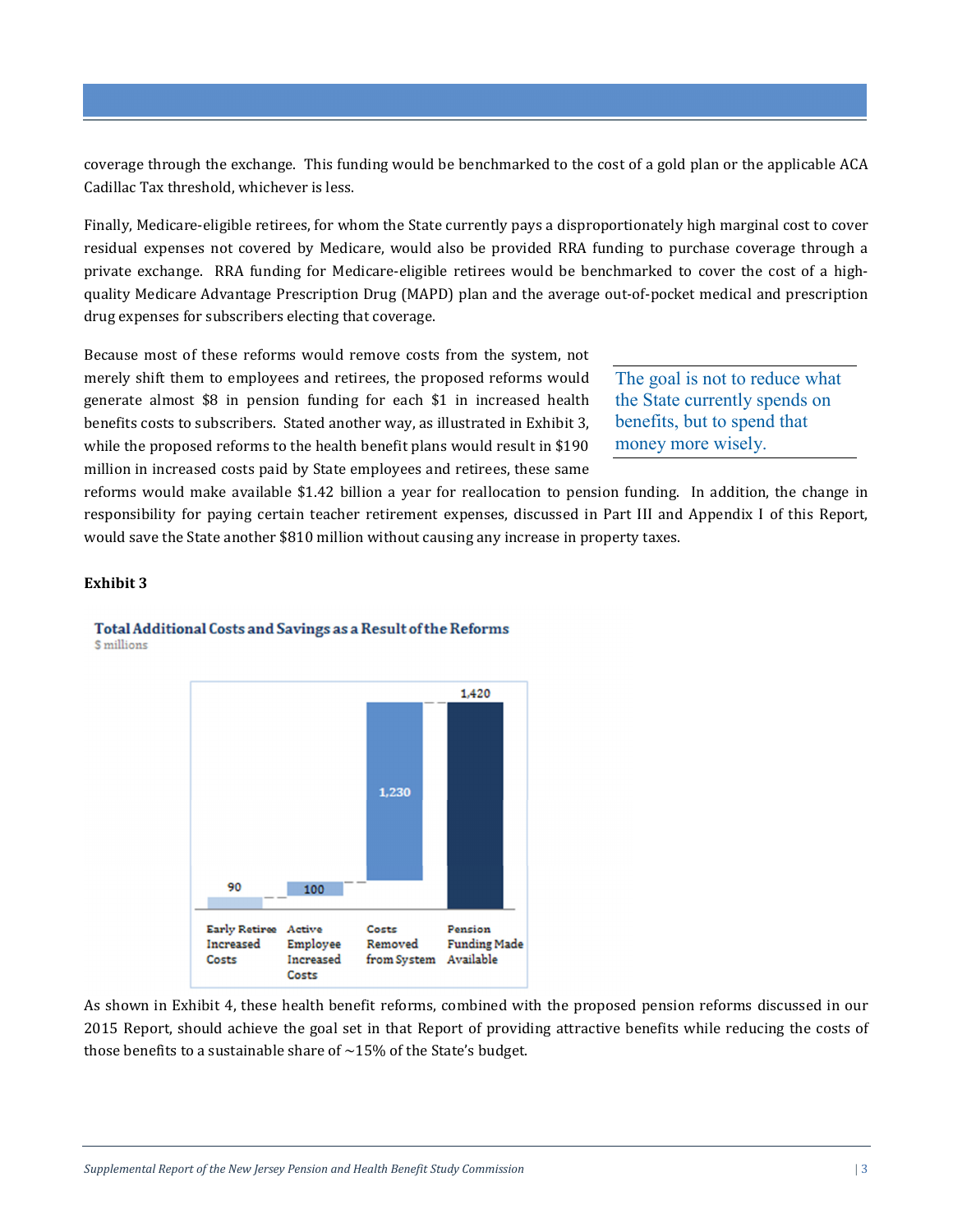### **Exhibit 4<sup>33</sup>**

# **Post-reform State Pension and Health Benefits Spend**



Inevitably, there will be resistance to change, particularly in an area as sensitive as health benefits. But that resistance carries a steep price compounded by the cost of delay. With the fiscal health of the State at stake, the Commission strongly urges that the process of implementing comprehensive reform begin now.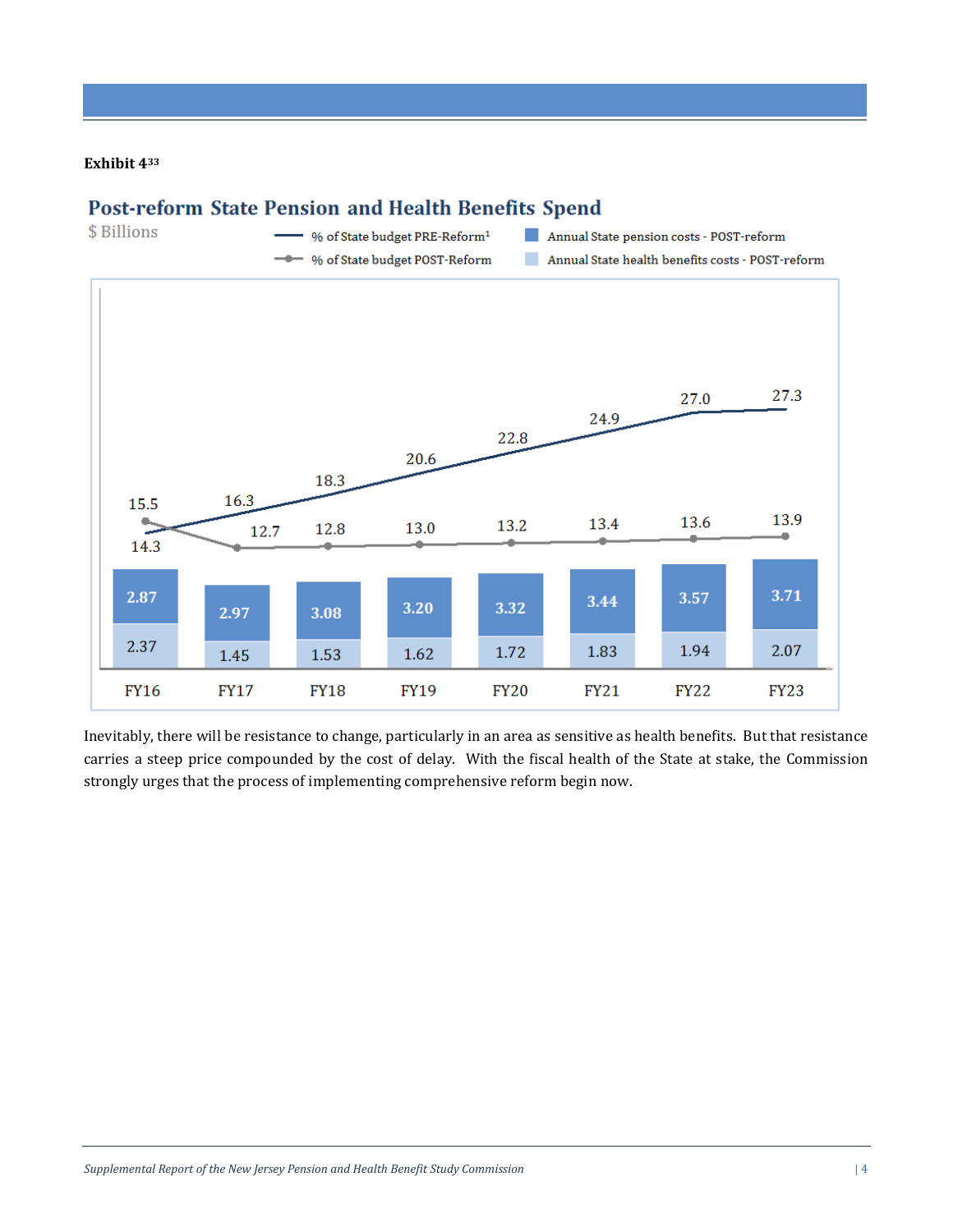# **II. HEALTH BENEFITS REFORM PROPOSALS**

#### **Guiding Principles**

It is possible, with modest impact to subscribers, to reallocate to pension funding over \$2 billion a year currently spent by the State on employee and retiree health benefits. In identifying and prioritizing the reforms to accomplish this goal, the Commission has worked with certain guiding principles in mind:

*Achieve long-term sustainability –* Reforms should be systemic (versus one-off) and reduce the State's combined cost of pension/retirement and health benefits to a sustainable level of ∽15% or less of the State budget.

*Use available funds in the most efficient way –* The funds available for benefits are finite and need to be spent wisely. Plans should encourage the most efficient means of accessing the health care system including, where appropriate, utilization of private exchanges and options such as RRAs to provide pre-tax funding for retirees to purchase coverage through exchanges. Similarly, the State should never offer coverage subject to liability for the Cadillac Tax imposed on high-costs plans by the ACA.<sup>34</sup> Giving money away to the federal government is the least beneficial use of available funds.

*Align benefits more closely to private sector employer standards and new market developments* – One reason New Jersey's public employee health benefits costs are so high is that the State is years – if not decades – behind private sector employers in confronting the reality of escalating healthcare costs. While relevant differences between public and private sector employment should be reflected in related coverage terms, in general the State should follow the best practices which have evolved elsewhere to minimize costs while providing quality health benefits.

*Minimize impact on employees and retirees in a manner consistent with achieving necessary savings* – Given that the current level of benefits is part of the problem, some impact on beneficiaries is inevitable. To minimize this impact, however, reforms should preserve access to quality care and emphasize improvements which take more costs out of the system than are shifted to employees.

To minimize the impact of reforms, this proposal emphasizes improvements which would take more costs out of the system than are shifted to beneficiaries.

*Do not adversely affect property taxes* – The Commission has always been clear that any proposal to reallocate funding responsibility for teachers' retiree benefits must be cost-neutral to the local tax base and limited to the amount of savings available from reforming active teacher and local employee and retiree health benefits.

# **Application of Guiding Principles in the Context of Reform**

The Commission's proposal gives effect to these principles by balancing the three basic "inputs" affecting health benefits costs: total cost, actuarial value and employee premium contribution percentage. For health benefits, "total cost" refers to the total cost of providing the benefits covered by a policy. The 2016 average total cost for family health benefits coverage for a State employee has been estimated to be \$30,322.

"Actuarial value" is the percentage of average total cost covered by the policy. A bronze level plan under the ACA with an actuarial value of 60% would cover 60% of average total costs. State employees are covered by policies with an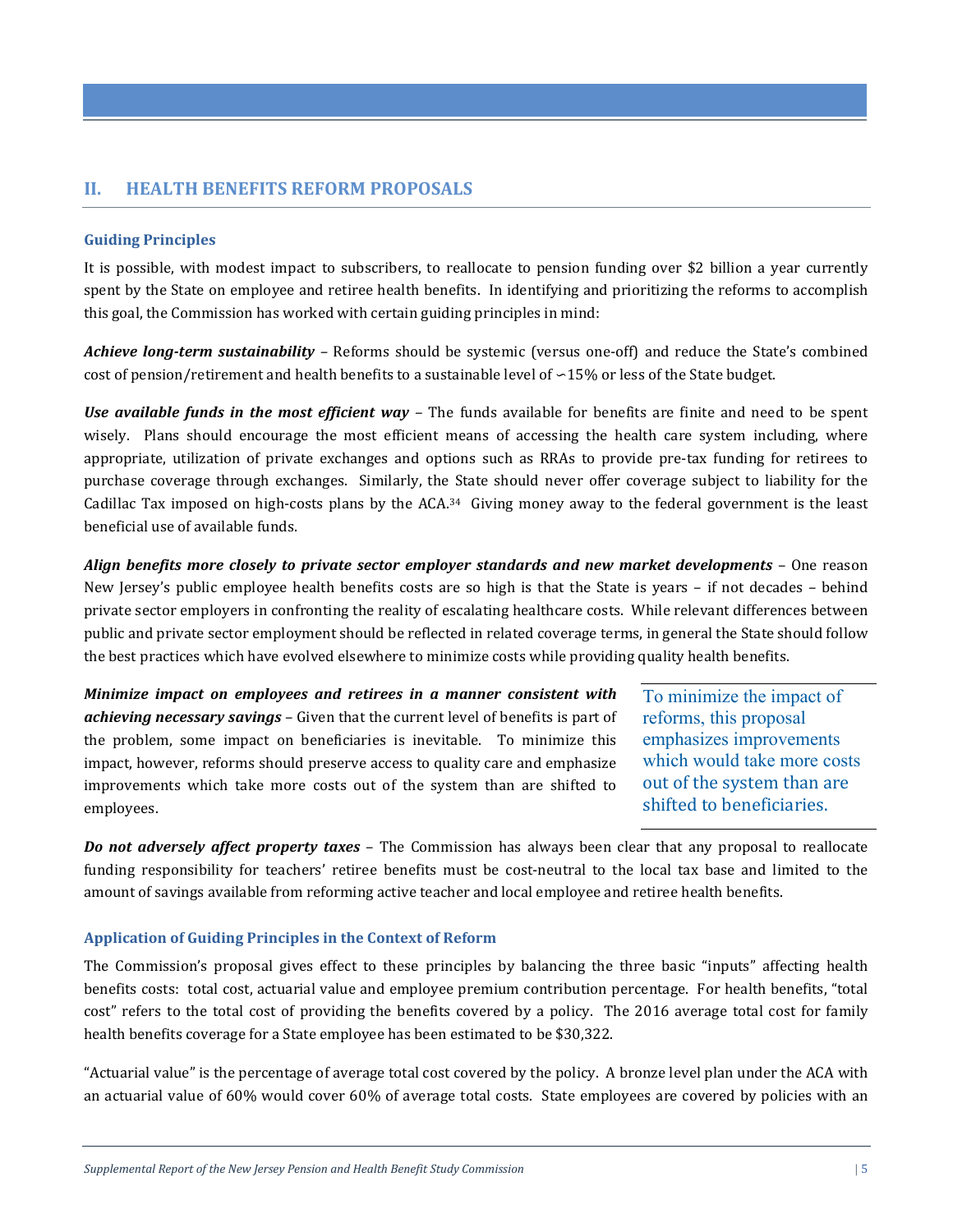average actuarial value of 96%, meaning the policies cover 96% of estimated total costs which, for family coverage in 2016, is \$29,109. This is also, essentially, the total premium. One of the reasons the State's health benefits costs are so high is the extremely high actuarial value of the policies in the State health plans.

Conversely, "out-of-pocket" costs are the portion of total costs not covered by the health benefits plan. If total costs are \$30,322, average out-of-pocket costs for a plan with an actuarial value of 96% would be \$1,213 (\$30,322 - \$29,109). Finally, in addition to out-of-pocket costs, while almost all current retirees pay no contribution towards the cost of their coverage (this will change as current employees subject to a post-employment premium contribution requirements retire), employees now make a premium contribution under an income-driven schedule ranging from 3% to 35% of the total premium, with an average of 17.7%. An employee with family coverage making this average premium contribution would pay a premium contribution of \$5,152. Combined with the average out-of-pocket costs of \$1,213, this employee would pay a total of \$6,365 against total costs of \$30,322, with the State paying \$23,957.

# **Exhibit 5**



# Average Family Employee Health Benefit Costs Before and After Reform

Exhibit 5 shows how the Commission's balance of these "inputs" achieves significant yet equitable savings in health benefit costs. Reforms affecting total cost yield the greatest "bang for the buck" since they reduce the bottom line and therefore result in cost savings to both employers and employees. For this reason, the Commission's proposed reforms, whenever possible, embrace reforms which reduce total costs.

The second input is actuarial value. A plan covering a lower percentage of total costs has a lower premium, which results in a lower employer cost and a lower employee premium contribution. The decrease in employee premium contribution, however, is offset by an increase in out-of-pocket expenses, although employees with lower-thanaverage out of pocket costs in a given year may see a net benefit. An additional factor to consider, however, is that the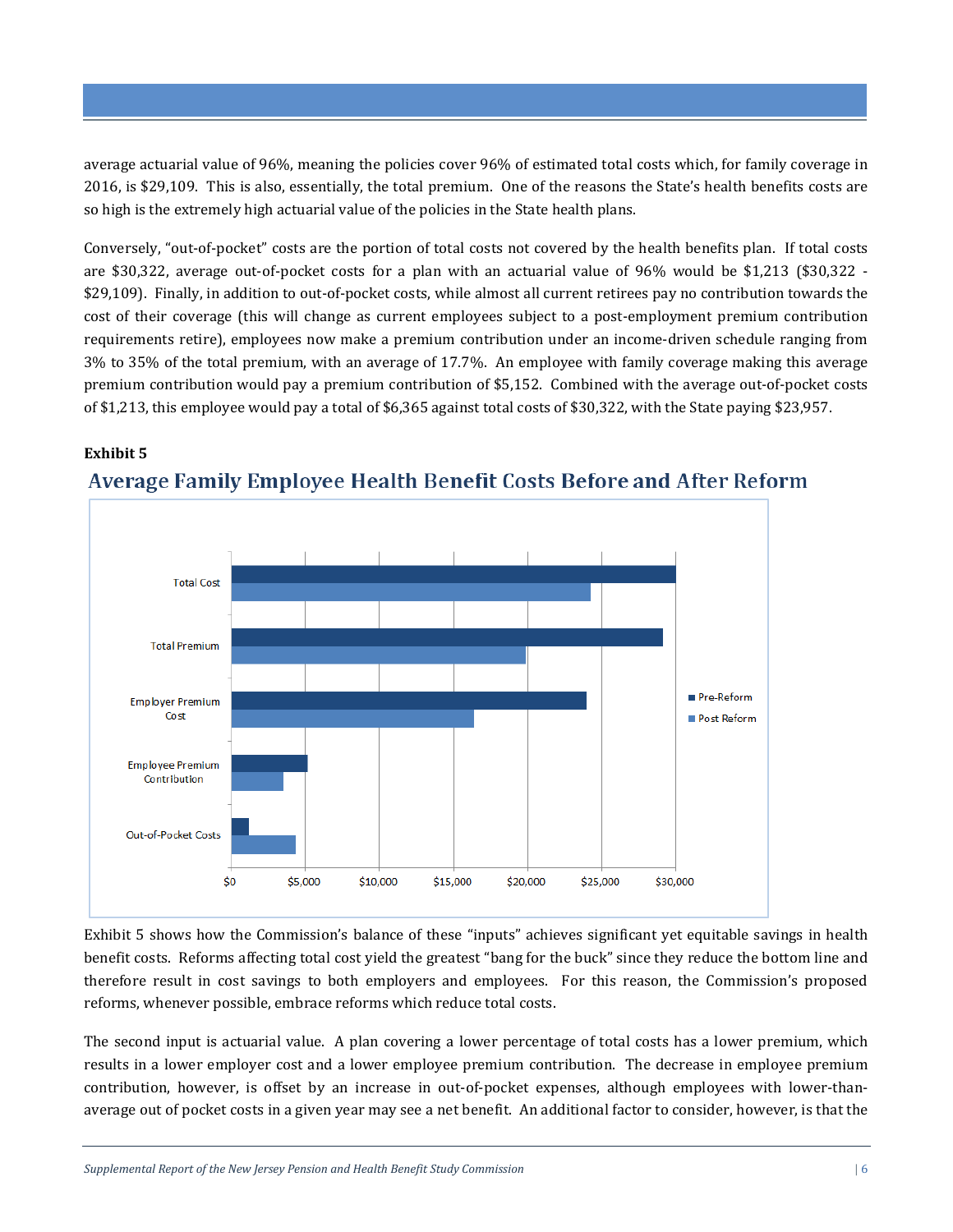health care industry is not immune to the laws of economics. Changes in actuarial value can reduce total costs because employees paying a greater share of total costs tend to be educated consumers. Because changes in actuarial value produce immediate, certain savings that are shared by employers and employees, and have some impact on total costs, they play an important part in the Commission's proposed reforms.

Reforms affecting total costs and actuarial value result in shared savings in premium costs for employers and employees.

The third input is the percentage of employee premium contribution. Changes in this input result in a zero-sum gain which merely shifts costs from employer to employee. For this reason, the Commission has elected not to change premium contribution percentages, even though the current Chapter 78 grid results in average premium contributions significantly below what is prevalent in the private sector. By keeping the grid in place, employees continue to enjoy a health benefits package better than that in the private sector, while the reforms affecting total cost and actuarial value will result in a reduction of premium costs for all employees.

While the illustration above concerned active employees, the Commission has followed the same approach to the same three basic inputs for early retirees and Medicare-eligible retirees. For all segments, the Commission has stressed reforms which reduce total costs and avoided reforms which would merely shift costs. The result is a package of reforms in which the increased costs to employees are far outweighed by overall savings in health benefits costs that can provide desperately needed additional funding to bolster public sector pensions.

# **NEW JERSEY'S UNIQUE OUT-OF-NETWORK REIMBURSEMENT ENVIRONMENT**

Broadly speaking, in-network care, where providers have a contractual agreement to provide care at a set, often discounted rate, is typically more cost effective. In certain involuntary cases including emergent care, referrals to outof-network providers or care provided by an out-of-network provider at an in-network facility, members may not have a choice or even realize they are receiving care from a higher-cost out-of-network provider.

While federal legislation prohibits plans from requiring greater co-pays or deductibles for out-of-network emergency services, it does not prohibit a provider from "balance billing" the plan member for the difference between its charges and what the plan pays. Thirteen states, including New Jersey, place some limits on this practice. Some states do this through payment benchmarks setting a maximum fee. Others use an arbitration process. New Jersey, however, requires plans to hold members harmless for balance billing by paying whatever the provider charges.

This combination of rules creates an incentive for providers to not join networks, and is a major driver of extremely high emergent care and healthcare prices in New Jersey. While this problem plagues both public and private sector plans, correcting it will be a key element of any effort at public sector health benefits reform not only for the direct savings, but also because it enables other reform options to generate greater savings. For example, the benefits of an optimized network of high-quality, cost-effective providers are undermined if providers have a financial incentive to remain out-of-network and there is no disincentive to subscribers to use out-of-network providers. Similarly, the New Jersey MAPD market would likely become more attractive to hospitals and insurers, leading to a more competitive market and better pricing for retirees.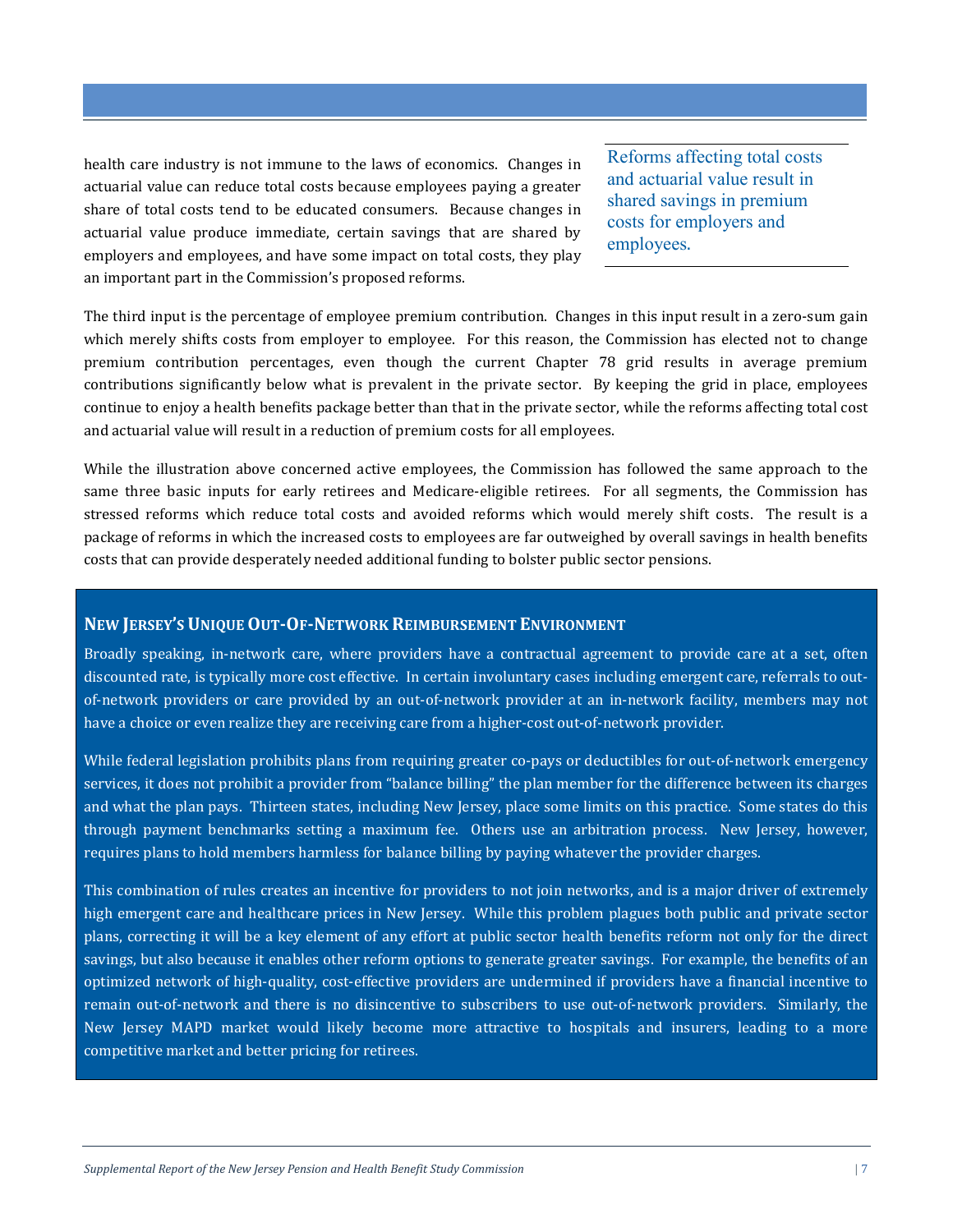#### Timing of Implementation

As discussed above, the Commission's health benefits reforms can be divided between systemic reforms affecting total cost, and those resulting from a reduction of actuarial value. These types of reforms differ in two important ways. First, reforms reducing total cost<sup>35</sup> result in savings without any additional cost to subscribers or employers.<sup>36</sup> Changes in actuarial value, however, reduce subscribers' premium contributions but increase their out-of-pocket expenses. Conversely, while changes in actuarial value are immediate, many of the systemic reforms take time to yield maximum savings due to the need to pass out-of-network reform legislation, establish optimized networks and, in many cases, alter provider and subscriber behavior. As set forth in Exhibit 6, the "no-cost" components of the Commission's proposal would save an estimated \$864 million in their first fiscal year of full implementation. Due to health benefit plan years beginning in the middle of fiscal years, roughly half of these savings could be available in the first fiscal year of implementation.

# **Exhibit 6**

#### **Base-Level Savings Segment Reform Highlights** \$ millions \$164 **State** Optimized network - will include major providers Primary Care Medical Home **Active**  $\bullet$ Out-of-network reform (also applicable to retirees) **Employees State-Paid**  $$110$  $\ddot{\phantom{0}}$ Private exchange-based coverage with multiple plan options Early Retiree Reimbursement Account funded to current plan level **Retirees** Private exchange-based coverage with multiple plan options \$590 **State-Paid** Retiree Reimbursement Account funded to cover Medicare Advantage **Retirees** ÷. Prescription Drug Plan and average out-of-pocket costs Total: \$864 billion

# **Commission Proposal Elements With No Added Costs to Subscribers**

From a logistical standpoint, an argument can be made for giving the structural reforms a head start by enacting them first. The practical downside of this approach, however, is the risk political will for further reform will evaporate once the no-cost reforms are implemented. The Commission's commitment to comprehensive reform stems from the fact that since the funding gap is too large to fill with any one initiative, only a package of reforms can generate sufficient savings. Not every reform produces "win-win" results when viewed in isolation. Carving out the \$864 million in annual savings with no additional costs could be an attractive initial step. This step, however, should only be taken with the understanding that an additional \$1.4 billion in reforms would be needed before the State could enter into a fiscally responsible constitutional pension funding mandate.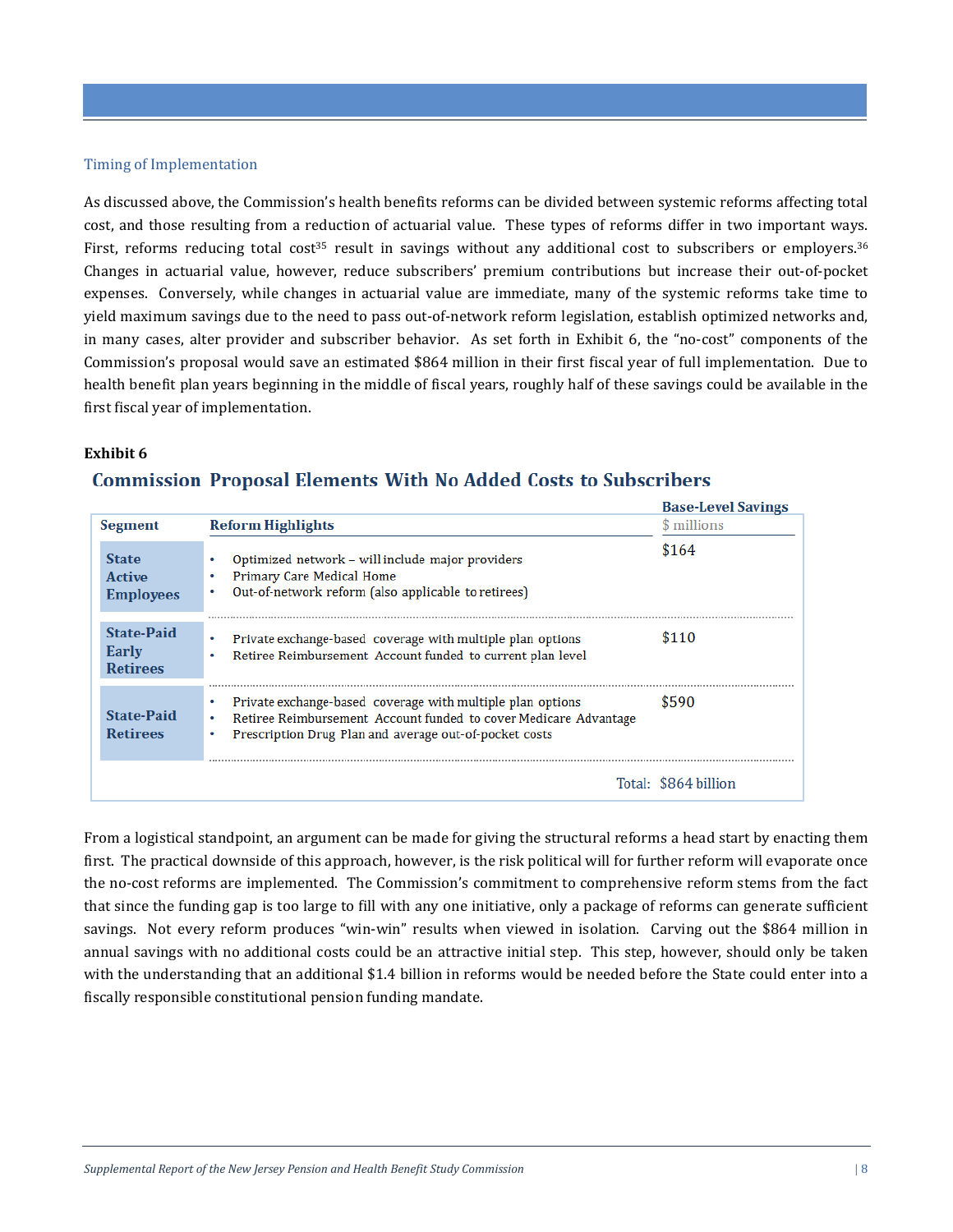#### **Overview of New Jersey's Public Employer Health Benefits System**

The public employee health benefits system<sup>37</sup> covers active employees, early retirees (typically retired employees under the age of 65) and retirees eligible for Medicare (65 years and older). As shown in Exhibit 7:

- **The State** pays for and administers coverage for its own employees and retirees through the State Health Benefits Program ("SHBP"), and for retired school district employees (early retirees and Medicare-eligible retirees) through the School Employees Health Benefit Program ("SEHBP").
- **School districts** pay for coverage for their own active employees, either through the State-administered SEHBP or through privately-placed coverage.
- **Municipalities** and other local entities pay for coverage of their active employees and retirees through the SHBP or through privately-placed coverage.38 Employers who elect coverage through the SHBP or SEHBP are participants in the "State-run" plans. Those who secure coverage privately are referred to as "opt-out employers."

#### **Exhibit 7<sup>39</sup>**

# **Types of Coverage Offerings for Employees and Retirees**

|                                                                                                                                                                                                                                                                                                                                                               | <b>State agencies</b>                      | <b>Education employers</b>                  |                    | Non-education local employers              |                                           |  |
|---------------------------------------------------------------------------------------------------------------------------------------------------------------------------------------------------------------------------------------------------------------------------------------------------------------------------------------------------------------|--------------------------------------------|---------------------------------------------|--------------------|--------------------------------------------|-------------------------------------------|--|
|                                                                                                                                                                                                                                                                                                                                                               | Offer State plan                           | Offer State plan                            | Offer private plan | Offer State plan<br>Offer private plan     |                                           |  |
| Medicare-<br>eligible<br>retirees                                                                                                                                                                                                                                                                                                                             | Subscribers: 34K<br>Members: 46K<br>\$0.4B | Subscribers: 83K<br>Members: 117K<br>\$0.8B | N/A                | Subscribers: 19K<br>Members: 26K<br>\$0.2B | Subscribers: 44K<br>Members:60K<br>\$0.4B |  |
| <b>Early</b><br>retirees                                                                                                                                                                                                                                                                                                                                      | Subscribers: 15K<br>Members: 36K<br>\$0.4B | Subscribers: 20K<br>Members: 40K<br>\$0.6B  | N/A                | Subscribers: 10K<br>Members: 28K<br>\$0.3B | Subscribers: 24K<br>Members:66K<br>\$0.7B |  |
| Subscribers: 90K<br>Subscribers: 58K<br>Subscribers: 46K<br>Subscribers: 180K<br>Subscribers:93K<br>Members: 229K<br>Members: 227K<br>Members: 145K<br>Members: 121K<br>Members: 470K<br><b>Active</b><br>employees<br>\$1.0B<br>\$0.8B<br>\$3.2B<br>\$1.5B<br>\$1.5B                                                                                         |                                            |                                             |                    |                                            |                                           |  |
| State plan is offered and funded by the State: \$3.7 billion<br>State plan is offered, but funded by local education and municipal employers: \$2.8 billion<br>State plan is not offered; benefits funded by local education and municipal employers: \$5.3 billion<br>(Members refers to total covered lives, including subscribers, spouses and dependents) |                                            |                                             |                    |                                            |                                           |  |

The total health benefits costs for New Jersey public employees for plan year (PY) 2016 are expected to be  $\sim$ \$11.8 billion, of which  $\sim$  \$3.7 billion would be spent by the State and  $\sim$  \$8.1 billion by local governments.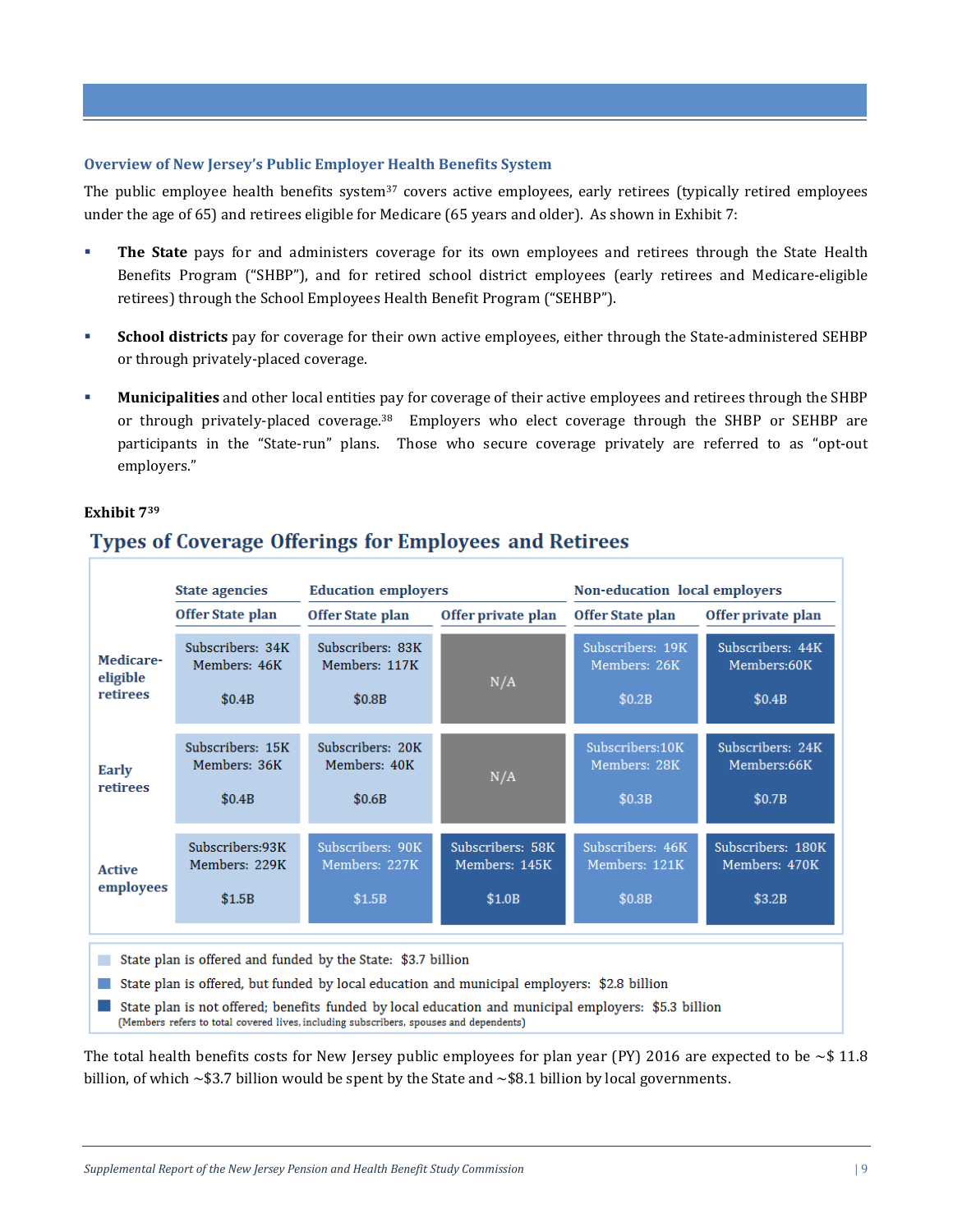#### Segment-specific Recommendations

#### **Active Employees**

Active employees are the largest segment funded directly by the State and, as shown in Exhibit 8, are almost invariably enrolled in plans with among the highest actuarial values in the nation. In contrast, premium contributions are, on average, a relatively low 17.7% $40$ , compared to a nationwide private sector average of 25% $41$ 

## **Exhibit 8<sup>42</sup>**



**Plans for Active Employees** 

For active employees, the Commission recommends that the State implement a set of care delivery reforms combined with a high gold level actuarial value plan. The care delivery reforms include implementing an optimized network that focuses on high-value providers, an expansion of the Primary Care Medical Home (PCMH) pilot that is currently in place, and reform to the statutes and regulations that currently govern out-of-network provider reimbursement.

While our 2015 Report had projected an increase in the average employee premium contributions under the Ch. 78 grid, further analysis suggests that increase is unnecessary. Preserving the current below-average employee contribution grid ensures public employees will continue to enjoy better than private sector health benefits, since they will continue to make below average premium contributions while receiving high private sector gold level health benefits.43 The dollar value of employee premium contributions will actually go down, although out-of-pocket expenses, on average, would increase.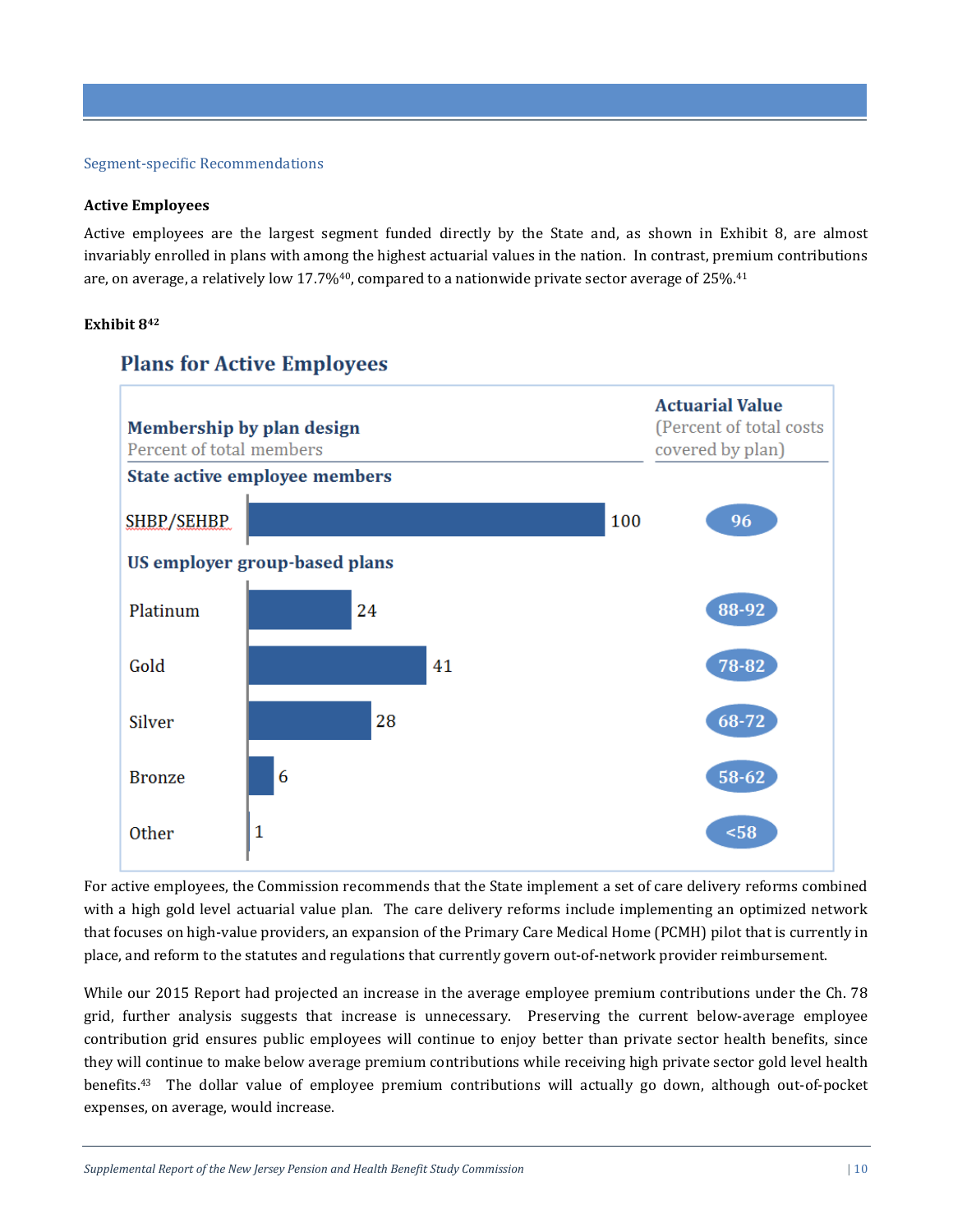These reforms will narrow the current extreme gap between the level of benefits in the public and private sector as part of a coordinated approach to increase efficiency in use of the healthcare system. Out-of-network reform, optimized networks and greater physician coordination of care all encourage subscribers to get the most value possible from their health benefits. This network construct places the State in a position as more of a price maker than a price taker*,* enabling the State to leverage its size and purchasing power to command more attractive rates, both in- and out-of-network.

Plans with the same actuarial value can vary significantly in their individual terms. For example, among gold plans on the NJ public exchange, the deductible for a single person ranges from \$1,000 - \$1,800 and the out-of-pocket maximum ranges from \$2,000 - \$5,000.44 Exhibit 9 below outlines selected provisions of different notional gold level plans. The table illustrates the options and trade-offs in plan terms which can yield the 82% actuarial value the Commission has used for cost and savings projections in this Report. Within the constraints set by actuarial value, the Commission sees the selection of the mix of terms which best meet employees' needs as a matter for stakeholder input in the implementation process.

### **Exhibit 945**

# **Illustrative Gold Level Plan Designs**

| <b>Plan attribute</b><br>Gold option #1 |                                                                                                    | Gold option #2                                                                                       | Gold option #3                                                                 | Gold option #4                                                                     |  |
|-----------------------------------------|----------------------------------------------------------------------------------------------------|------------------------------------------------------------------------------------------------------|--------------------------------------------------------------------------------|------------------------------------------------------------------------------------|--|
| AV                                      | $-Low80s$                                                                                          | $\blacksquare$ Low 80s                                                                               | $-Low80s$                                                                      | $-Low 80s$                                                                         |  |
| <b>Preventive Care</b><br>Preventive Rx | $-100%$                                                                                            | $-100%$                                                                                              | $-100%$                                                                        | $-100%$                                                                            |  |
| <b>Deductible</b><br>(In-network)       | " Single: \$0<br>Family: \$0                                                                       | $\blacksquare$ Single: \$500<br>" Family: \$1,000                                                    | $\sim$ Single: \$1,000<br>" Family: \$2,000                                    | $\sim$ Single: \$1,250<br>" Family: \$2,500                                        |  |
| Co-insurance                            | In-network: 30%<br>Out-of-network: 60%                                                             | * In-network: 20%<br><sup>*</sup> Out-of-network: 40%                                                | * In-network: 10%<br>Out-of-network: 20%<br>. .                                | * In-network: 10%<br>Out-of-network: 20%<br>м.                                     |  |
| Co-pay                                  | " Primary care: \$50<br>Specialist care: \$100<br>$E$ ER: \$300                                    | " Primary care: \$25<br>" Specialist care: \$50<br>$E$ ER: \$200                                     | " Primary care: \$25<br>" Specialist care: \$50<br>$E$ ER: \$200               | " Primary care: \$25<br>" Specialist care: \$50<br>$E$ ER: \$200                   |  |
| 00P maximum<br>(In-network)             | Single: \$5,000<br>Family: \$10,000                                                                | $\blacksquare$ Single: \$5,000<br>" Family: \$10,000                                                 | $\sim$ Single: \$2,500<br>" Family: \$5,000                                    | $\cdot$ Single: \$2,500<br>" Family: \$5,000                                       |  |
| <b>Retail Rx</b>                        | Generic: $10\%$ / max<br>\$10<br>" Preferred: 20% /<br>max \$30<br>п<br>Branded: 40% / max<br>\$60 | " Generic: $10\%$ / max<br>\$10<br>" Preferred: $20\%$ /<br>max \$30<br>" Branded: 40% / max<br>\$60 | " Generic: \$5<br>Preferred: 20% /<br>$max$ \$30<br>Branded: 40% / max<br>\$60 | Generic: \$5<br>" Preferred: 20% /<br>max \$30<br>Branded: 40% / max<br>н.<br>\$60 |  |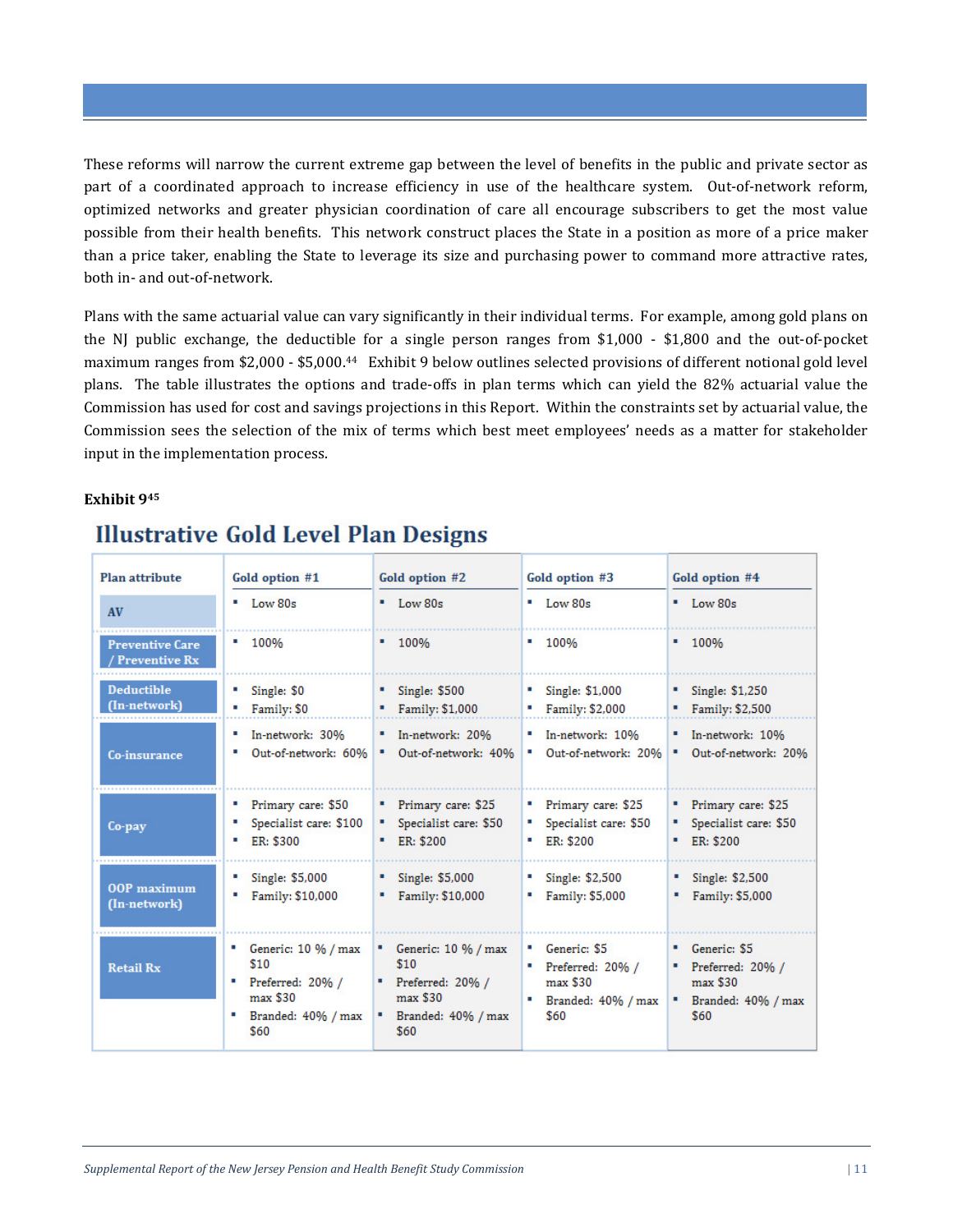For a variety of reasons, any statement of employee impact involves some degree of generalization. Premium contributions vary based on income and family status, the specific plans in which employees are currently enrolled have somewhat different terms, and there is natural variation in out-of-pocket expenses from year-to-year

# Employees will see a ∼30% reduction in their premium contributions

and person-to-person based on individual claims experience. By way of illustration, however, for a single employee making \$33,000 annually enrolled in the NJ Direct 15 plan, the proposed reforms would reduce premium contributions from a current \$1,043 per year to \$711 annually. An employee making \$72,000 enrolled in the NJ15 family plan currently paying \$6,404 per year would see their premium contribution reduced to \$4,366.<sup>46</sup> Just as the proposed reforms would result in over a 30% reduction in the State's average cost to provide coverage to active employees, employees would see the same reduction in their premium contributions.

The increase in an individual subscriber's out-of-pocket costs is particularly difficult to quantify, as it varies depending on a subscriber's use of medical services in a given year and the degree to which the subscriber utilizes innetwork services. The current average annual out-of-pocket expense for a single person enrolled in NJ Direct 15 is approximately \$435.47 Under the proposed gold plan, the average out-of-pocket cost is projected to increase to \$1,561.<sup>48</sup> Taking into account the reduction in premium contribution, the total annual cost of a single employee making \$33,000 would be \$2,272 (\$711 premium contribution + \$1,561 out-of-pocket expenses), \$794 more than what the current cost would be under NJ Direct 15, but still significantly less than what an employee required to make the private-sector average premium contribution would pay for the same coverage.<sup>49</sup>

For an employee making \$72,000 enrolled in the NJ15 family plan, average out-of-pocket expenses are projected to increase from \$1,213 to \$4,356.50 Taking into account the reduction in premium contributions, the total annual cost for an average employee with family coverage earning \$72,000 would be \$8,722 (\$4,366 premium contribution + \$4,356 out-of-pocket expenses). This is \$1,105 more than the \$7,617 current cost under NJ Direct 15, but, again, less than an employee required to make the private-sector average premium contribution would pay for the same coverage.<sup>51</sup>

Finally, while not an express element of the reforms reflected in the cost projections of this Report, the Commission believes worthy of consideration the option of creating Health Reimbursement Accounts (HRA) for employees. In a HRA, the employer provides employees a set amount of annual funding (for example \$250 or \$500) that can be used to offset out-of-pocket expenses. Use of this device would further offset some of the increase in out-of-pocket expenses, particularly for lower-salaried employees.

Any increase in cost to employees, however, must be weighed against the fact that it is an element of an overall strategy which relies far more heavily on efficiency improvements than cost shifts to drive over \$510 million in savings in providing health benefits to State employees. The employees themselves are the beneficiaries of these savings, as they will be dedicated to bolstering pension funding.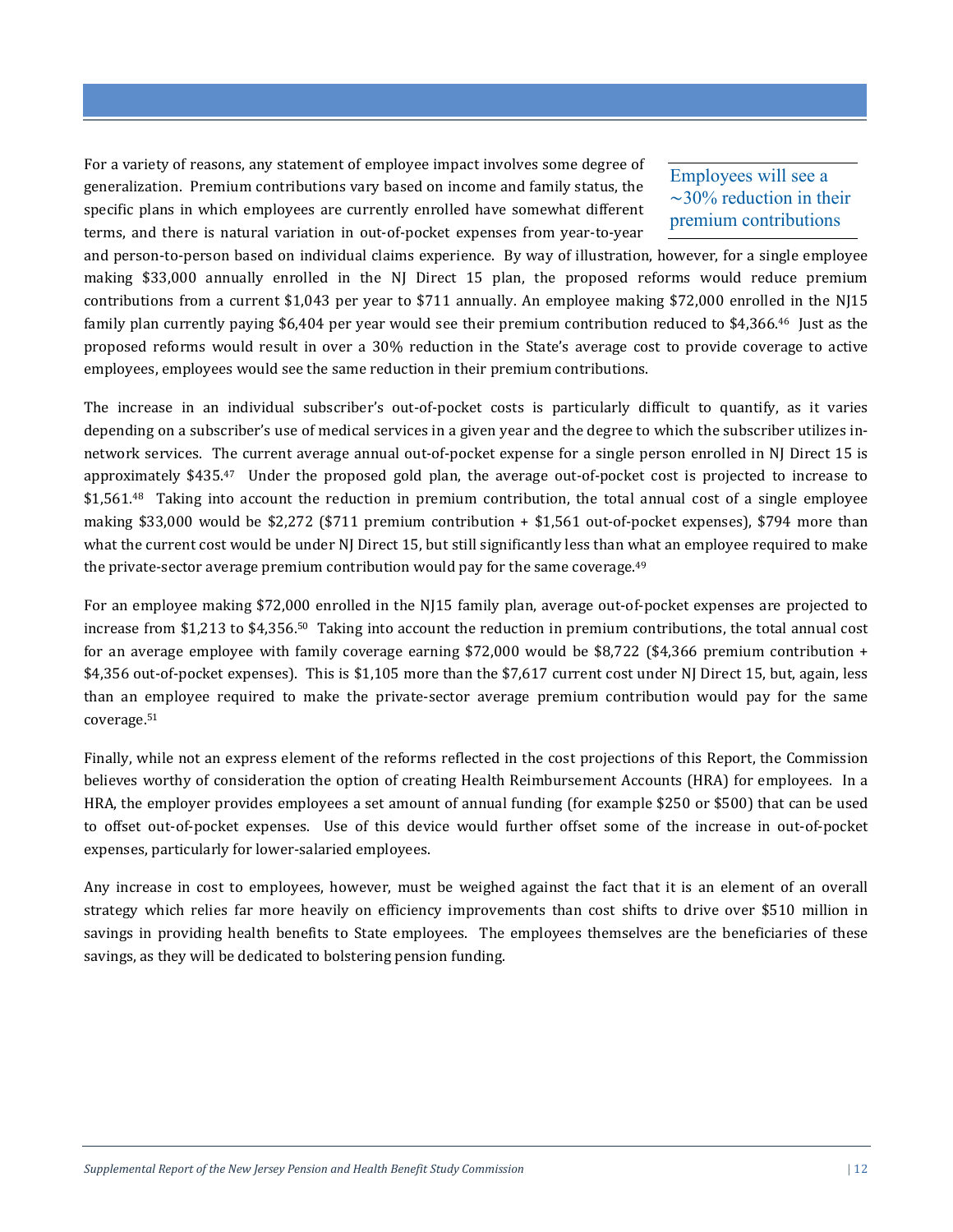#### **Early Retirees**

#### **Exhibit 10<sup>52</sup>**



# Average Per-Subscriber Costs in State-Run Programs (Pre-Reform)

As shown in Exhibit 10, early retirees are the costliest segment on a per capita basis, comprising 11% of subscribers but 21% of costs.53 This high cost is due to the fact that early retirees receive the same coverage as active employees but are more expensive to insure due to their age and health status. Current retirees receive retiree health benefits without any premium contribution requirement.<sup>54</sup> Because of these high costs, the current early retiree coverage would likely be subject to substantial Cadillac taxes as soon as that tax goes into effect.

Health coverage for early retirees under any terms is rare and getting rarer nationwide. Only 41% of large employers

offer early retiree health benefits; of these employers, 46% do not provide these benefits for new hires.<sup>55</sup> Of the employers that do offer early retiree benefits, most do not fully fund premiums. For instance, 85% of government employers and 89% of private employers require member premium contributions.56 Looking ahead, many employers anticipate making changes in early retiree benefit levels. In the near term, 29% of employers favor lowering

To preserve the current broad availability of early retirement, the way health benefits are provided to this population needs to change.

costs through plan design, 22% favor shifting to exchange-based coverage, and 13% favor eliminating coverage.<sup>57</sup>

As set forth in our 2015 Report, early retirement has spread beyond its origins in the unique career demands of police and firefighters. To preserve the current broad availability of early retirement in the New Jersey public sector, the way health benefits are provided to this population needs to change.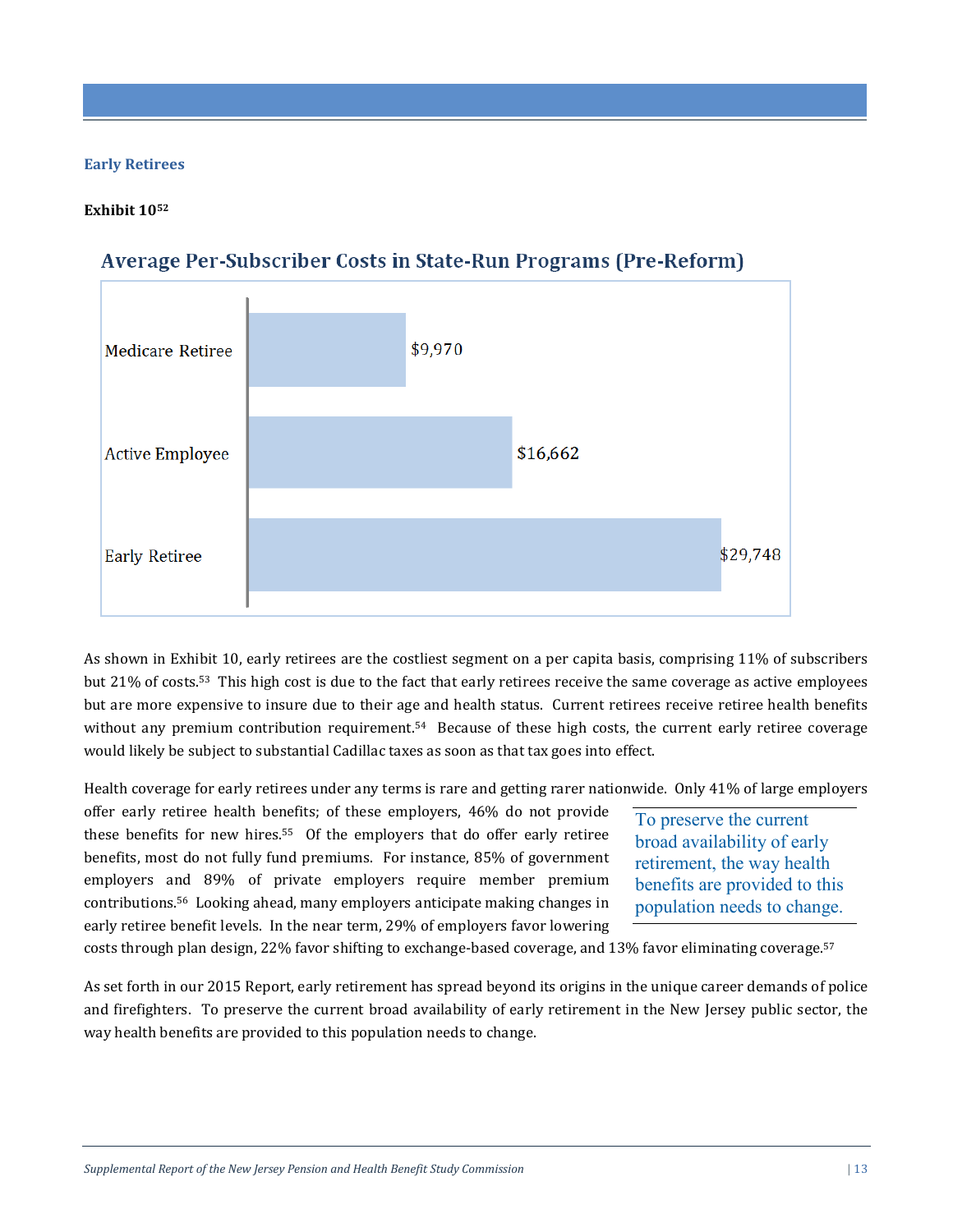#### **PRIVATE EXCHANGE-BASED COVERAGE FOR EARLY RETIREES<sup>58</sup>**

The State can offer early retirees health benefits coverage through a private exchange including access to the New Jersey public exchange. This approach delivers all of the benefits of public exchange-based coverage (lower, subsidized premiums for older populations and federal premium subsidies), while providing tailored decision support and guidance for the State's retirees.

Private exchanges supplement the advantages of the public exchanges under the ACA by providing additional support for private exchange members. In the public exchanges, individuals under age 65 and small businesses may purchase coverage in a state-specific virtual marketplace administered for New Jersey by the Federal government. The New Jersey individual health insurance market includes over 350,000 lives. Current participants in New Jersey's public exchange include AmeriHealth, Health Republic of New Jersey, Horizon Blue Cross Blue Shield, Oscar Health Insurance, and United Healthcare. The exchange includes a variety of plan types (e.g., HMO, PPO) across platinum, gold, silver and bronze tiers.

Only plans that meet certain standards (e.g., no discrimination by pre-existing condition) are permitted. Furthermore, rates must be set in a manner that the ratio between premiums for 64 year olds and premiums for 21 year olds does not exceed 3:1. In addition, the Federal government provides premium subsidies for individuals with income at or below four times the Federal poverty level. Funding retiree participation in the exchange through an RRA set at levels below Cadillac tax thresholds can also remove any potential exposure to that tax.

Private exchanges are virtual marketplaces operated by private third parties rather than the government. A private exchange can offer individual plans, coverage that is sold directly to individual members via public exchange or other direct to consumer channels and is subject to the 3:1 age rating limitation. Unlike public exchanges, these exchanges provide a concierge-type service to assist individuals in making major coverage decisions.

One final caveat in discussing an exchange approach is that because the exchanges are new, it is unclear how premiums will evolve over time. While premiums were stable between 2014 and 2015, some states have seen premium increases for 2016.

To make the most efficient use of available resources and take full advantage of opportunities to access federal funds, the Commission proposes that early retirees receive coverage through a private exchange. The State would provide funding through a RRA. This funding would be set at a level sufficient to enable early retirees to purchase through the exchange a gold level plan comparable to the one provided to active employees. Going forward, RRA funding would be subject to the limit that it not exceed any applicable Cadillac tax threshold. If they so desired, early retirees would be able to purchase more extensive coverage at their own expense. This approach would generate significant savings without changing contributions by retirees. Use of this model also enables early retirees choices in selecting coverage and will permit them to access favorably priced plans on the exchange, as the ACA regulates the amount that an insurer can charge someone based on their age.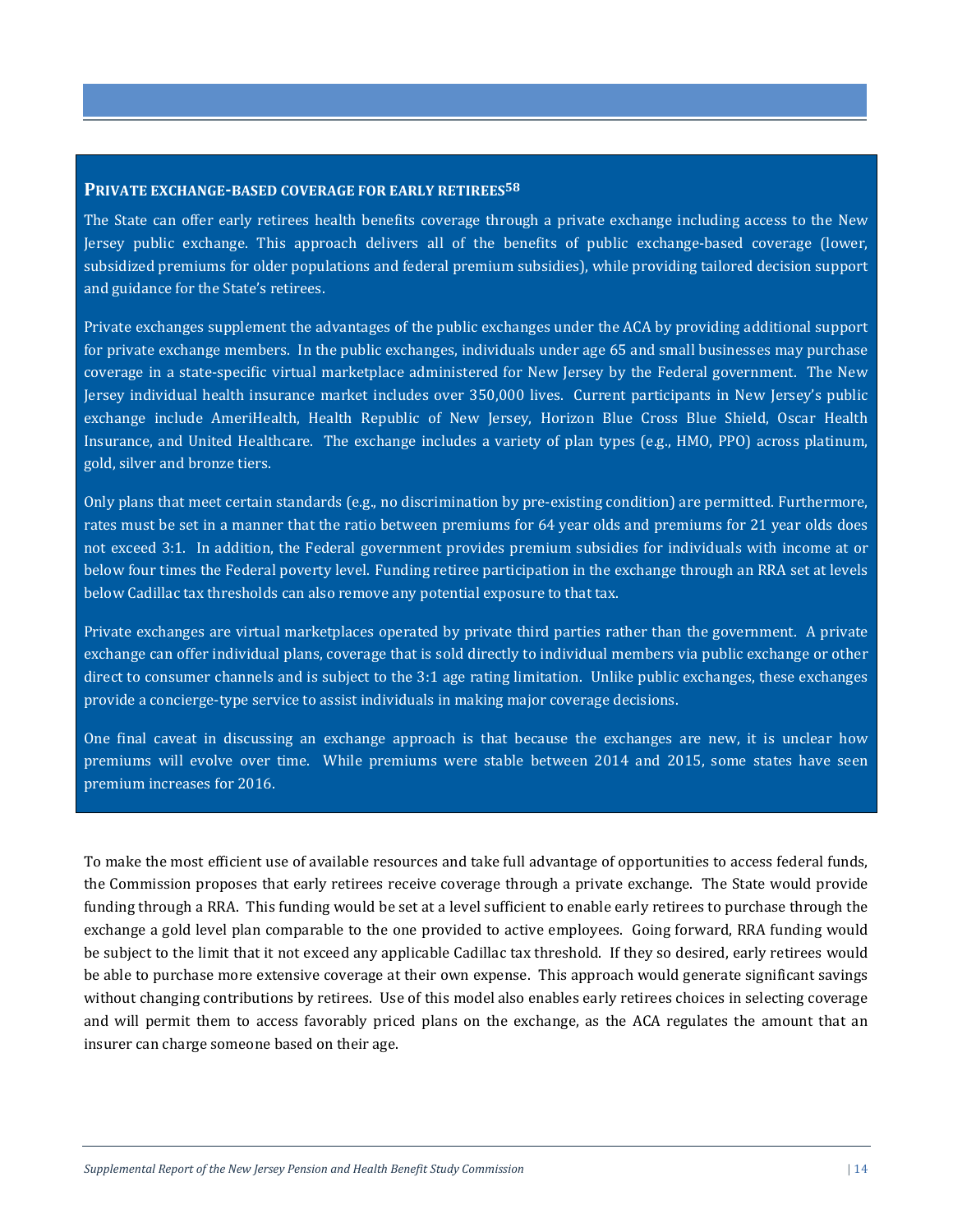As for projected out-of-pocket expenses, for an individual early retiree, average out-of-pocket expenses in the NJ15 plan of  $\sim$ \$579 in 2016 would increase to  $\sim$ \$1,979 under the proposed reforms. For a family, current average out-ofpocket expenses in the NJ15 plan would increase from  $\sim$ \$1,321 in 2016 to  $\sim$ \$4,515 under the proposed reforms.

While these increases are somewhat higher than those for active employees, this is because there are no offsetting premium contribution savings since current early retirees' premium contributions are *already* at \$0. The average annual cost to an early retiree with family coverage would still be over \$4,200 less than the overall cost to the active employee with family coverage discussed above. This is a relevant point of comparison given the frequency with which early retirees now continue to work after retirement and/or have spouses who continue to work in the public sector.

Overall, the proposed approach for continuing coverage to early retirees would generate \$310 million in savings while member costs would rise by only \$90 million.

# **Medicare-eligible Retirees**

For Medicare-eligible retirees, for whom ~80% of medical costs on average are paid by Medicare, the State offers a supplemental plan that covers virtually all other remaining costs. The current marginal cost of providing this additional 20% of coverage is very high, roughly \$5,700 a year per person.

The practice of employers providing any level of supplemental health benefits for Medicare-eligible retirees is in decline—in 2014, only 25% of large employers offered this benefit, compared to 35% in 2004.59 In addition, most employers who do offer Medicare-eligible retiree health benefits do not fully fund premiums. Even across public employers, only 8% of plans are fully funded by the employer, while 48% of plans require the subscriber to pay the entire premium. Across all employers, 91% of plans require retiree premium contributions from Medicare-eligible retirees.<sup>60</sup>

Employers offering Medicare-eligible retiree health benefits are also increasingly looking to alternative models such as private exchanges. In fact, 11% of government employers already provide retirees with a subsidy to fund exchange-based coverage.**61** In both the public and private sectors, 1.4 million lives (retiree and dependents) are now covered via large private retiree exchanges.**<sup>62</sup>**

RRA funding for Medicareeligible retirees would cover the cost of gold level equivalent MAPD coverage *and* average out-of-pocket costs.

Similar to the approach proposed for early retirees, coverage for Medicare-eligible retirees would be provided through a private exchange with Medicare retirees receiving funding through an RRA and having the option to purchase more extensive coverage at additional cost. The amount of RRA funding would be set at a level that would cover the cost of a gold equivalent MAPD plan and the average out-of-pocket medical *and* prescription drug costs associated with such a plan. In other words, the proposed reform would result in a *net savings* for average Medicareeligible retirees.

MAPD plans are highly cost-effective as they are a form of managed care, incorporating elements of the PCMH approach proposed for active employees. Insurers receive a fixed Federal subsidy per enrolled member and work with physicians and members to provide efficient care. The resulting savings are substantial. In the New Jersey individual marketplace, Horizon Blue Cross Blue Shield offers a Medicare Advantage plan with prescription drug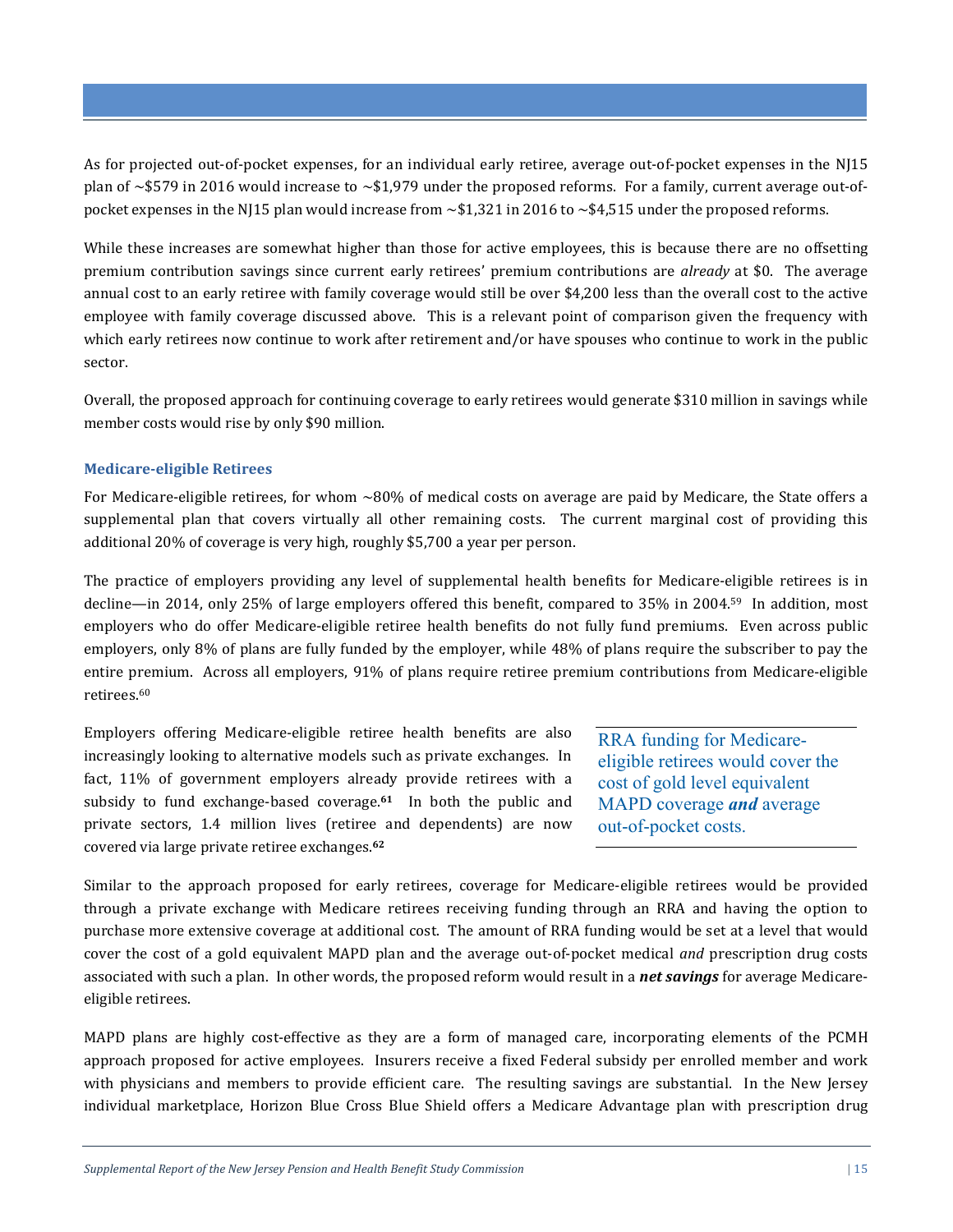benefits plan for less than ~\$80/month, compared to \$475/month for a single SHBP NJ Direct 15 plan for a Medicareeligible retiree. Federal subsidies are adjusted based on demographic cost factors (e.g., age, gender) and risk (e.g., disease, condition). As such, any additional demographic risk is borne by Medicare, not the State.

# **Exhibit 11**

# **Estimated Health Benefits Savings to State**

| Segment                                                                     | <b>Base-Level Savings</b><br>\$ millions |
|-----------------------------------------------------------------------------|------------------------------------------|
| <b>State</b><br><b>Active Employees</b>                                     | \$510                                    |
| <b>State-Paid</b><br><b>Early Retirees</b>                                  | \$310                                    |
| <b>State-Paid</b><br><b>Retirees</b>                                        | \$590                                    |
| Total before shift: \$1.42 billion                                          |                                          |
| <b>Shift of Education</b><br><b>Retirees &amp; Early</b><br><b>Retirees</b> | \$810                                    |
| <b>Total:</b>                                                               | \$2.23 billion                           |

The current average out-of-pocket cost for a Medicare-eligible retiree in the State plan is projected to be \$220 in 2016. This cost, currently borne by retirees, would be included in the RRA funding. In addition, participants in MAPD programs are not required to enroll in Medicare Part B. Moving to a RRA funded MAPD model eliminates the need for the State to spend ∼\$200 million a year on reimbursement of Medicare Part B premiums and would result in additional savings for those retirees who currently pay a portion of their Medicare Part B premiums. In aggregate, the State will save \$590 million from these reforms.

# **Combined Impact Across All Three Segments**

Taken together, the Commission's reforms largely eliminate rather than shift costs. Most importantly, employees and retirees are the sole beneficiaries of these cost reductions. As shown in Exhibit 11, the full \$1.42 billion reduction in health benefits spending for State employees and retirees, and the \$810 million in savings from school districts assuming responsibility for their retirees' health benefits, will be allocated to pension funding.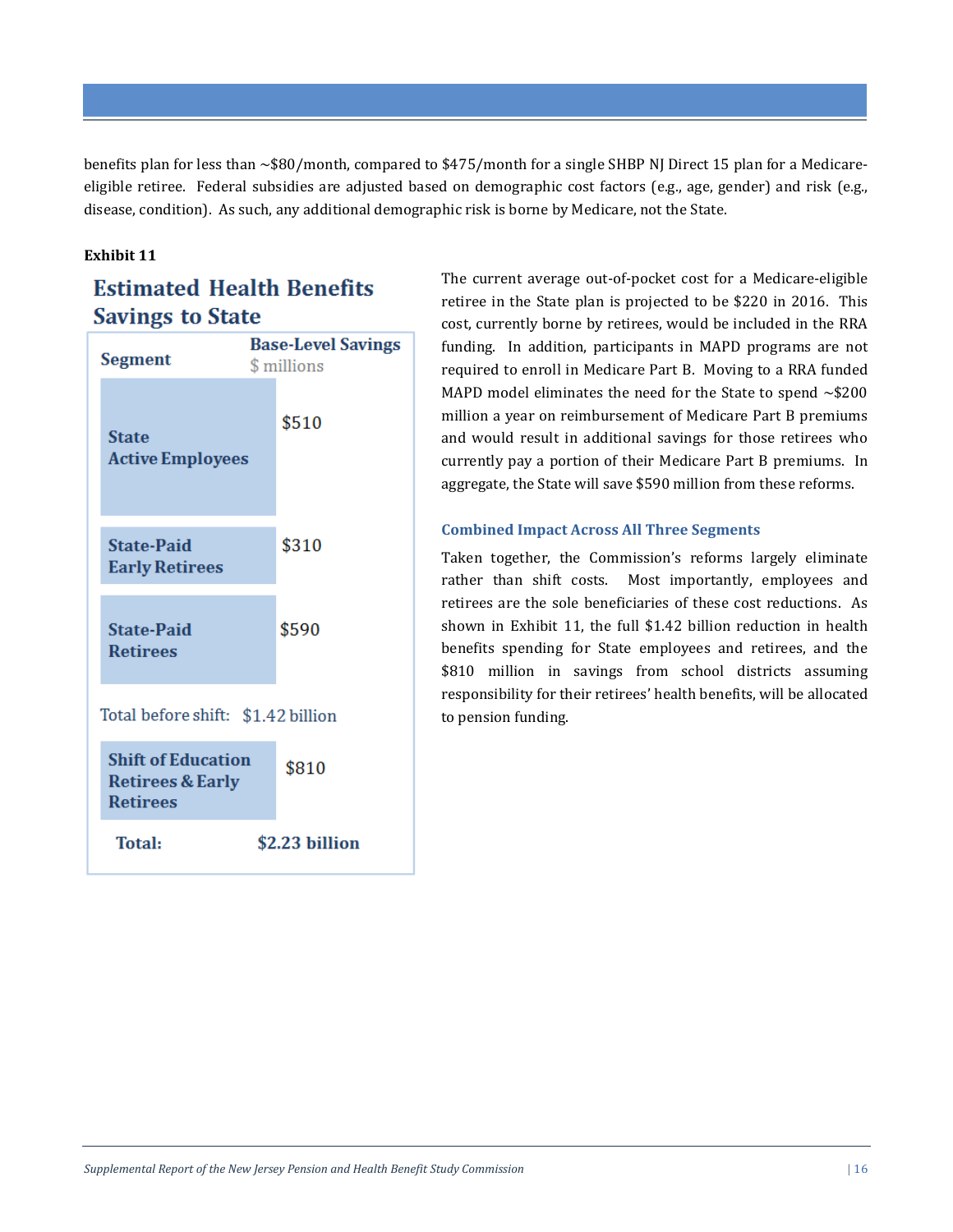# **III. THE SHIFT IN RESPONSIBILITY FOR FUNDING TEACHERS' RETIREMENT BENEFITS**

Our 2015 Report concluded the State cannot continue to fund all of what has become a \$4.6 billion annual obligation for teachers' pension and health benefits.<sup>63</sup> As shown in Exhibit 12, this results in the State funding health benefits for over 150,000 retirees<sup>64</sup> who do not make premium contributions, compared to only 93,000 employees who do. No other public employer in the State has this kind of an upside-down contribution ratio.

# **Exhibit 12**

# Subscribers Not Paying Premium Contributions (in thousands)



Even after the proposed reforms, teachers' retiree health benefits would cost \$810 million for 2016,65 and the proposed cash balance retirement plan for teachers would cost \$402 million more.66 This \$1.22 billion needs to be paid by someone. Given the added burdens of increased pension funding, continued State funding would push benefit costs over the threshold of 15% of the budget at which benefits crowd out funding for essential State functions.67 If funding responsibility is shifted to the local level, however, these obligations could be funded with savings from equally-needed reform of school district and municipal health benefits. Other options considered by the Commission all have significant and obvious drawbacks. Those options include:

- Reducing State-paid health benefits for retired teachers and State employees and State retirees to bronze level;<sup>68</sup>
- Requiring current retirees to begin to make significant health benefits premium contributions; or
- Repurposing State funding currently used for property tax relief programs directed at homeowners, or the Consolidated Municipal Property Tax Relief Aid to municipalities,<sup>69</sup> to pay the health benefits of these local employees.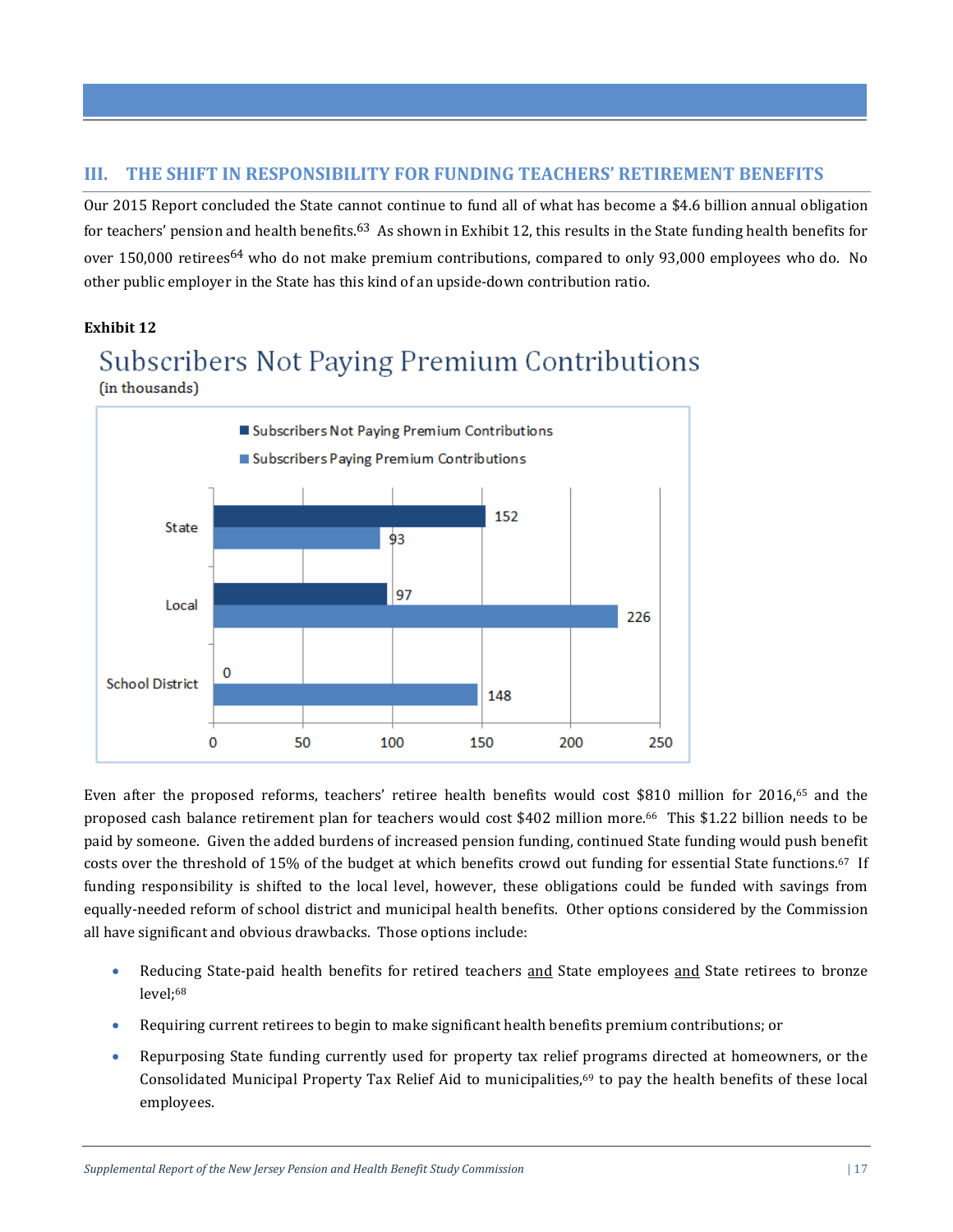Given the options, the Commission believes local funding of some teachers' retirement benefits is preferable. As a general rule, requiring employers to pay for their employees' benefits should not be controversial. The unique

circumstances of teachers' retirement benefits, however, arguably support a compromise in which the State continues to fund teachers' retirement benefits earned prior to the proposed pension freeze and school districts' employer contributions to Social Security, a total of about \$2.4 billion for 2016. The local tax base, combined, would fund teachers' retiree health benefits and the employers' contributions to the teachers' new cash balance retirement plan, a total estimated at about \$1.22 billion Statewide for 2016. To protect local taxpayers, a condition of

The proposed shift would save the State an amount comparable to the current cost of Consolidated Municipal Property Tax Relief Aid.

this change would be that the costs shifted not exceed what individual school districts and municipalities sharing the same property tax base would save by applying the reforms discussed in this Report to local health benefits, with the State retaining responsibility for the balance.<sup>70</sup>

Historically, the level of cooperation between State and local government entities and, in many communities, between school districts and municipalities, is not what it could be. Reflecting this reality, the proposed shift does not require any cooperation between school districts and municipalities. The school district's share of a homeowner's property

As long as the necessary health benefit reforms are implemented, the proposed shift does not require any cooperation between school districts and municipalities to be effective.

tax bill would increase as a result of the shifted expenses, while the municipal share would decrease as a result of its health benefit savings. Since, except in rare situations, the decrease should be more than the increase, the net result, given no other spending changes, would be a property tax decrease, without any need for a mechanism to transfer savings from the account of one local entity to another.<sup>71</sup> All that is necessary for the shift to work is for the school districts and

municipalities to implement the necessary health benefit reforms. While this should happen as a matter of course, there are a variety of means, involving varying degrees of statutory compulsion, to ensure that taxpayers are protected.<sup>72</sup>

It goes without saying that the viability of this approach is premised on the availability of at least \$1.22 billion in local health savings. Taking the State as an aggregate, there is no question that this is the case, as district employee and local employee and retiree health benefits suffer from the same problems as those at the State level.

Local public sector employees and retirees can be divided between those whose employers provide health benefits through the two State-run health programs (the SEHBP for school districts and the SHBP for other public employers) and those who have "opted-out" of the State-run plans and secured coverage independently. As set forth in Exhibit 13, reforming the benefits of only the roughly one-third of local subscribers in the State-run plans would, by itself, produce three-quarters of the \$1.22 billion in savings necessary to make the shift cost-neutral.73 There is every reason to believe applying the same reforms to the two-thirds of local subscribers not enrolled in the State-run plans would provide more than enough total savings to offset the cost of the shifted teachers' retiree benefits.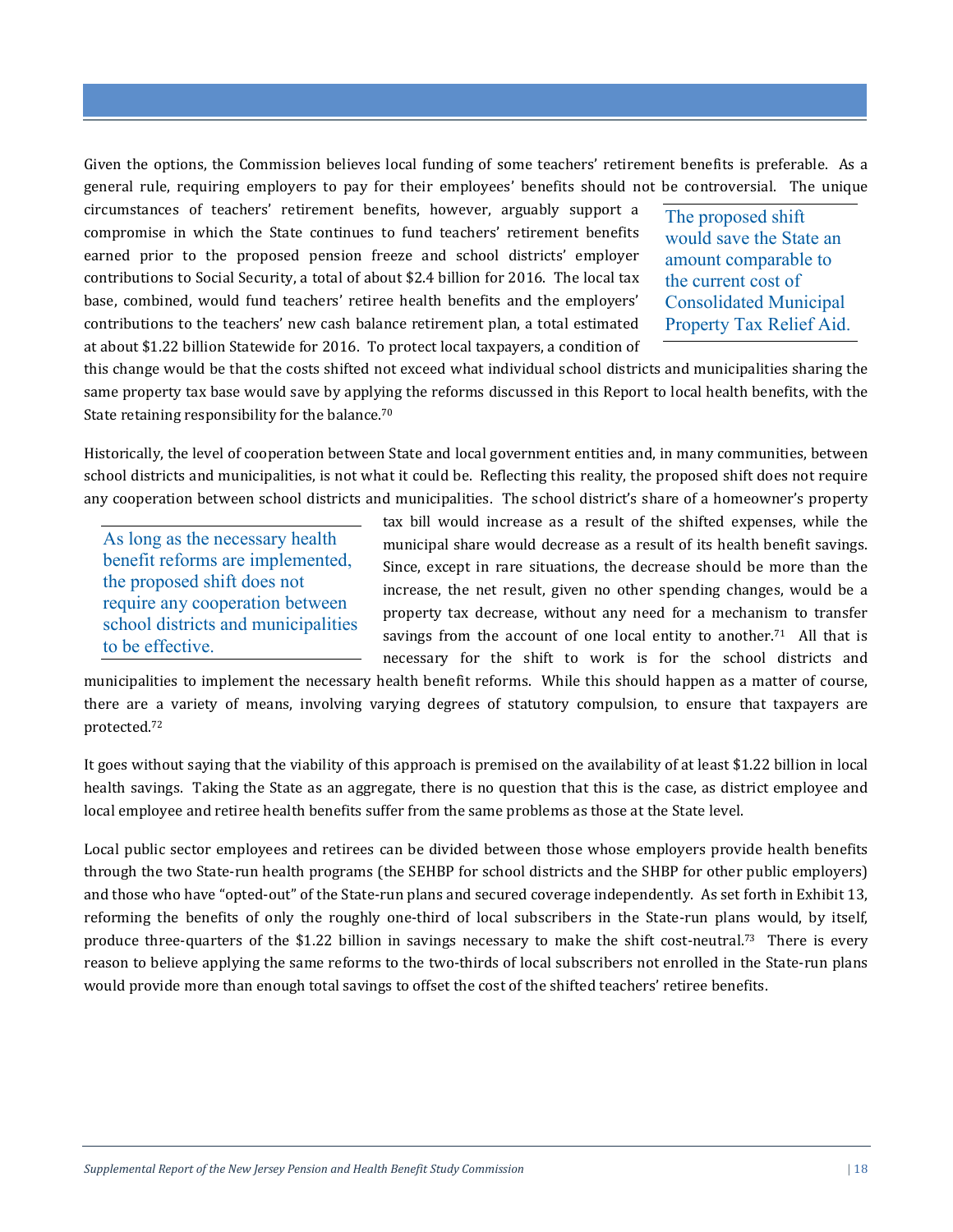# **Exhibit 13**

# **Local Health Benefits Savings**

| <b>Employer</b>                                   | <b>Subscribers</b> | <b>Savings</b> |  |  |
|---------------------------------------------------|--------------------|----------------|--|--|
| Local-Paid in State-Run Plans                     | 163,000            | \$0.94 billion |  |  |
| Local-Paid Outside State-Run Plans                | 306,000            | \$1.80 billion |  |  |
| <b>Total Local</b>                                | 469,000            | \$2.74 billion |  |  |
| <b>Total Local Savings Needed: \$1.22 Billion</b> |                    |                |  |  |

The Commission's confidence that there would be enough local health benefits savings for the shift to be cost-neutral is bolstered by the fact that opt-out costs do not appear to differ substantially from costs in the State-run plans. The

Commission obtained data from one insurer providing coverage to approximately 75,000 employees of opt-out school districts and municipalities. As shown in Exhibit 14, the average employer cost per employee for this insurer's opt-out employees, \$17,745, is actually somewhat higher than the average cost for school district and municipal employers in the State-run plans.<sup>74</sup>

Statewide, the Commission's proposal would permit a *reduction* of property taxes by over \$1 billion Statewide.

## **Exhibit 14**



# **Current Average Per-Employee Local Employer Cost**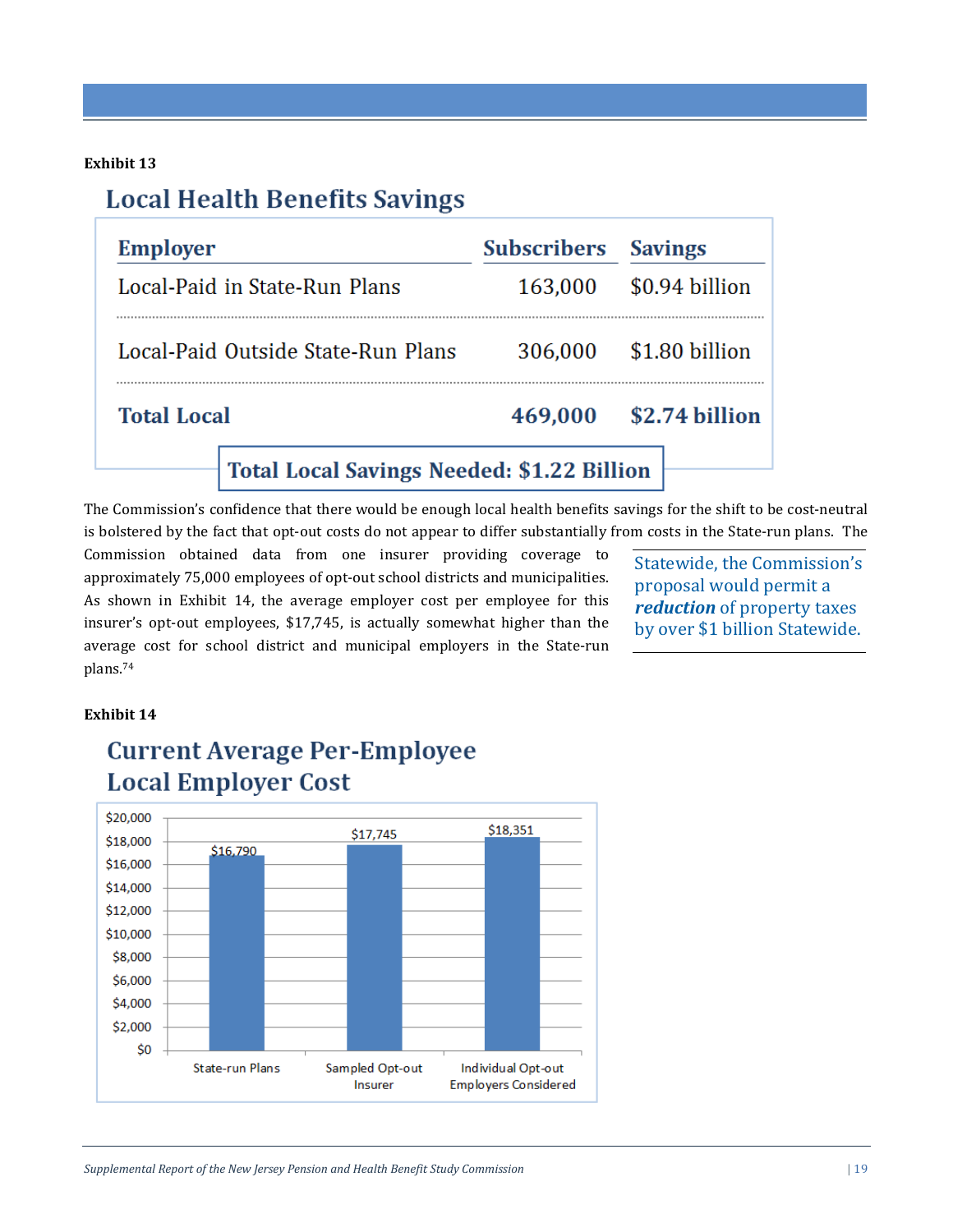Similarly, as discussed in greater detail in the Appendix, the Commission also looked in detail at the health benefits costs of a broad cross-section of ten communities whose school districts (and in most cases municipalities) had opted

out of the State-run plans. As also shown in Exhibit 14, the average peremployer costs for these opt-out employers were also higher than the average per-employee cost for school district and municipal employers in the State-run plans.

More importantly, the Commission modeled the impact of the proposed shift in each of these ten communities and confirmed that, in each community, the shift would be better than cost-neutral. On average, it would produce net savings of  $\sim$ \$2 million per community. Given the number and variety of the State's municipalities and school districts, it is possible the shift might not be cost-neutral in a specific community, but the data the Commission has

As the State could only shift expenses to the extent offset by local savings, under no circumstances could the shift increase property taxes. Every community the Commission considered would experience a net savings.

reviewed suggest that this will be the case absent extraordinary circumstances. As set forth in the Commission's 2015 Report, however, if such extraordinary circumstances do exist in a community, the Commission believes the State should be limited to shifting only those expenses which can be offset by local savings, with any excess remaining the responsibility of the State to ensure that this reform does not result in increasing property taxes.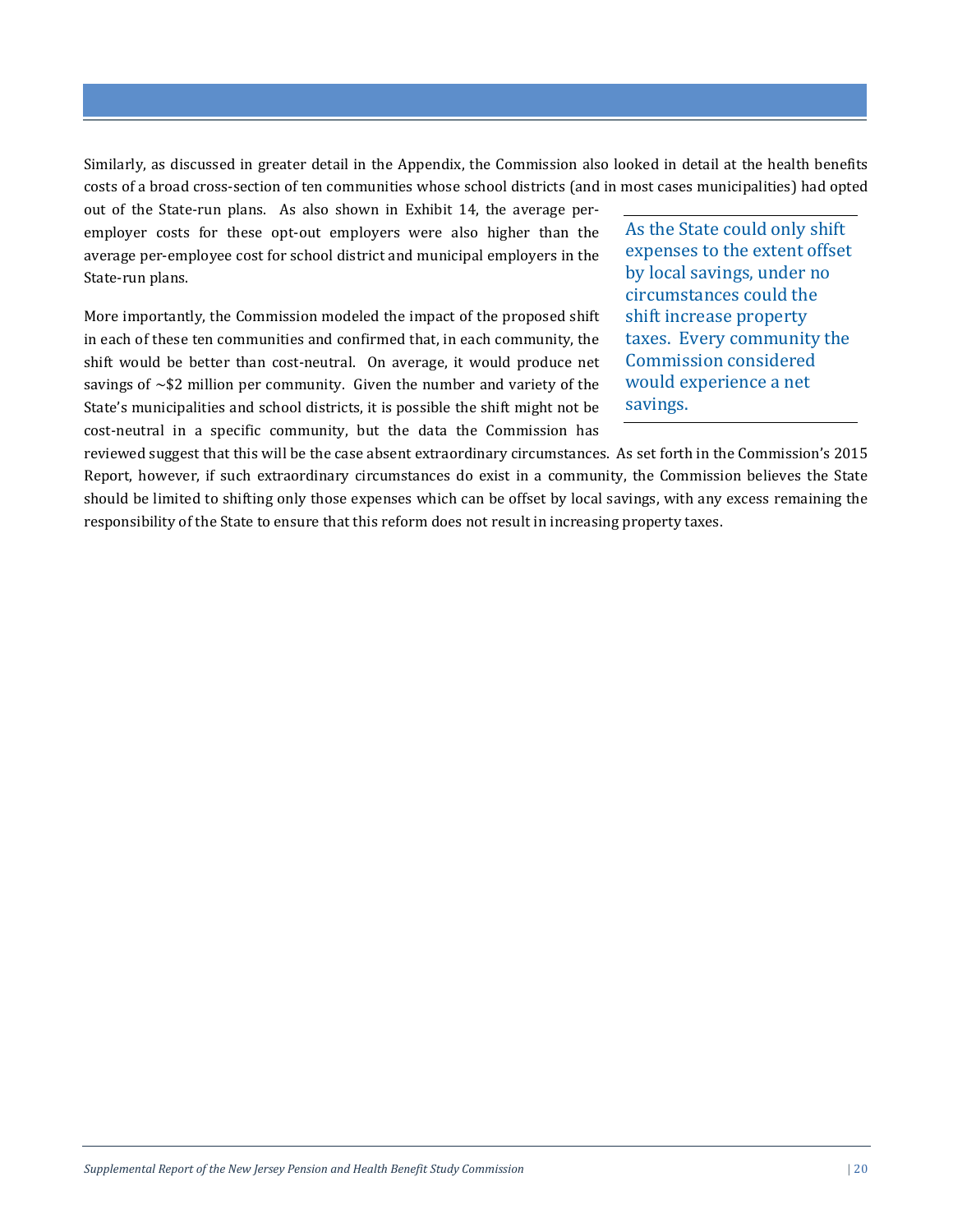# **IV. CONCLUSION**

Because elected officials overpromised and underfunded for over two decades, the painful reality is that the benefits currently provided to public employees are beyond the State's means. These obligations are growing by millions of dollars a day, and if the State's inaction continues, the problem will expand beyond the scope of any palatable remedy. The pension plans will run out of money and health benefits alone will grow to consume an unsustainable share of tax revenues. Credit ratings will slip and the State will become a less attractive place to live, work and do business.

What is needed is comprehensive reform. The Commission's proposal would preserve public employees' and retirees' health benefit packages at levels above those prevalent in the private sector, permit the reallocation to pension funding of over \$2 billion a year in health benefits savings, and fully-fund pension benefits earned to date while insuring that benefits earned in the future remain within the State's means. The Commission's fervent hope is that the people of the State take full advantage of this opportunity as quickly as possible.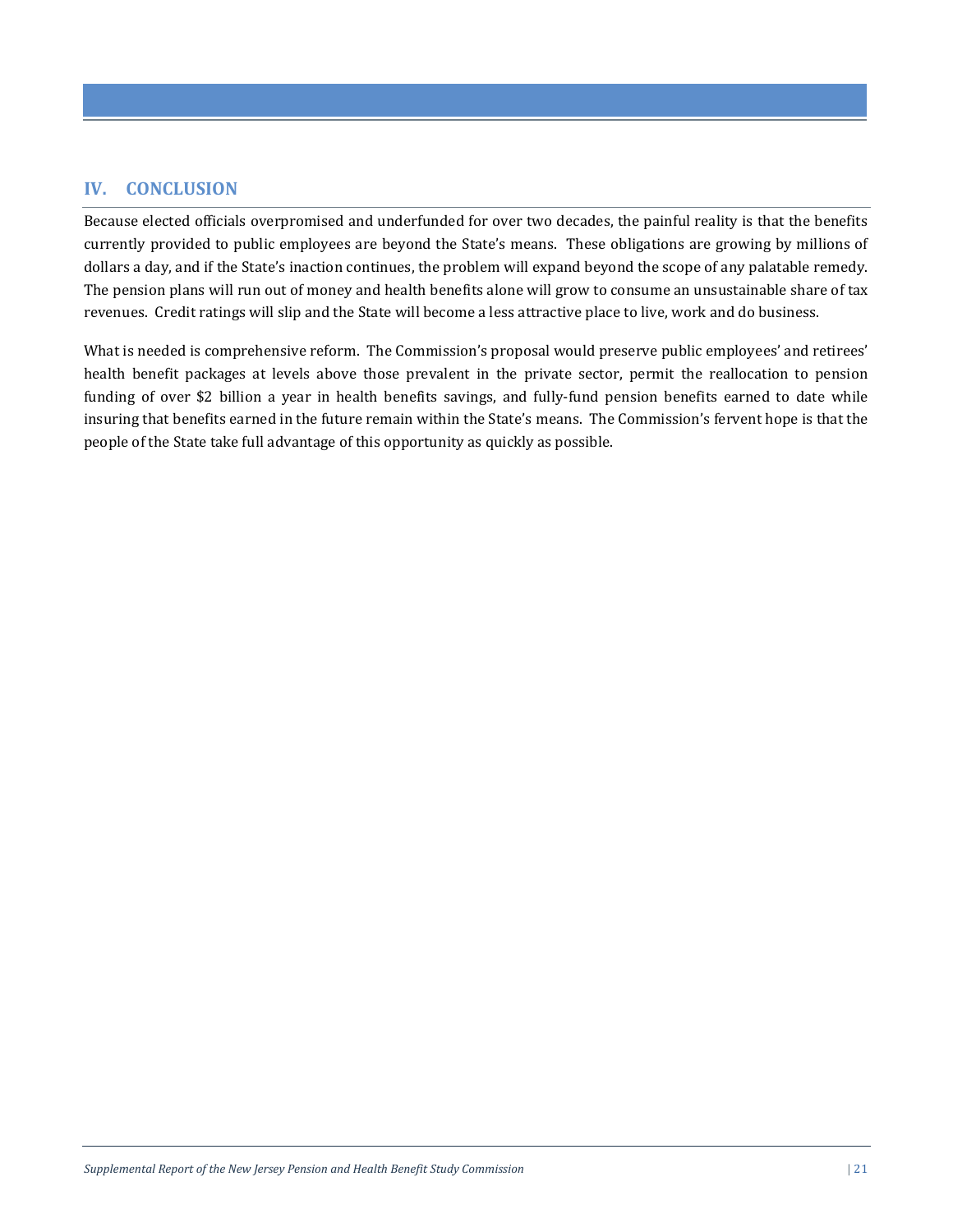# **APPENDIX – SPECIFIC COMMUNITY CASE STUDY**

State-wide, reforming municipal and school district health benefits would yield over \$1 billion in savings above and beyond what would be necessary to offset the cost of school district retiree health benefits and the teachers' new cash

balance plan.75 Some school district and local employers, however, have expressed concerns that, as applied to their particular school district/ municipality combination, the shift would not be cost-neutral, either because they have secured favorable terms from insurers and/or do not provide certain kinds of costly coverage (some municipalities do not provide retiree health benefits). The Commission has given considerable

Absent extraordinary circumstances in an individual community, this proposal, standing alone, should result in a net reduction of property taxes.

attention to this issue and believes that, absent extraordinary circumstances, there would be sufficient savings to permit homeowners to see a net reduction in property taxes as a result of this proposal.

To test this assumption, the Commission modeled the shift on a cross-section of ten communities with a range of average household incomes and from different regions of the State as shown in Exhibit 15. All of the school districts have opted out of the SEHBP, and eight of the ten municipalities associated with those school districts have opted out of the SHBP. To ensure that all costs were contained in a common tax base, only non-Abbott K-12 districts drawing essentially all their students from one municipality were considered.<sup>76</sup>

# **Exhibit 15<sup>77</sup>**

| Community       | County       | <b>District</b><br>Enrollment | Population | Household<br>Income |
|-----------------|--------------|-------------------------------|------------|---------------------|
| <b>Brick</b>    | Ocean        | 9,144                         | 75,072     | \$65,129            |
| Burlington Twp. | Burlington   | 3,987                         | 22,594     | \$85,007            |
| Dover           | Morris       | 3,185                         | 18,157     | \$59,454            |
| Hamilton        | Mercer       | 11,783                        | 88,464     | \$71,724            |
| Hillside        | Union        | 3,085                         | 21,404     | \$55,520            |
| Glassboro       | Gloucester   | 2,126                         | 18,579     | \$54,795            |
| Montclair       | <b>Essex</b> | 6,613                         | 37,669     | \$95,656            |
| Pennsauken      | Camden       | 4,923                         | 35,885     | \$57,241            |
| Randolph        | Morris       | 4,819                         | 25,734     | \$123,041           |
| Sparta          | Sussex       | 3,290                         | 19,722     | \$112,699           |

# **Communities Studied**

As Exhibit 16 illustrates, current costs for opt-out employers vary greatly.<sup>78</sup> Several factors contribute to this variation. The most significant appears to be that employers with a higher percentage of subscribers electing single coverage (the least expensive option) tend to have lower average costs than employers with higher percentages of subscribers electing more costly family coverage.79 In addition, while, in general, premiums for opt-out employers do not differ greatly from their counterparts in the State-run plans, Montclair, to cite one example, recently secured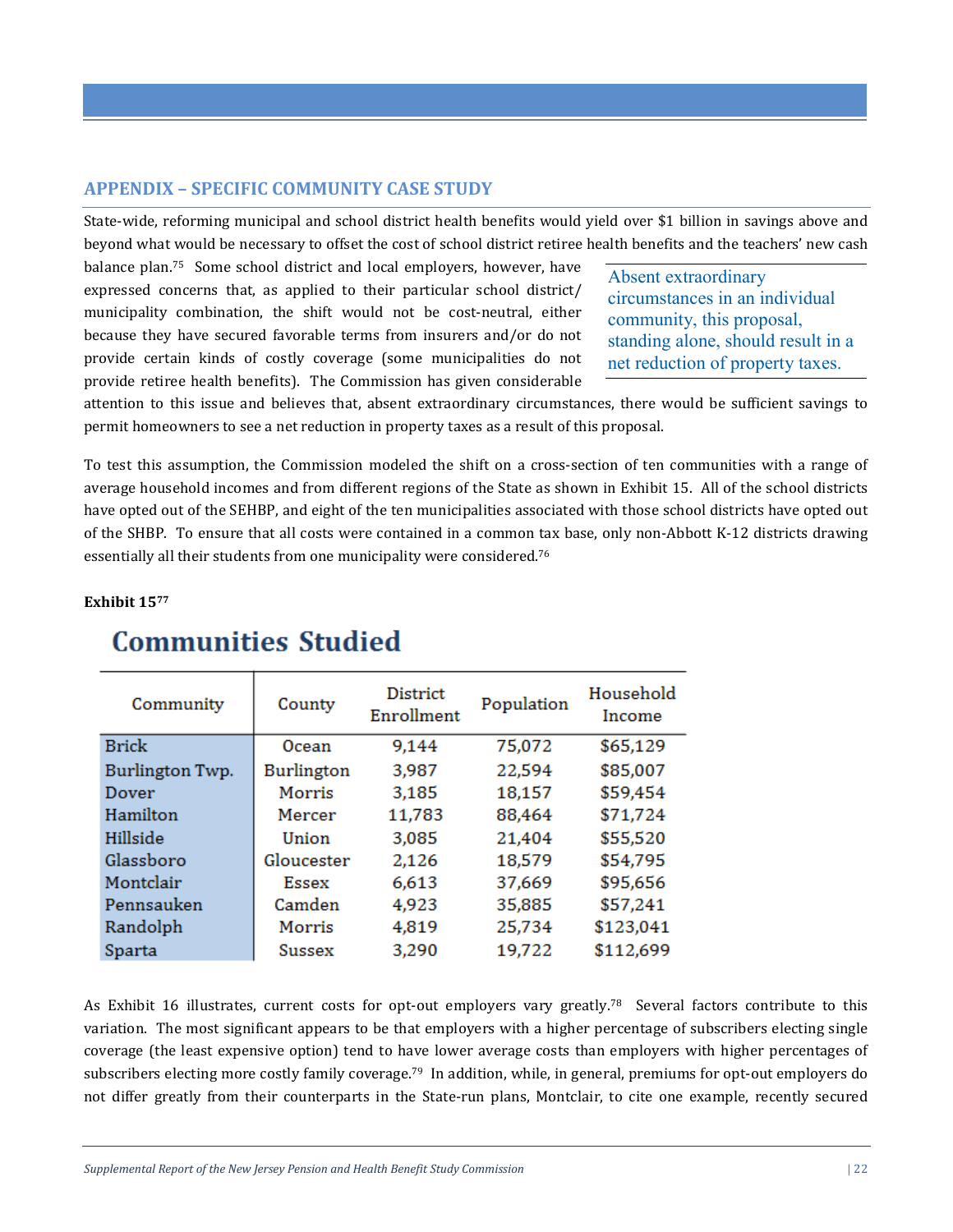particularly advantageous initial terms from a new insurer.80 Employers which restrict the availability of retiree health benefits in general or early retiree health benefits in particular will also have lower costs.<sup>81</sup>

# **Exhibit 16<sup>82</sup>**

# **Variance in Employer Costs by Community**

|                    |                      | District Active | Municipal Blended |
|--------------------|----------------------|-----------------|-------------------|
|                    | Municipal Active     | Current Average | Retiree Current   |
| Community          | Current Average Cost | Cost            | Average Cost      |
| <b>Brick</b>       | \$16,892             | \$21,596        | \$20,545          |
| Burlington Twp.    | \$19,777             | \$22,551        | \$24,017          |
| Dover              | \$18,219             | \$17,177        | \$24,396          |
| Glassboro          | \$18,864             | \$20,792        | \$17,408          |
| Hamilton           | \$15,422             | \$15,776        | \$19,375          |
| Hillside           | \$14,671             | \$16,489        | \$13,879          |
| Montclair          | \$14,356             | \$14,308        | \$11,030          |
| Pennsauken         | \$19,880             | \$25,058        | \$21,682          |
| Randolph           | \$18,505             | \$21,258        | \$18,955          |
| Sparta             | \$20,394             | \$18,921        | \$15,726          |
| Weighted Average   | \$16,842             | \$18,808        | \$18,783          |
| State Plan Average | \$17,732             | \$16,303        | \$17,864          |

There is no reason to believe that any of the factors resulting in differences in costs between and among opt-out and State plan participants would materially affect whether the shift would be cost neutral.

The shift is premised on the assumption that, for a school district and municipality sharing the same tax base, the combined savings resulting from reforming the school district's employee health benefits and the municipality's employee and retiree health benefits<sup>83</sup> would more than offset the combined cost of the teachers' new cash balance plan  $(4\%$  of payroll) $84$  and teachers' The average costs for employers who have opted out of the SHBP and SEHBP are close to the average costs of local employers participating in the State-run plans.

retiree health benefits. Using the cost and headcount data reported by the school districts and local employers themselves, in all ten instances considered, the school district and local health benefit savings would more than offset the teacher retirement costs to be shifted, usually producing a significant surplus.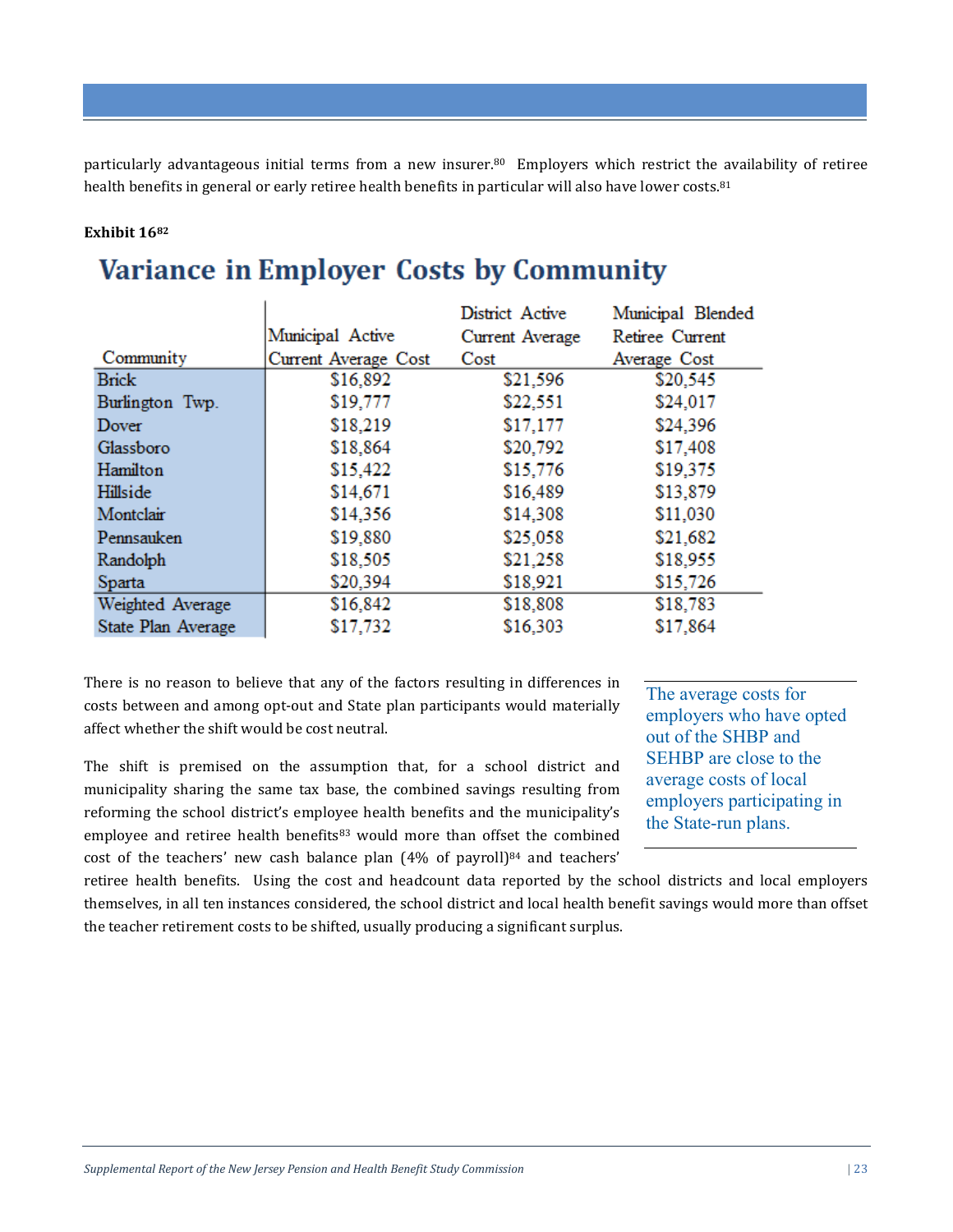#### **Exhibit 17<sup>85</sup>**

# **Projected Results of Shift in Communities Studied**

|                 | <b>Total Savings</b> | <b>Total Shifted Costs</b> | <b>Net Savings</b> |
|-----------------|----------------------|----------------------------|--------------------|
| Brick           | \$13,092,938         | \$6,866,132                | \$6,226,806        |
| Burlington Twp. | \$3,931,350          | \$1,964,224                | \$1,967,126        |
| Dover           | \$3,089,620          | \$2,014,104                | \$1,075,516        |
| Glassboro       | \$3,087,052          | \$1,766,240                | \$1,320,812        |
| Hamilton        | \$14,244,286         | \$9,406,085                | \$4,838,201        |
| Hillside        | \$3,603,270          | \$1,710,317                | \$1,892,954        |
| Montclair       | \$4,515,442          | \$4,220,926                | \$294,515          |
| Pennsauken      | \$8,240,540          | \$4,037,193                | \$4,203,347        |
| Randolph        | \$5,436,623          | \$3,477,349                | \$1,959,274        |
| Sparta          | \$3,567,894          | \$2,426,682                | \$1,141,212        |

Significantly, the shift still produces net savings even in Montclair, the toughest case for the study, in that it has the lowest school district and municipal health benefit costs of any of the communities considered and provides minimal retiree health benefits, limiting the potential for savings from reforming these benefits.

New Jersey has 565 municipalities and ∼600 school districts. Despite this diversity, the data suggests the proposed shift would be cost-neutral absent extraordinary circumstances in a particular community. Moreover, if such extraordinary circumstances do exist in a community, under the Commission's proposal, the State would be limited to shifting only those expenses which could be offset by local savings, with the State retaining responsibility for any excess. Under no circumstances would the Commission's proposed reallocation of funding responsibility result in an increase in property taxes.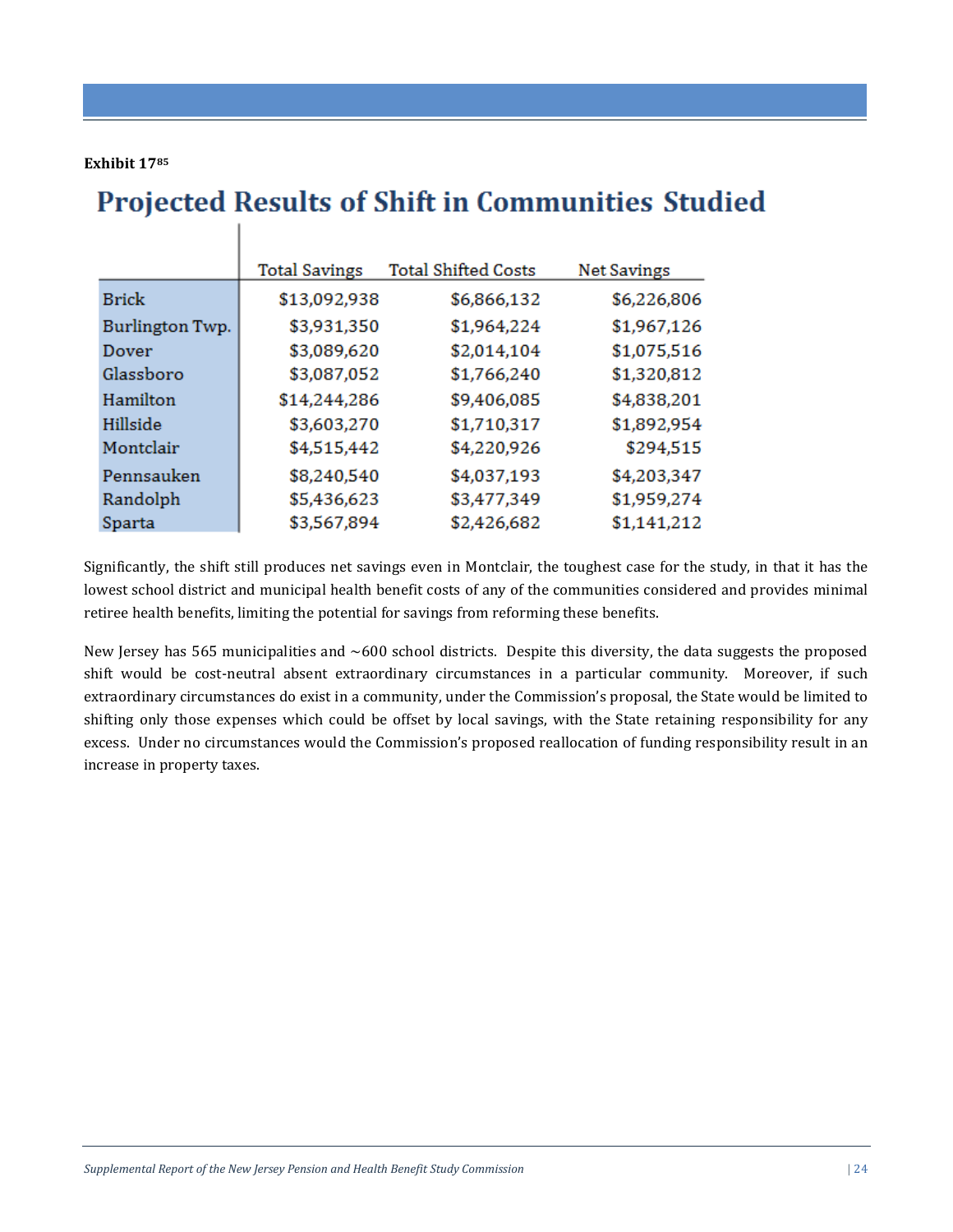# **END NOTES**

<sup>1</sup> Commission Members Ethan Kra and Lawrence Sher are pension actuaries serving on the Commission as concerned citizens. They were not involved in preparing and are not responsible as actuaries for the health benefits-related cost projections set forth in this Report.

<sup>2</sup> *A Roadmap to Resolution*, New Jersey Pension and Health Benefits Commission (Feb. 24, 2015) (hereafter "2015 Report").

<sup>3</sup> Executive Order No. 161 (August 1, 2014).

<sup>4</sup> Under Article I Sec. 1 of the New Jersey Constitution, amendments must be approved by a majority of voters at a general election after being approved by a three-fifths majority of both houses of the Legislature in one session or by a simple majority in two consecutive sessions. The proposed amendment, introduced into the Senate as SCR 184 and in the Assembly as ACR 3, passed both houses on the last day of the 2015-16 Legislative session, but did not receive a supermajority. The amendment has been reintroduced in the 2016-17 Legislative Session as SCR 2 in the Senate and ACR 109 in the Assembly.

### $5$  http://www.nj.com/opinion/index.ssf/2016/01/the truth about njs pension crisis and how to fix.html.

<sup>6</sup> The argument the public is not affected by the amendment is premised on the contention that reforming pension benefits is not an option and the public is limited to the Hobson's choice of prefunding benefits now or paying them out of current revenue on a pay-as-you-go basis later. This contention is in turn based on the claim courts have already ruled the State must pay all of the benefits current employees have earned to date as well as those they claim the right to earn in the future. The Statement accompanying the proposed constitutional amendment, however, expressly states that this is an open question which has *not* yet been resolved by the courts. http://www.njleg.state.nj.us/2014/Bills/SCR/184\_I1.PDF The Supreme Court of New Jersey has never held that the existing "non-forfeitable rights" statute is constitutional, or that it grants such broad and absolute protection to benefits, particularly to benefits not yet earned. The sole purpose of section b of the proposed amendment is to concede this point to public employees prior to judicial resolution and take away any right the State might have to adjust pension benefits for employees hired before mid-2010.

 $\frac{7}{7}$  A factor frequently overlooked in projections which attempt to close the pension funding gap by attributing all revenue growth and new income taxes to pension funding is that the State budget contains a number of provisions linking certain revenue sources to specific mandated appropriations, such as the dedication of income tax revenues to property tax relief. Strictly speaking, growth in these revenues would not be available for increased benefits funding. In addition, some appropriations – debt service, Abbott school funding and Medicaid – in law or fact could not be reduced to augment pension funding even under the proposed amendment. In its 2015 Report, p. 8, n. 36, the Commission estimated the "off-limits" portion of State revenues to be as high as 87%. Ironically, much of what the public would consider essential – courts, prisons, colleges, police, Child and Family services, nursing homes, hospitals and economic development aid, etc., is technically discretionary, and therefore most susceptible to being crowded out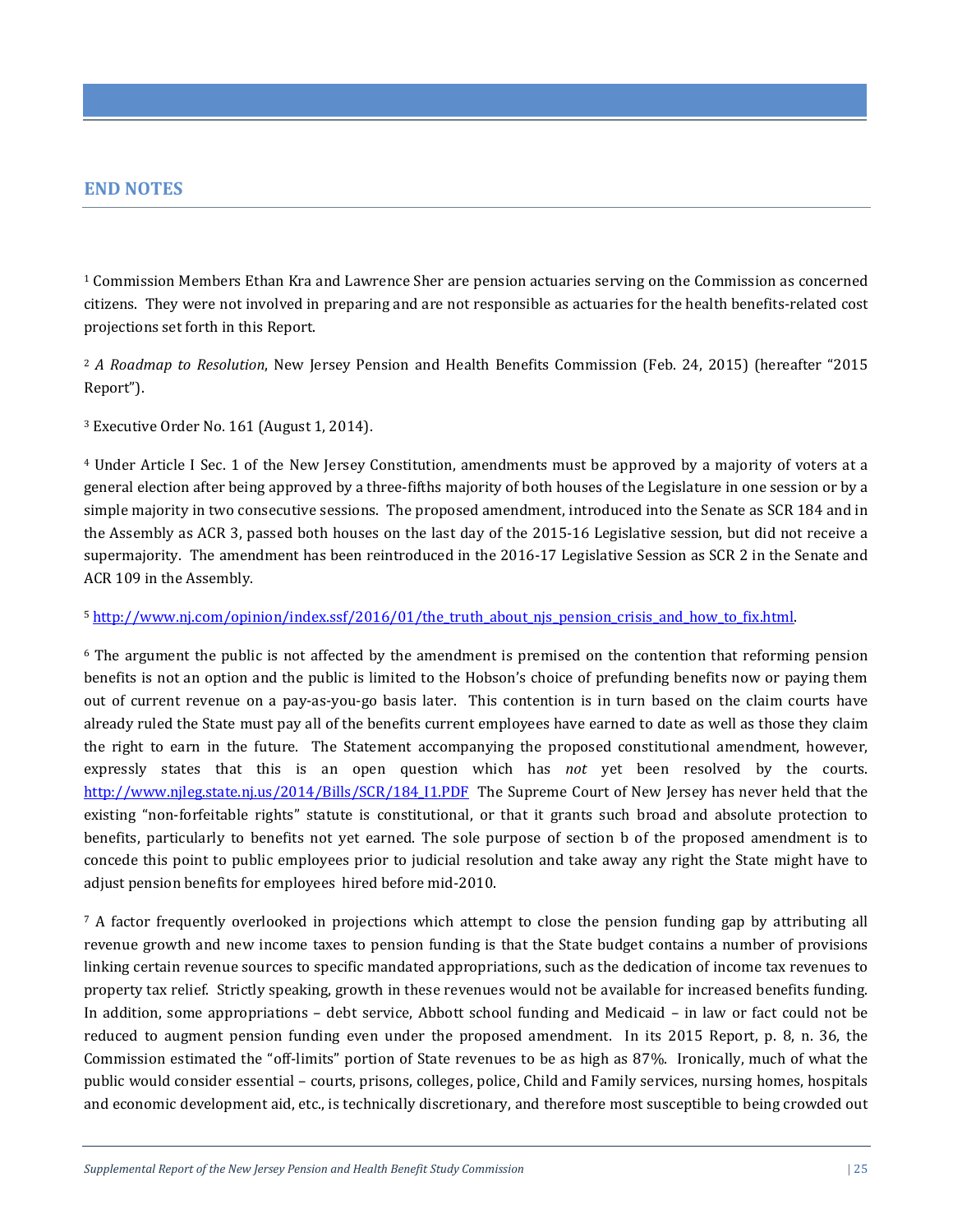by mandated pension funding. Even with optimistic assumptions that the off-limits portion of State revenues is only 60%, and that there would be steady 3.34% annual growth in the State's revenues (\$33.79 billion in FY 2016), and that a \$650 million a year millionaires' tax would be added to those revenues beginning in FY 2018 and the State's existing pension assets would earn a steady 7.9% rate of return, there would appear to be a need for additional tax revenue as early as FY 2018, climbing to an additional \$2.84 billion a year in additional taxes by FY 2022:

<u>.</u>

| (in \$ Billions)                                           | 2016    | 2018    | 2022    |
|------------------------------------------------------------|---------|---------|---------|
| Pensions                                                   | \$1.30  | \$2.41  | \$5.48  |
| <b>Health Benefits</b>                                     | \$3.53  | \$4.15  | \$5.43  |
| Other (60% of Growth)                                      | \$28.96 | \$30.73 | \$33.82 |
| <b>Total Costs with Current Benefits</b>                   | \$33.79 | \$37.29 | \$44.73 |
| Projected Revenue, $$3.34\%$ Growth + $$650$ million $$MM$ |         |         |         |
| Tax                                                        | \$33.79 | \$36.73 | \$41.89 |
| <b>Additional Revenue Needed</b>                           | \$0.00  | \$0.56  | \$2.84  |

<sup>8</sup> New Jersey has, again, ranked 50th in the Tax Foundation's comparison of combined tax burden. http://taxfoundation.org/article/2016-state-business-tax-climate-index

<sup>9</sup> Even with respect to the less demanding seven year ramp-up to full funding discussed in the State's FY 2016 budget, Moody's observed that "funding the 10% pension contribution schedule and other budget growth would require 3.5% to 4.5% average revenue growth through fiscal 2023, compared to a 3.4% average since 2010." https://www.moodys.com/research/State-of-New-Jersey-Pension-and-Transportation-Decisions-Loom-as-Issuer-In-Depth--PBM 1011277 p. 5 (Jan. 20, 2016).

<sup>10</sup> Noting that "[t]he range of necessary revenue growth will depend on the state's ability to keep average operating cost growth below the projected inflation rate, which will be challenging over time." https://www.moodys.com/research/State-of-New-Jersey-Pension-and-Transportation-Decisions-Loom-as-Issuer-In-Depth--PBM\_1011277 p. 7 (Jan. 20, 2016).

<sup>11</sup> Budget percentages here based on assumed constant 3% annual increase of FY 2016 budget of \$33.79 billion.

<sup>12</sup> For FY 2016, State-paid pension and health benefits accounted for 14.3% of the State budget.

<sup>13</sup> Among the practical problems rating agencies would likely consider is that it is not apparent how the amendment's nominal preference for general obligation debt over pension funding could be given full effect when it is likely that three-quarters of pension payments would have already been made before end-of-fiscal-year general obligation payments become due.

<sup>14</sup> Using the same assumptions set forth in Note 7 but assuming flat growth in FY 2019-20, revenues in FY 2022 would be only \$39.22 billion, increasing the need for additional annual revenue to fund existing benefits from \$2.84 billion to \$3.91 billion.

<sup>15</sup> https://www.illinoispolicy.org/flint-offers-grim-look-at-the-future-of-illinois-pension-crisis.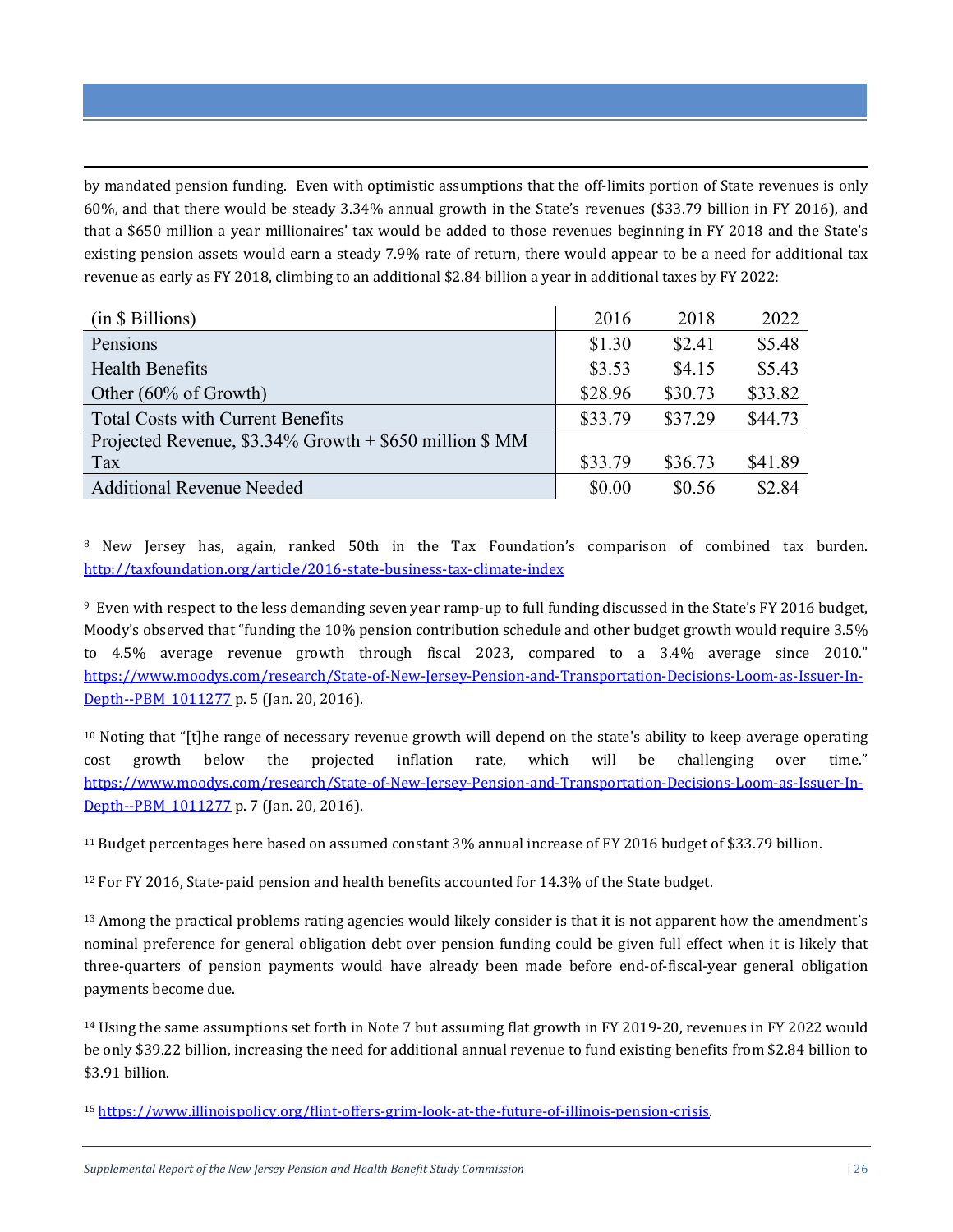<sup>16</sup> State constitutional constraints restricting reform of pension and retiree health benefits, and the growth of those benefits to consume ∼30% of the city budget, have been cited as factors contributing to the austerity measures which led to the water crisis in Flint, Michigan. *See* http://www.barrons.com/articles/flints-problem-was-money-notwater-1454131669.

<sup>17</sup> This issue was the subject of a formal proposal considered and rejected by the Convention's Committee on Rights, Privileges, Amendments and Miscellaneous Provisions. See N.J. Constitutional Convention: Vol. 3, Page 192 (vote rejecting proposal). The Convention's thinking with respect to constitutionalizing employee benefits was made clear by a member of the Convention in arguing that even judicial pensions should not be constitutionalized:

The matter of pensions should certainly be left to the Legislature and not frozen in the Constitution. The fallacy of putting such matters as salary and pension in our Constitution has been very apparent and has been carefully avoided by this Convention, which has removed the salaries of legislators, for instance, therefrom and have refused to incorporate in their proposal for a new Constitution certain proposals to freeze into this Constitution the matter of pension rights of teachers, policemen and firemen. These are legislative matters and should be left to the legislators[.]

N.J. Constitutional Convention: Vol. 1, Page 490 (Statement of Delegate Dixon);

<u>.</u>

<sup>18</sup> Only seven states, Alaska, Arizona, Hawaii, Illinois, Louisiana, Michigan and New York, extend constitutional protection to pension benefits. http://crr.bc.edu/wp-content/uploads/2012/08/slp\_25.pdf.

<sup>19</sup> Assuming 3% growth in State revenues, a \$650 million annual millionaires' tax beginning in FY 2018 would reduce benefits share of the budget in 2023 from 27.3% to 26.8%.

<sup>20</sup> Increased revenue from quarterly payments depends on the difference between the State's cost of borrowing and the rate of return earned on pension fund assets. This impact has been estimated as \$8 billion over 30 years assuming a 7.9% rate of return. http://www.njspotlight.com/stories/16/01/25/explainer-the-split-over-making-quarterlypayments-to-employee-pension-system/;http://www.njspotlight.com/stories/15/12/09/sweeney-seeksconstitutional-amendment-to-fully-fund-public-worker-pensions/. Relatively little of this additional revenue would be realized in the first ten years.

<sup>21</sup> This mindset persists to the present day. A recent poll found that a majority of people surveyed would favor a constitutional amendment mandating pension funding – *if* this could be accomplished without increasing taxes or reducing government services. http://view2.fdu.edu/publicmind/2016/160121/.

 $22$  In contrast to health benefits, the problem with pension funding is primarily a function of decades of underfunding rather than the level of benefits themselves. It is possible to take this distinction too far, however, particularly with respect to the benefit enhancement granted by L. 2001, c. 133. That statute, among other benefit enhancements, set PERS and TPAF pensions at 1/55 of final average salary for each year of service, compared to the prior 1/60 formula. This change, subsequently rescinded for new employees in 2010, was passed in conjunction with statutory provisions excusing non-funding of both the new enhanced and preexisting benefits for a number of years. The burden of this instant retroactive increase in the State's pension obligations, combined with an extended pension-funding holiday, has been a key contributing factor to the current crisis. Despite the tainted pedigree of this enhancement, a provision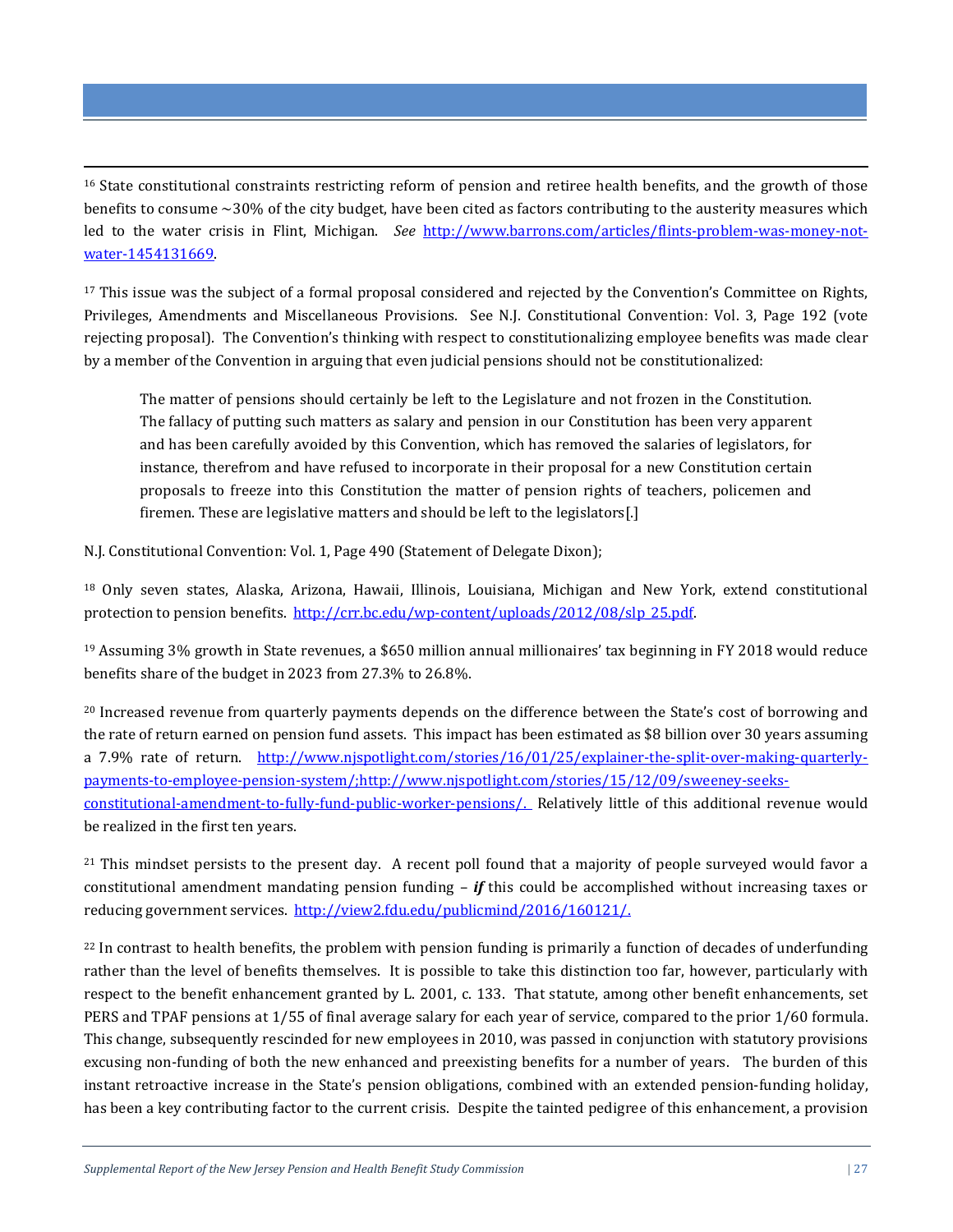of the proposed pension funding amendment seeks to write it into the Constitution, protecting not only benefits earned to date under those terms but also the right of currently vested employees to continue to earn new benefits under this enhanced formula for the remainder of their careers. In passing, it should be noted that one frequentlycited report has claimed that New Jersey's pensions are among the least generous in the nation. http://njpp.org/assets/reports/NJPPPensionBenefitsDecember2014.pdf. That report, however, rests on a nonquantitative survey that only looked at categories of elements of a pension plan (such as whether it currently has a COLA) without any consideration of the actual dollar value of benefits provided. It also scored New Jersey on the basis of the 1/60 formula used for roughly 24,000 new employees, not the 1/55 formula applicable to approximately 198,000 currently vested employees. 2015 Report, pp. 25-26.

<sup>23</sup> While sometimes mischaracterized as "like a  $401(k)$ ," cash balance plans are defined benefit plans with substantial advantages and safeguards lacking in defined contribution 401(k) plans. They also do not represent a "one-size-fits all" approach, as, for example, contributions would be adjusted for employees not enrolled in Social Security and for mid-career employees who might otherwise be disproportionately impacted by the transition between systems. *See* http://www.nj.com/opinion/index.ssf/2015/10/pension\_commissions\_cash\_balance\_plan\_offers\_more.html.

<sup>24</sup> Ironically, the high premium costs of the 96% actuarial value, platinum-plus plans provided to employees, combined with the highly progressive income-driven premium contribution grid defined by L. 2011, Ch. 78 ("Chapter 78") have led some employees to complain that their benefits are too costly. *See* http://www.njspotlight.com/stories/14/11/18/analysis-nj-public-employees-pay-high-percentage-of-healthcarecosts/. The solution to this problem preferred by employees – reducing or eliminating premium contributions – would simply add another \$270 million a year to the State's costs. Initially, the Commission had proposed increasing the average premium contribution without changing the range of the Chapter 78 grid. By careful structuring of the reforms, however, the Commission's current proposal avoids any change to the grid or in the average premium contribution percentage. It was not, however, possible to find a reasonable way to decrease the premium contribution grid. The change to a less expensive gold level plan, however, will significantly reduce the dollar amount of premium contributions, particularly for employees with higher required premium contribution percentages.

<sup>25</sup> The Pew Charitable Trusts, *State Employee Health Spending*, 2014,

<u>.</u>

http://www.pewtrusts.org/~/media/assets/2014/08/stateemployeehealthcarereportseptemberupdate.pdf.

<sup>26</sup> The State has the second highest per-capita unfunded liability for retiree health benefits in the nation. http://www.nasra.org/Files/Topical%20Reports/OPEB/SandP%20State%20OPEB%20report%2011-17-14.pdf.

27https://www.moodys.com/research/State-of-New-Jersey-Pension-and-Transportation-Decisions-Loom-as-Issuer-In-Depth--PBM\_1011277 (Jan. 20, 2016) (emphasis added).

<sup>28</sup> https://www.fitchratings.com/site/fitch-home/pressrelease?id=989633.

 $29$  The \$10 million a day estimate is based on the assumption that the State is currently paying little more than the normal cost (the amount necessary to keep even with new pension obligations) and not reducing the current ∼\$40 billion unfunded liability figure as determined by the statute defining the State's annual required pension contribution. It also reflects the 7.9% rate of return which the State would need to earn if the plans were fully-funded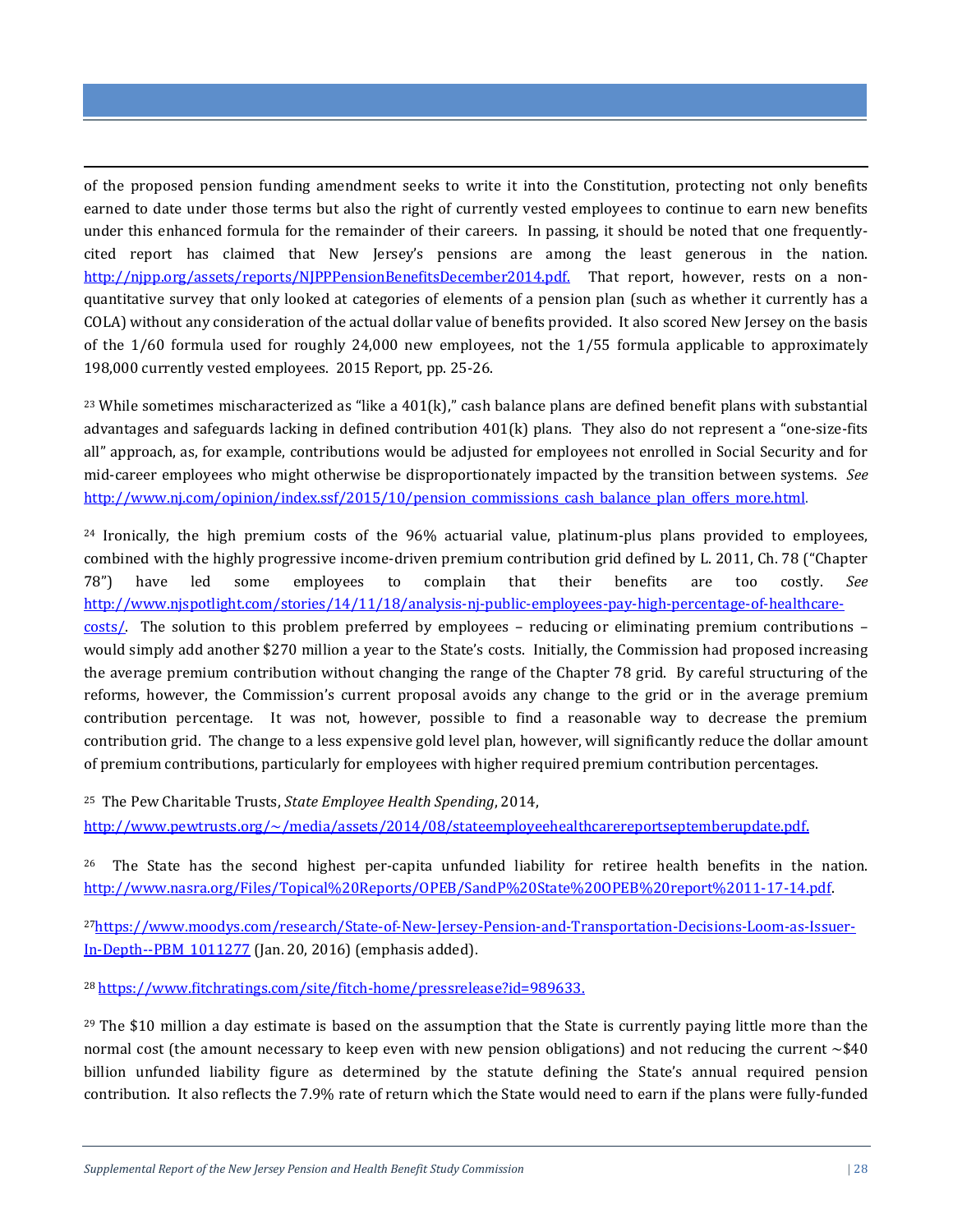to cover its existing pension obligations. It should be noted the \$10 million a day estimate is conservative, since it is based on the ∼\$40 billion statutory unfunded liability figure. The statutory figure is less than half of the \$82 billion unfunded liability as determined under current Government Accounting Standards Board (GASB) methodology.

<u>.</u>

<sup>30</sup> Projecting full annual required contributions ("ARC") to the State pension plans for future years is complicated by the fact that the amount of the ARC in a future year depends on the amount of payments made in prior years. Varying ramp-up assumptions will result in different ARCs in different years. The Office of Legislative Services has estimated a full statutory ARC for FY 2017 would be ∽\$4.59 billion (based on the assumption that \$1.836 billion pension payment scheduled for FY 2017 would be 4/10 of the full statutory ARC). *See* Senate Budget and Appropriations Committee Statement on SCR 184, available at: http://www.njleg.state.nj.us/2014/Bills/SCR/184\_S1.PDF. Exhibit 1 depicts an ongoing scenario in which the 10% annual ramp-up to a full ARC payment referenced in the FY 2016 Budget gives way in FY 2018 to the scheduled ramp-up in the constitutional amendment proposed in ARC 3 as estimated by the Office of Legislative Services. http://www.njleg.state.nj.us/2014/Bills/ACR/3\_E1.HTM.

<sup>31</sup> Exhibit 1 assumes ∼6% annual growth in health benefits expenses, but also reflects additional year-over-year changes due to demographic changes in membership of the State plans as the workforce ages and the percentage of retirees compared to active employees increases. To be conservative in measuring potential future savings, projections of future costs in this Report exclude any projected Cadillac taxes under the ACA. As originally enacted, under the ACA the federal government would have imposed an excise tax on health plans with total 2018 annual premiums (including both employer and member contributions) that exceed \$10,200 for individuals and \$27,500 for family coverage for active employees and \$11,850 for individuals and \$30,950 for family coverage for early retiree and high-risk segments. If, as originally envisioned, the Cadillac tax would have gone into effect in 2018, over half of the State's current plans would have already had premiums above the tax threshold for that year, resulting in an added cost to the State of approximately \$300 million the first year and \$3 billion over the first seven years, with local governments seeing added costs of similar magnitude.

<sup>32</sup> Under Chapter 78, current retirees and active employees who had 25 or more years of service credit as of the effective date of Chapter 78 are grandfathered from any post-employment premium contribution requirement. Employees with 20 or more years of service credit as of the effective date of Chapter 78 are also grandfathered at a contribution requirement of 1.5% of their monthly retirement allowance, but must still attain 25 years of service credit prior to retirement to qualify for retiree health benefits coverage. Employees who are not grandfathered, who do not fall within the above provisions, and who become eligible for employer-paid post-retirement benefits after 25 years of service, will be subject to a contribution toward post-retirement medical coverage based on the applicable percentage of premium as determined by the annual retirement allowance, including any cost-of-living adjustments. A minimum contribution of 1.5% of the monthly retirement allowance is required.

<sup>33</sup> Exhibit 4 assumes full implementation of the reforms outlined in Exhibit 2 would result in an overall reduction of ∼38% in State health benefits costs. Exhibit 4, like Exhibit 1, also assumes ∼6% annual growth in health benefits expenses exclusive of any future Cadillac tax. The post-reform pension costs are projections based on the assumptions in our 2015 Report. For a variety of reasons, including the time necessary to begin implementation of reforms and the fact that changes to the pension system are likely to be implemented on a fiscal-year basis (beginning July 1) while changes to the health benefits system are likely to be implemented on a calendar-year basis (beginning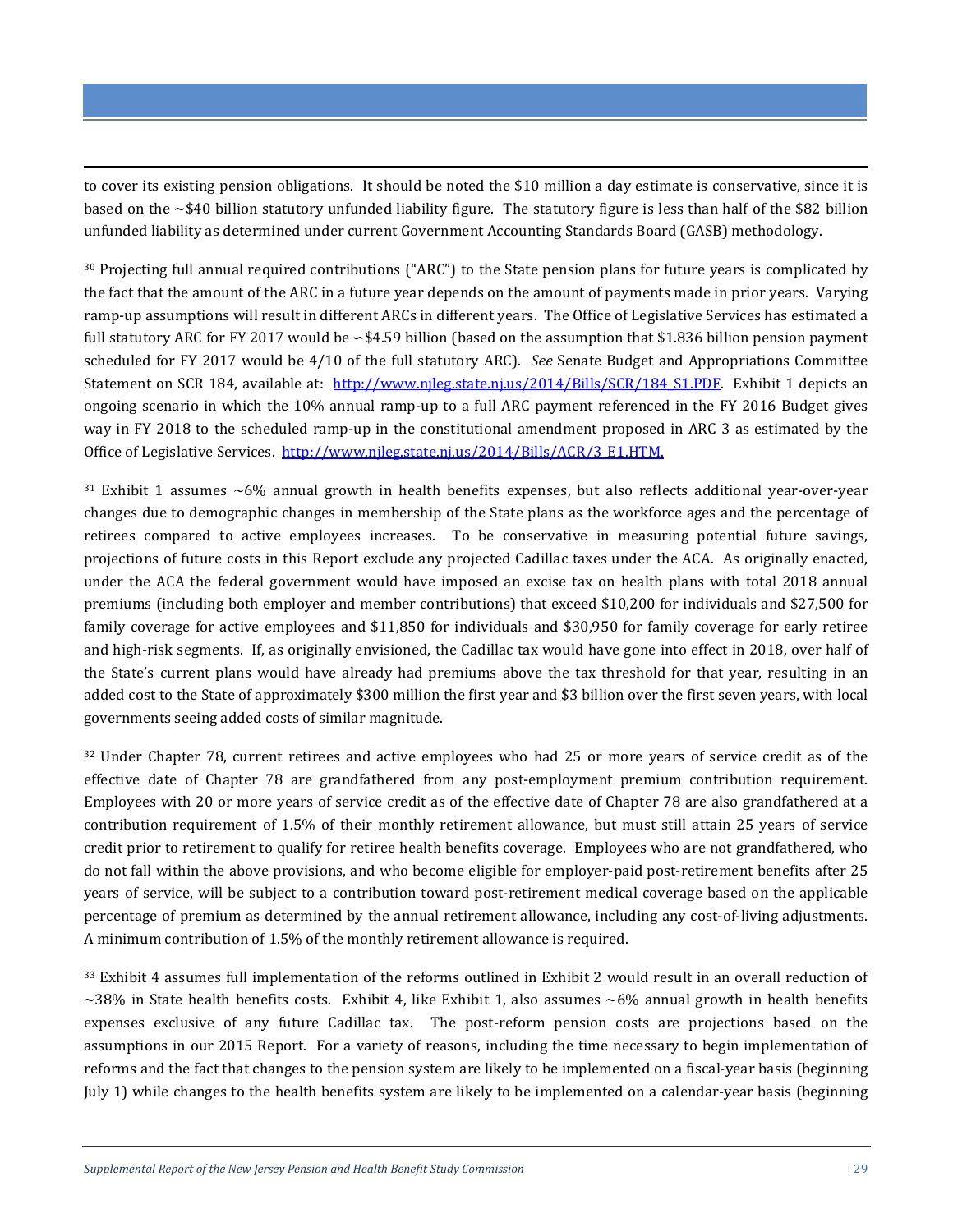January 1), the first year of implementation would be a transition year in any reform scenario. The transition issue, resulting in the first fiscal year of reforms likely only reflecting a half-year of health benefits savings, combined with the fact one goal of the reforms is to *increase* pension funding above current levels, is why the post-reform cost for FY 2016 shown on Exhibit 4 as an illustrative transition year, are slightly higher than the pre-reform cost for that year.

<sup>34</sup> According to the Kaiser Family Foundation, the tax was established to serve as disincentive for overly rich health benefits. While the tax thresholds will increase over time, the rate of increase is based upon CPI, a rate that has historically been below medical premium inflation rates ( $\sim$ 7% for group-sponsored plans).

<sup>35</sup> "Consumerism" is the reduction in total cost due to subscribers being more cost-conscious as they bear a greater share of costs. While there are elements of consumerism in several of the total cost reforms, consumerism is also inter-related with the increase in out-of-pocket costs resulting from a change in actuarial value. To be conservative, the Commission has omitted all consumerism savings from its estimate of the "no cost" scenario discussed in this Report.

<sup>36</sup> Assuming appropriate utilization of in-network providers and services.

<u>.</u>

<sup>37</sup> Individual employees and retirees enrolled in these plans are sometimes referred to as "subscribers," while "members" refers to lives covered and includes subscribers, as well as their spouses/partners and dependents.

<sup>38</sup> See Appendix A of *2008 State Health Benefits Program Annual Report* for history of State health benefits legislation http://www.google.com/url?sa=t&rct=j&q=&esrc=s&frm=1&source=web&cd=1&cad=rja&uact=8&ved=0ahUKEwjL8 4K3tYTKAhVL4SYKHfq4ByMQFgggMAA&url=http%3A%2F%2Fwww.state.nj.us%2Ftreasury%2Fpensions%2F2008\_ fund\_reports%2Fshbp-2008.pdf&usg=AFQjCNGFMQR0QGjm8rRFCEpHl1rhzEn2fg.

<sup>39</sup> State plan premium and membership data has been projected based on PY 2015 member experience and estimated segment growth rates. Private plan premiums based on analysis of publicly available data.

<sup>40</sup> The average premium contribution under the Chapter 78 grid is 17.7%, with a range of 5% to 35%. The grid is highly progressive and, for any given income, families pay a lower percentage than single employees up to the 35% cap. Roughly 85% of subscribers' premium contributions are less than the private sector average of 25%. For families, the income level at which this point is reached is ∼\$85,000.

<sup>41</sup> "State Trends in the Cost of Employer Health Insurance Coverage, 2003 – 2013," Cathy Schoen, David Radley, and Sara R. Collins; *The Commonwealth Fund* (Jan. 2015).

<sup>42</sup> New Jersey public plan data based on SHBP/SEHBP plan handbooks, enrollment data; Health Affairs (May 2012). National data based on survey of 2,046 public and private employers, with metal levels defined by target AV as set by ACA guidelines.

<sup>43</sup> The projections assume the impact of reforms such as optimized network, utilization management, PCMH, increased consumerism, etc. would result in a  $\sim$ 19% total cost reduction which, when combined with changing the actuarial value of the plan from  $\sim$ 96% to  $\sim$ 82%, would reduce total premium (employer + employee shares) by  $~1.33\%$ .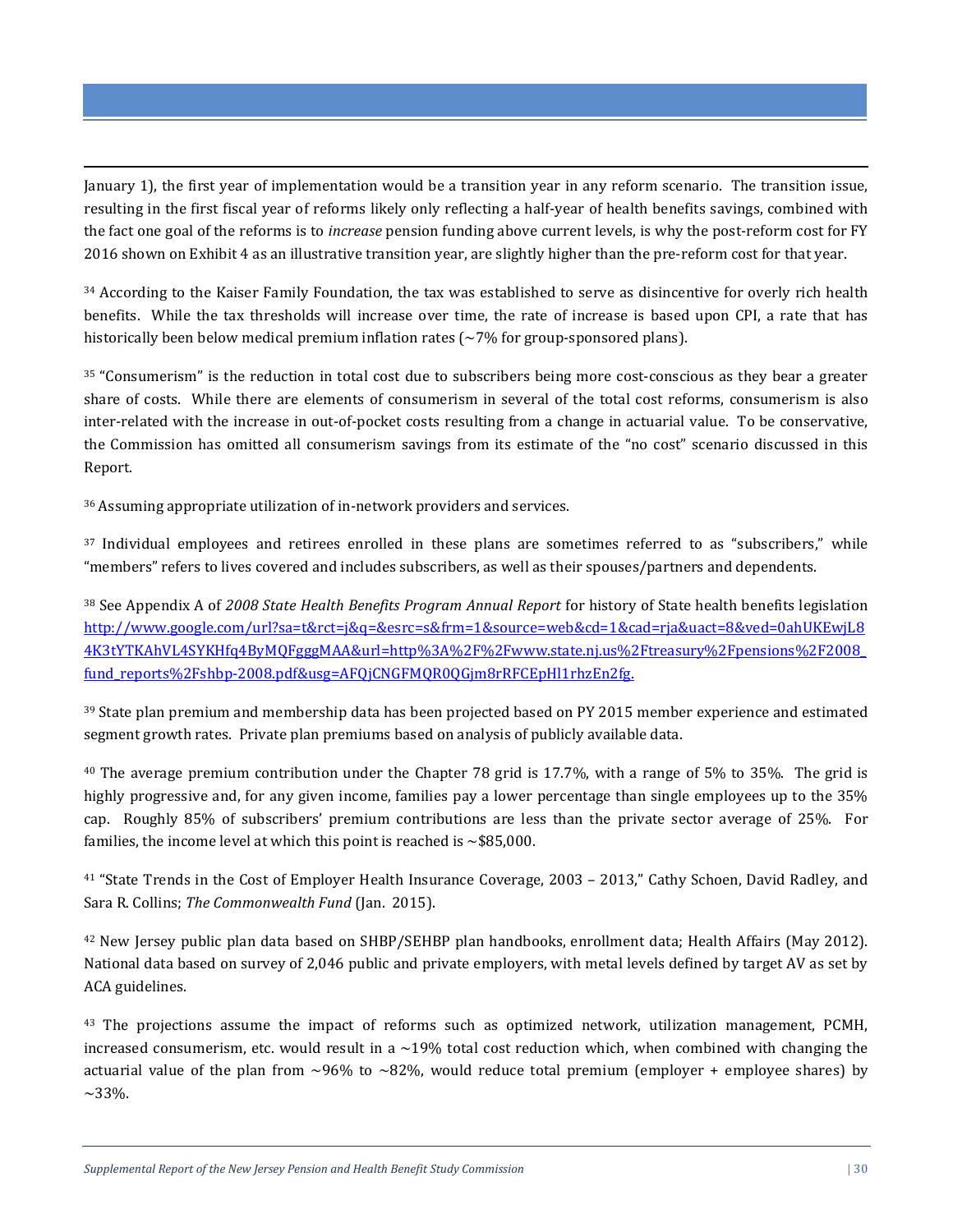<sup>44</sup> https://www.healthcare.gov/see-plans/#/plan/results (New Jersey plans).

<sup>45</sup> Source: Towers Watson One Exchange, NJ Public Exchange.

<sup>46</sup> Premium calculations reflect the same employee premium contribution for that income level under the Chapter 78 grid applied to the lower premium of an 82% AV gold plan.

<sup>47</sup> Out-of-pocket for 2016 estimated based on actual 2015 NJHBP claims data with 7% medical trend inflation.

<sup>48</sup>Out-of-pocket expense estimated based on a gold level plan with 82% actuarial value and including reforms proposed in this Report (e.g., optimized network, utilization management, etc.).

<sup>49</sup> Based on private sector average gold level plan and premium contribution level (Kaiser Family Foundation).

<sup>50</sup> Out-of-pocket expense estimated based on a gold level plan with 82% actuarial value and including reforms proposed in this Report (e.g., optimized network, utilization management, etc.).

<sup>51</sup> The cost impact on employers and employees is as follows:

|                    | <b>Premium Contribution</b> |                 | <b>Expenses</b> | Average Out-of-Pocket | <b>Total Employee Cost</b> |             | <b>Total Added</b><br>Employee<br>Cost |
|--------------------|-----------------------------|-----------------|-----------------|-----------------------|----------------------------|-------------|----------------------------------------|
| Single             | Pre-Reform                  | Post-<br>reform | Pre-<br>Reform  | Post-<br>Reform       | Pre-Reform                 | Post-Reform |                                        |
| \$33,000<br>Family | \$1,043.35                  | \$711.23        | \$434.73        | \$1,561.25            | \$1,478.08                 | \$2,272.48  | \$794.40                               |
| \$72,000           | \$6,404.09                  | \$4,365.55      | \$1,212.90      | \$4,355.87            | \$7,616.98                 | \$8,721.42  | \$1,104.44                             |

| Employer | Pre-        |             |
|----------|-------------|-------------|
| Cost     | Reform      | Post-Reform |
| Single   | \$8,441.67  | \$5,754.53  |
| Family   | \$22,705.39 | \$15,477.86 |

<sup>52</sup> Average costs of SHBP and SEHBP subscribers for 2016.

<sup>53</sup> *See* Exhibit 7.

<sup>54</sup> *See* Note 32.

<sup>55</sup> *National Survey of Employer-Sponsored Health Plans,* Mercer (2013).

56 Ibid.

<u>.</u>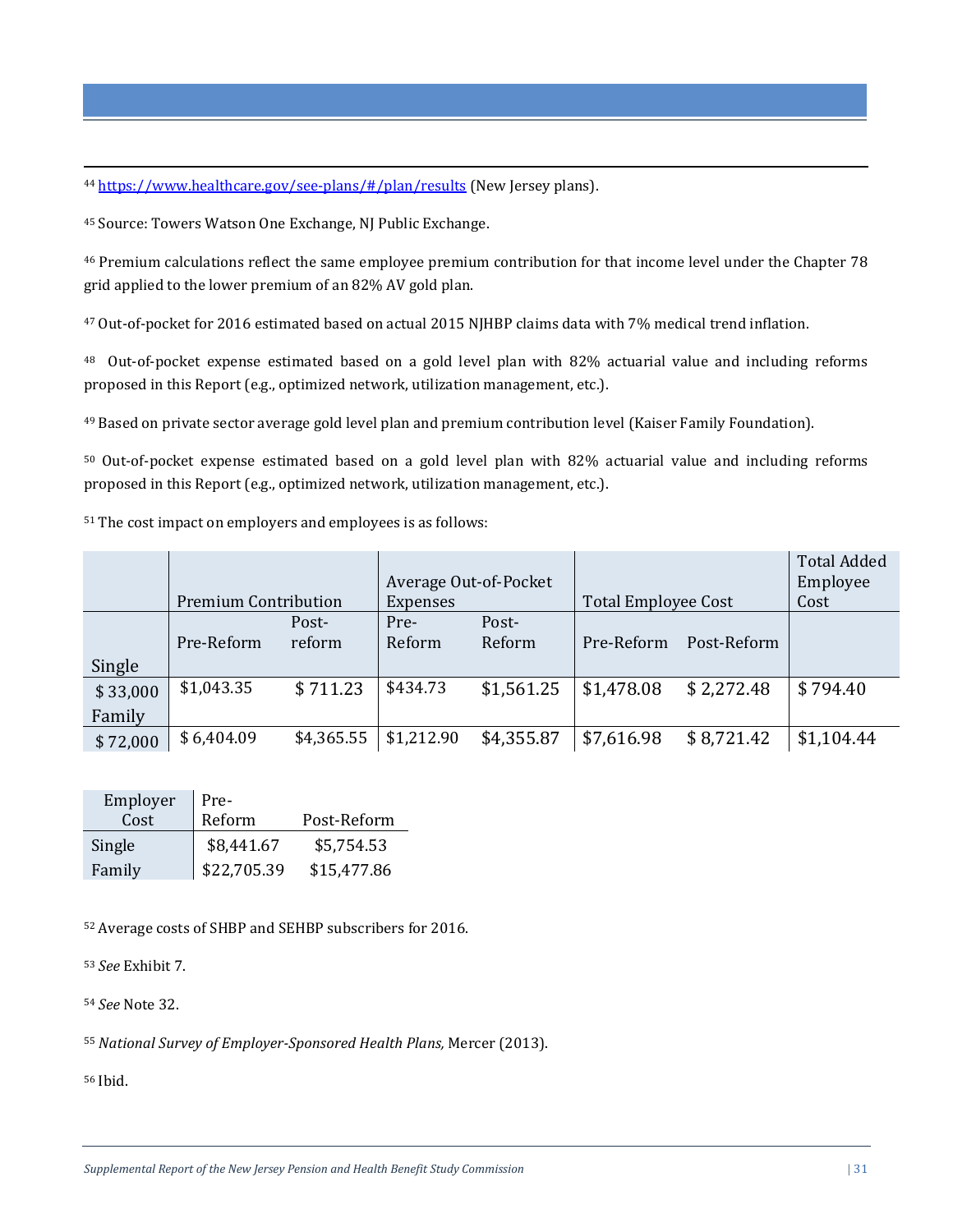<sup>57</sup> *2013 Retiree Health Care Survey,* Aon Hewitt (2013).

<u>.</u>

<sup>58</sup> http://www.hhs.gov/healthcare/about-the-law/index.html;https://www.healthcare.gov/see-plans/#/plan/results

<sup>59</sup> *Employer Health Benefits 2014 Annual Survey,* The Kaiser Family Foundation and The Health Research & Educational Trust.

<sup>60</sup> *National Survey of Employer-Sponsored Health Plans,* Mercer (2013).

<sup>61</sup> *Employer Health Benefits 2014 Annual Survey,* The Kaiser Family Foundation and The Health Research & Educational Trust.

 $62$  Based on press search, earnings call transcripts, private exchange websites, Credit Suisse Jan. 2014 reports; totals include exchanges run by Aon Hewitt, Buck Consultants, Mercer, Towers Watson (including Liazon), Bloom Health, Aetna, TransitionAssist, Conexis, HealthPlanOne, and BCBS Michigan.

 $63$  These obligations consist of approximately \$2.5 billion in teacher pension payments, \$1.4 billion in teacher retiree health benefits costs, and \$750 million in school districts' contributions towards Social Security.

<sup>64</sup> Roughly 49,000 State retirees and 103,000 retired teachers. *See* Exhibit 7.

<sup>65</sup> \$810 million is the remaining projected 2016 post-reform costs for retired teachers (early retirees and Medicare retirees), down from \$1.4 billion pre-reform.

<sup>66</sup> This figure reflects 4% of the TPAF pensionable salary of \$10.05 billion.

<sup>67</sup> It is worth noting that school district retiree health benefits were originally intended to be funded at *no* cost to the State from excess income earned by Teachers' Pension and Annuity Fund's assets. The cost of this "no cost" obligation has now risen to ∼\$1.4 billion a year and continues to climb. 2015 Report, n. 22.

<sup>68</sup> In order to make up the projected \$1.22 billion in savings, the actuarial value of the State-paid health benefits plans would need to drop from the proposed reform level of 82% (a gold level plan) to  $\sim$  63-65% (bronze level plan). A bronze plan is significantly worse than the private sector benchmark.

 $69$  The FY 2016 budget includes property tax relief programs directed at individual homeowners totaling \$1.08 billion, and \$1.38 billion in Consolidated Municipal Property Tax Relief Aid.

<sup>70</sup> There may be a need for a *one-time* budget cap adjustment to reflect the restructured obligations.

<sup>71</sup> To illustrate how this would work, consider a hypothetical community with a total pre-reform property tax levy of ∼\$39 million.

| <b>Total Property Taxes Before</b> |                 |
|------------------------------------|-----------------|
| <b>Reform</b>                      | <b>Tax Levy</b> |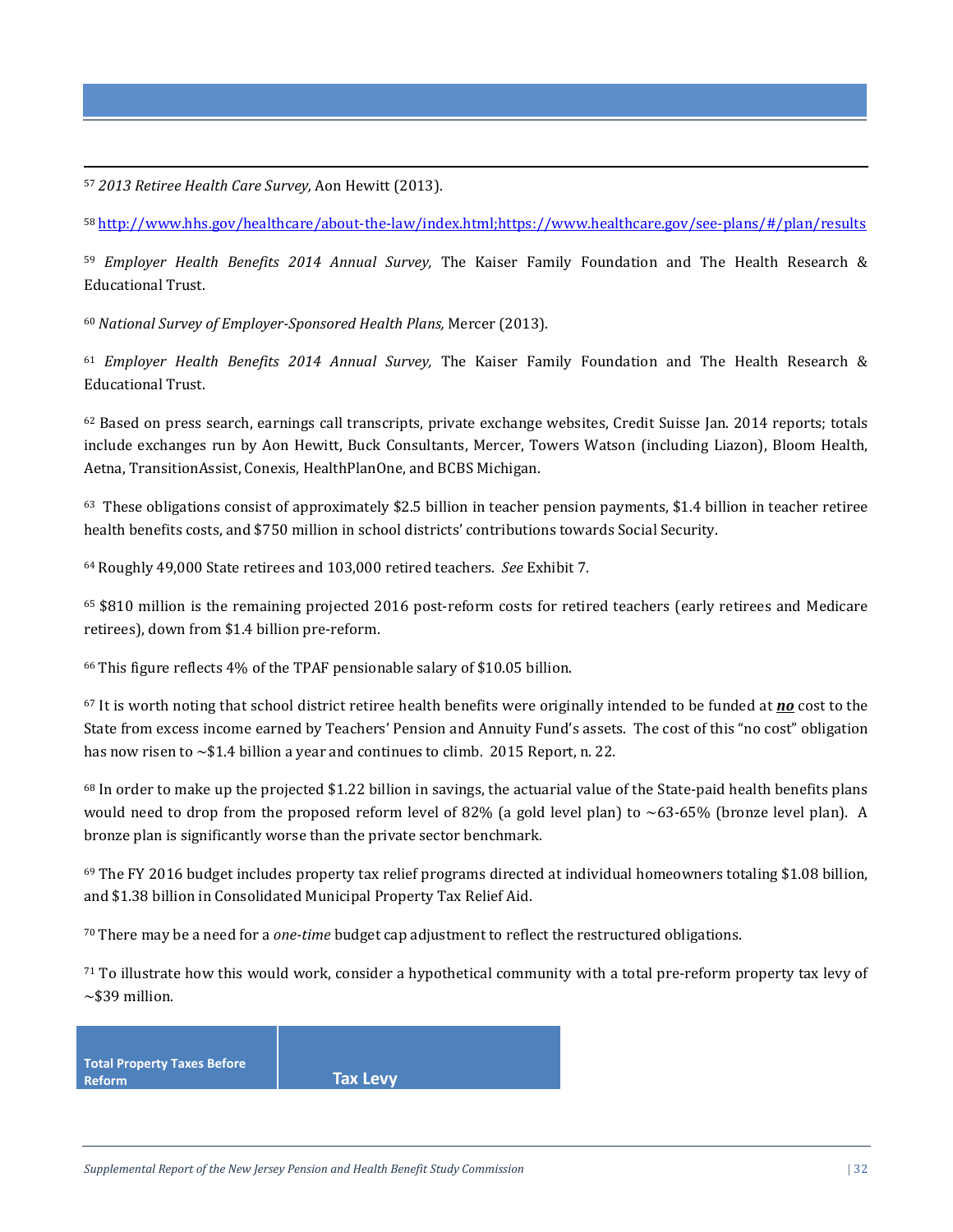| <b>Municipality</b>    | \$12 million |
|------------------------|--------------|
| <b>School District</b> | \$19 million |
| <b>County</b>          | \$8 million  |
| <b>Total Levy</b>      | \$39 million |

<u>.</u>

Reforms would reduce municipal employee health benefits costs from \$3.5 million to \$2.3 million, reducing the municipality's share of the overall tax levy by \$1.2 million.

|                     | Tax Levy Before Reform | Tax Levy After Reform |  |
|---------------------|------------------------|-----------------------|--|
| <b>Municipality</b> | \$12 million           | \$10.8 million        |  |

A total cost of \$2.1 million (\$1.5 million for retiree health benefits and \$600,000 for teachers' new cash balance plan) would be shifted to the school district, but this would to a large extent be offset by reforms which would reduce the district's employee health benefits costs from \$5.5 million to \$3.6 million.

|                        | $\sqrt{ }$ Tax Levy Before Reform $\sqrt{ }$ Tax Levy After Reform |                |
|------------------------|--------------------------------------------------------------------|----------------|
| <b>School District</b> | \$19 million                                                       | \$19.2 million |

The decrease in the municipal levy is greater than the increase in the school district levy, resulting, assuming there are no other changes in municipal or district spending, in a net decrease in the community's total property tax levy:

| <b>Total Property Taxes</b> | <b>Tax Levy Before Reform</b> | <b>Tax Levy After Reform</b> |
|-----------------------------|-------------------------------|------------------------------|
| <b>Municipality</b>         | \$12 million                  | \$10.8 million               |
| <b>School District</b>      | \$19 million                  | \$19.2 million               |
| <b>County</b>               | \$8 million                   | \$8 million                  |
| <b>Total Levy</b>           | \$39 million                  | \$38 million                 |

 Absent other changes to the district and municipal budgets, a homeowner paying the statewide average property tax of \$8,353 http://www.nj.gov/dca/divisions/dlgs/resources/property\_tax.html#1 before reforms would pay \$8,139 post-reform, allocated as follows: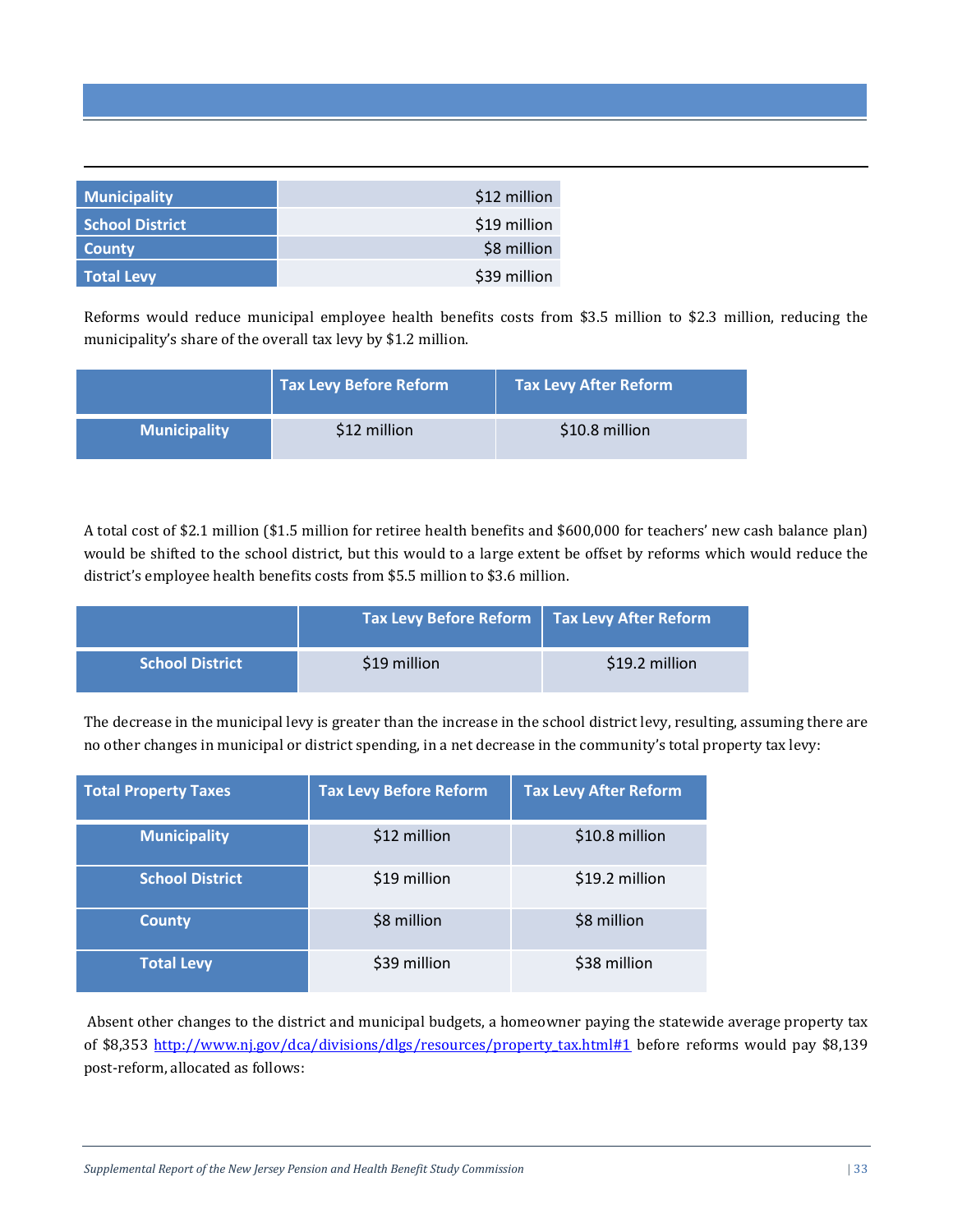| <b>Homeowner Tax Bill</b> | <b>Pre-Reform</b> | <b>Post-Reform</b> |
|---------------------------|-------------------|--------------------|
| <b>Municipality</b>       | \$2,571           | \$2,314            |
| <b>School District</b>    | \$4,069           | \$4,112            |
| <b>County</b>             | \$1,713           | \$1,713            |
| <b>Total Tax Bill</b>     | \$8,353           | \$8,139            |

Since health benefits of county employees would also be reformed, there would be additional savings associated with this line item, but savings from county-level reforms have not been estimated for purposes of this illustration.

 $72$  An approach preserving a significant degree of local autonomy would be to cap permissible school district and municipal health benefit costs at what the post-reform costs for the employees and retirees covered by that employer would be if the employer enrolled in the applicable State-run plan. This would ensure a minimum level of savings while preserving an opportunity for these employers to opt out of the State-run plans if this would result in further savings.

<sup>73</sup> Currently, the State funds the health benefits for 245,000 subscribers in the State-run plans: 93,000 State employees, 49,000 State retirees, and 103,000 retired teachers, all through the State-run plans. The reforms proposed by the Commission would reduce the cost of providing coverage to 245,000 State-paid subscribers in the State-run plans by ∼\$1.4 billion.

<sup>74</sup> The 2016 average employer costs for school district and municipal employees in the State-run plans of \$16,790 reflects an average of \$16,303 for school district employees and \$17,732 for other local employees. Even within the State-run plans, employers' average cost per subscriber will vary due to the mix of subscribers electing single or family coverage, or the mix of employers' early or Medicare-eligible retirees. Different salary levels (the lower an employer's average salary, the higher percentage of coverage it pays under the Chapter 78 grid) also can influence an employer's average costs.

<sup>75</sup> In June 2015, the New Jersey State League of Municipalities and the New Jersey School Boards Association released a study they had commissioned projecting the increase in local property taxes in each of the State's 565 municipalities attributable to the stand-alone cost of transferring to the local tax base the cost of the teachers' new cash balance plan. http://www.njslom.org/letters/LOM-SBA-PENSION-STUDY.pdf ("Caprio study"). Significantly, the Caprio study did not purport to model the Commission's proposal, as it made no attempt to quantify the health benefit savings which are an integral element of the proposed shift. It also did not attempt to estimate teachers' retiree health benefits costs, another integral element of the Commission's proposal. The Caprio study, however, in addition to providing a Statewide overview, also discusses, conceptually, the nuances of allocating costs of regional school districts and school districts involved in sending-receiving agreements. To eliminate this complication, the Commission's study focused on communities with stand-alone K-12 districts.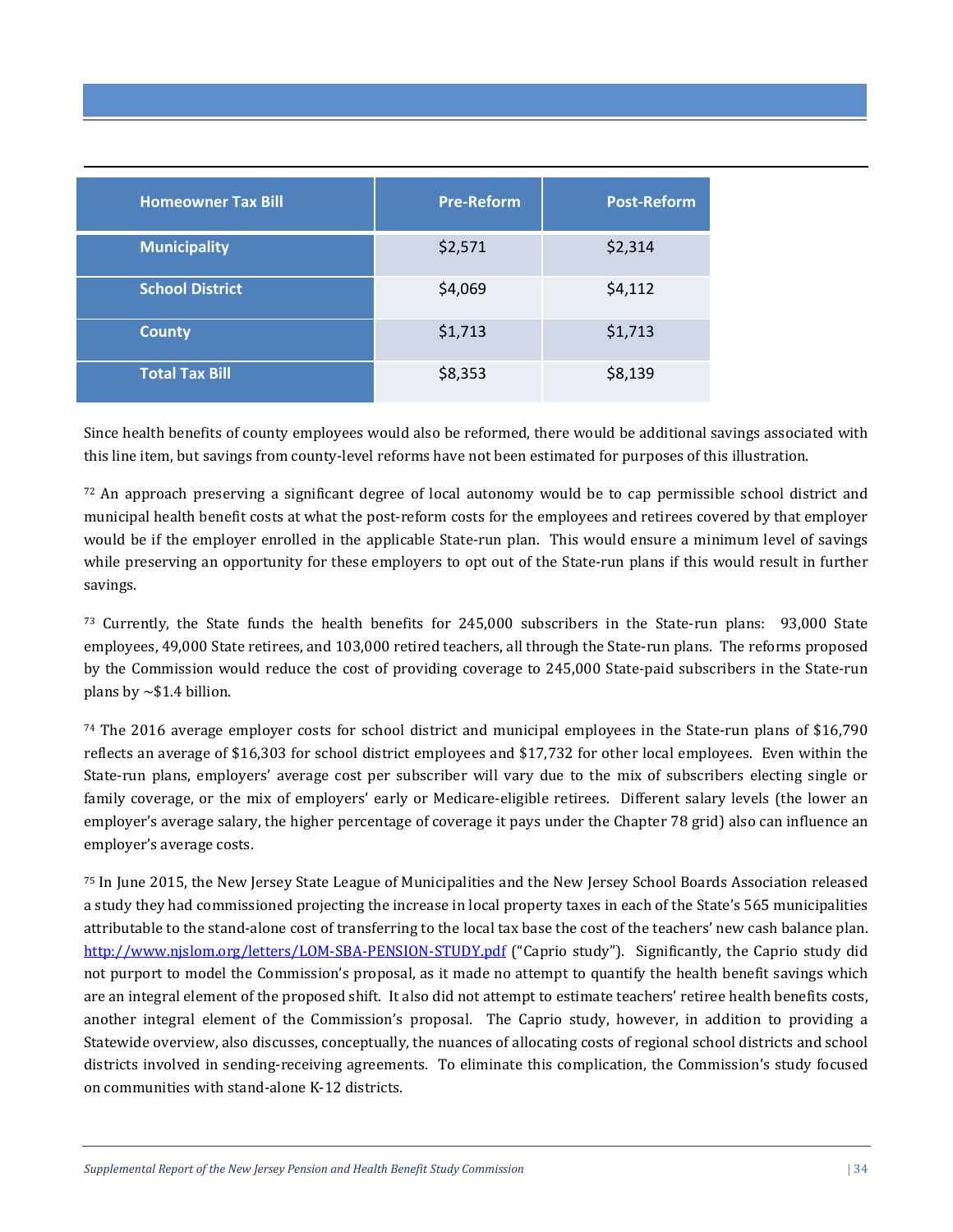<sup>76</sup> The Pennsauken School District is concluding a sending-receiving relationship with Merchantville. Students from the small adjoining communities of Mine Hill and Victory Gardens attend Dover High School.

<sup>77</sup> Demographic data from: http://www.nj.gov/education/data/enr/enr15/district.htm and http://factfinder.census.gov/faces/nav/jsf/pages/community facts.xhtml. According to Department of Education data, 117 of the 221 K-12 school districts in the state have total enrollments of 3,500 or less.

 $78$  After identifying the communities in question, the Commission then sought out health benefits cost data for these communities, as there is no state-wide compilation of health benefit costs for opt-out school districts or municipalities. Data on individual school district costs for providing health benefits to their active employees, however, is reported to the Department of Education. Data on individual municipal health benefits costs is available for municipalities which have submitted their "User-Friendly Budgets" to the Department of Community Affairs. The health benefit costs associated with a school district's retirees and the pensionable salaries of the districts can be determined from Department of Treasury data.

 $79$  The impact of the mix of single and family coverage elections on average costs is illustrated by the differences in retiree health benefits costs for the districts in question. As all teacher retiree health benefits are provided through the SEHBP and paid for by the State, any difference in average cost from one district to another is due to different districts' retirees having different mixes of single or family coverage:

|                    | <b>Average District</b><br>Average |              |
|--------------------|------------------------------------|--------------|
|                    | District Early                     | Medicare     |
|                    | Retiree Cost                       | Retiree Cost |
| Brick              | \$21,041                           | \$8,429      |
| Burlington Twp.    | \$21,888                           | \$8,343      |
| Dover              | \$20,382                           | \$8,837      |
| Glassboro          | \$19,883                           | \$7,920      |
| Hamilton           | \$20,005                           | \$7,820      |
| Hillside           | \$22,724                           | \$8,306      |
| Montclair          | \$20,108                           | \$8,243      |
| Pennsauken         | \$21,442                           | \$8,912      |
| Randolph           | \$20,056                           | \$8,654      |
| Sparta             | \$22,102                           | \$8,784      |
| Weighted Average   | \$20,639                           | \$8,330      |
| State-Plan Average | \$28,626                           | \$10,011     |

<u>.</u>

<sup>80</sup> *See* http://www.northjersey.com/news/education/boe-goes-with-new-healthcare-coverage-1.1021828?page=all. It also appears that the Town of Montclair has a disproportionately low percentage of early retirees receiving family coverage, which would facilitate negotiating favorable rates.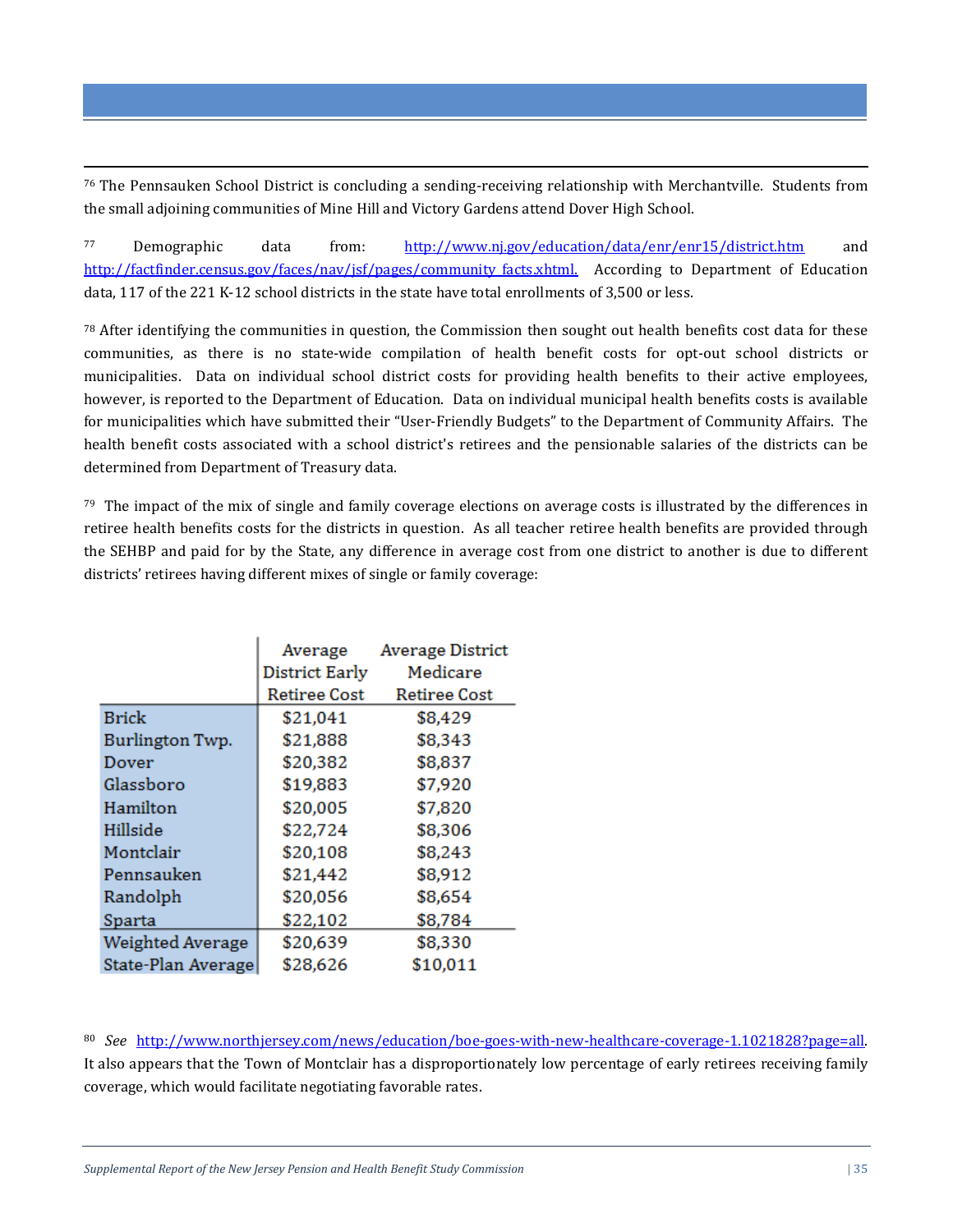<sup>81</sup> Contrary to the mandate of Chapter 78, some employers also may not be collecting required employee premium contributions.

<u>.</u>

82 The User Friendly Budgets for Burlington Twp., Hamilton, Hillside and Sparta do not report employee premium contributions. To be conservative, the Commission's projections assume the reported costs are total costs towards which employees contribute, on average, 17.7% of premium costs. If the reported figures actually reflect the employer-only cost, the savings resulting from the shift for these communities would be even greater.

<sup>83</sup> Given available data, there are two ways to project a local public employer's post-reform health benefit costs. The first is to proportionately reduce the employer's current costs by the same percentage as the reforms reduce costs in the State-run plan. The result of this approach reflects cost differences caused by variations in different employers' mix of single and family coverage and early and Medicare retirees, but can produce lower costs than might be achievable for employers whose current costs are already below average. The second approach is to assume employers applying these reforms will be able to achieve the same average costs as the State plan. The results of this approach might not be achievable if an employer has a high mix of family compared to single coverage or early retirees compared to Medicare-eligible employees. To be conservative, the projections in this Report use the higher of a proportionate reduction in costs or the post-reform State plan costs, thereby yielding the highest post-reform costs and lowest resulting savings. Even following this convention, the shift results in significant savings for all the communities examined.

84 As set forth above, the New Jersey State League of Municipalities and New Jersey School Boards Association's Caprio study included for each school district in the State a pensionable salary figure which would, in turn, determine the cost of the new cash balance plan for the teachers in that district. The data the Commission obtained on the ten districts it studied in all cases showed pensionable salary figures 2% to 6% *higher* than the pensionable salary figures for those districts reported in the Caprio study. Given the number of potential inconsistences (including districts possibly reporting data from different years to different sources) that can occur when different sources report data from over 600 school districts, such a difference is not surprising. Since a higher pensionable salary figure increases the amount of the costs shifted and reduces net savings, to be conservative, the Commission has used the higher pensionable salary figures reported by the districts.

85 The projected added costs and savings for the communities considered are as follows: